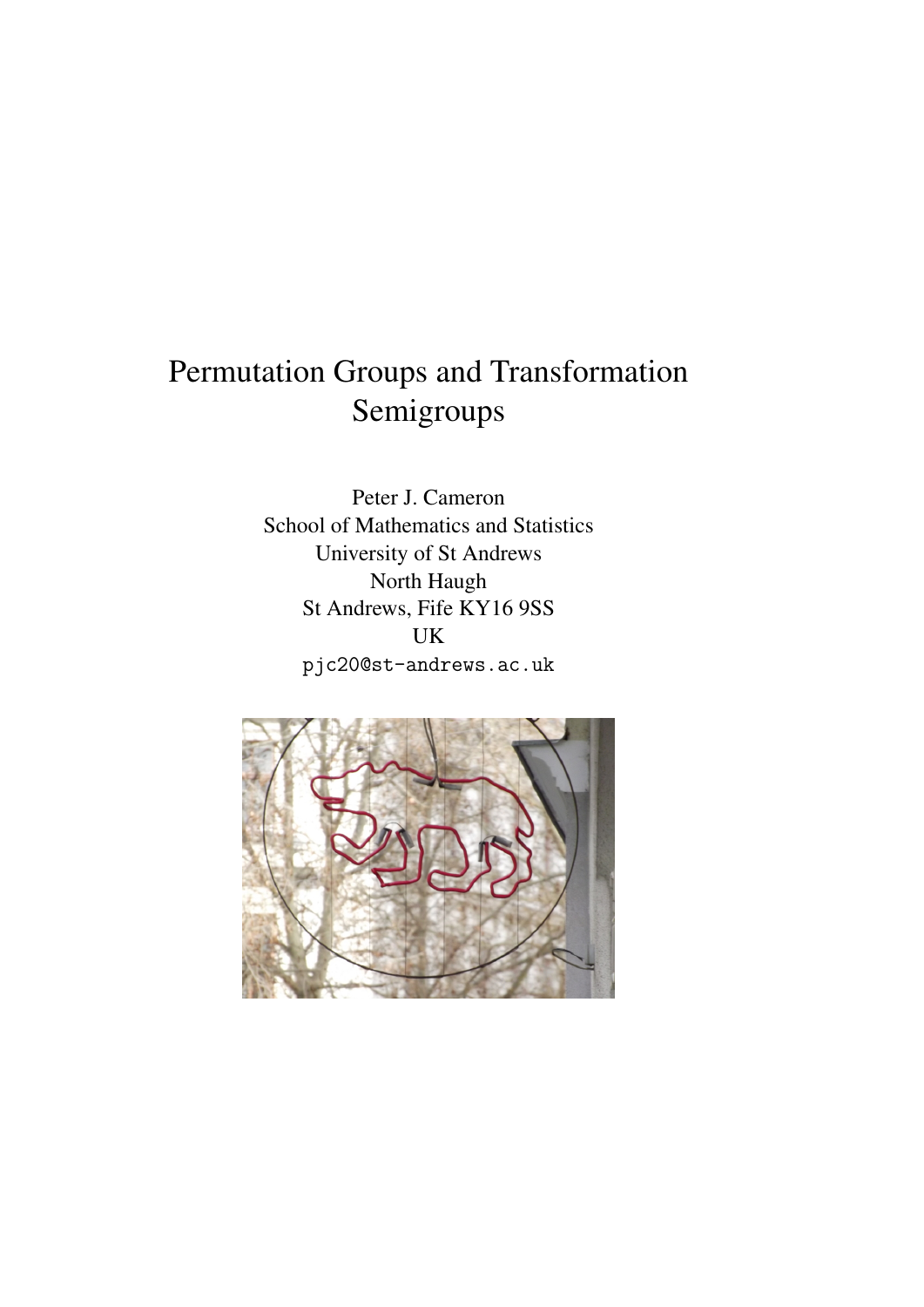# Contents

|   | <b>Preface</b>               |                                                                                 | iii            |  |  |  |  |  |  |
|---|------------------------------|---------------------------------------------------------------------------------|----------------|--|--|--|--|--|--|
| 1 |                              | <b>Introduction to semigroups</b>                                               | $\mathbf{1}$   |  |  |  |  |  |  |
|   | 1.1                          |                                                                                 | $\mathbf{1}$   |  |  |  |  |  |  |
|   | 1.2                          | Special semigroups $\ldots \ldots \ldots \ldots \ldots \ldots \ldots \ldots$    | $\overline{2}$ |  |  |  |  |  |  |
|   | 1.3                          |                                                                                 | $\overline{4}$ |  |  |  |  |  |  |
|   | 1.4                          |                                                                                 | 8              |  |  |  |  |  |  |
|   | 1.5                          | Basics of transformation semigroups                                             | 9              |  |  |  |  |  |  |
| 2 |                              | <b>Permutation groups</b>                                                       | 11             |  |  |  |  |  |  |
|   | 2.1                          |                                                                                 | 12             |  |  |  |  |  |  |
|   | 2.2                          | The O'Nan-Scott Theorem $\ldots \ldots \ldots \ldots \ldots \ldots \ldots$      | 15             |  |  |  |  |  |  |
|   | 2.3                          |                                                                                 | 16             |  |  |  |  |  |  |
|   | 2.4                          |                                                                                 | 17             |  |  |  |  |  |  |
|   | 2.5                          |                                                                                 | 18             |  |  |  |  |  |  |
|   | 2.6                          |                                                                                 | 19             |  |  |  |  |  |  |
| 3 | 22<br><b>Synchronization</b> |                                                                                 |                |  |  |  |  |  |  |
|   | 3.1                          | The dungeon $\ldots \ldots \ldots \ldots \ldots \ldots \ldots \ldots \ldots$    | 22             |  |  |  |  |  |  |
|   | 3.2                          |                                                                                 | 23             |  |  |  |  |  |  |
|   | 3.3                          |                                                                                 | 25             |  |  |  |  |  |  |
|   | 3.4                          | Endomorphisms and synchronization                                               | 26             |  |  |  |  |  |  |
|   | 3.5                          |                                                                                 | 27             |  |  |  |  |  |  |
|   | 3.6                          | Separating groups $\dots \dots \dots \dots \dots \dots \dots \dots \dots \dots$ | 29             |  |  |  |  |  |  |
|   | 3.7                          |                                                                                 | 33             |  |  |  |  |  |  |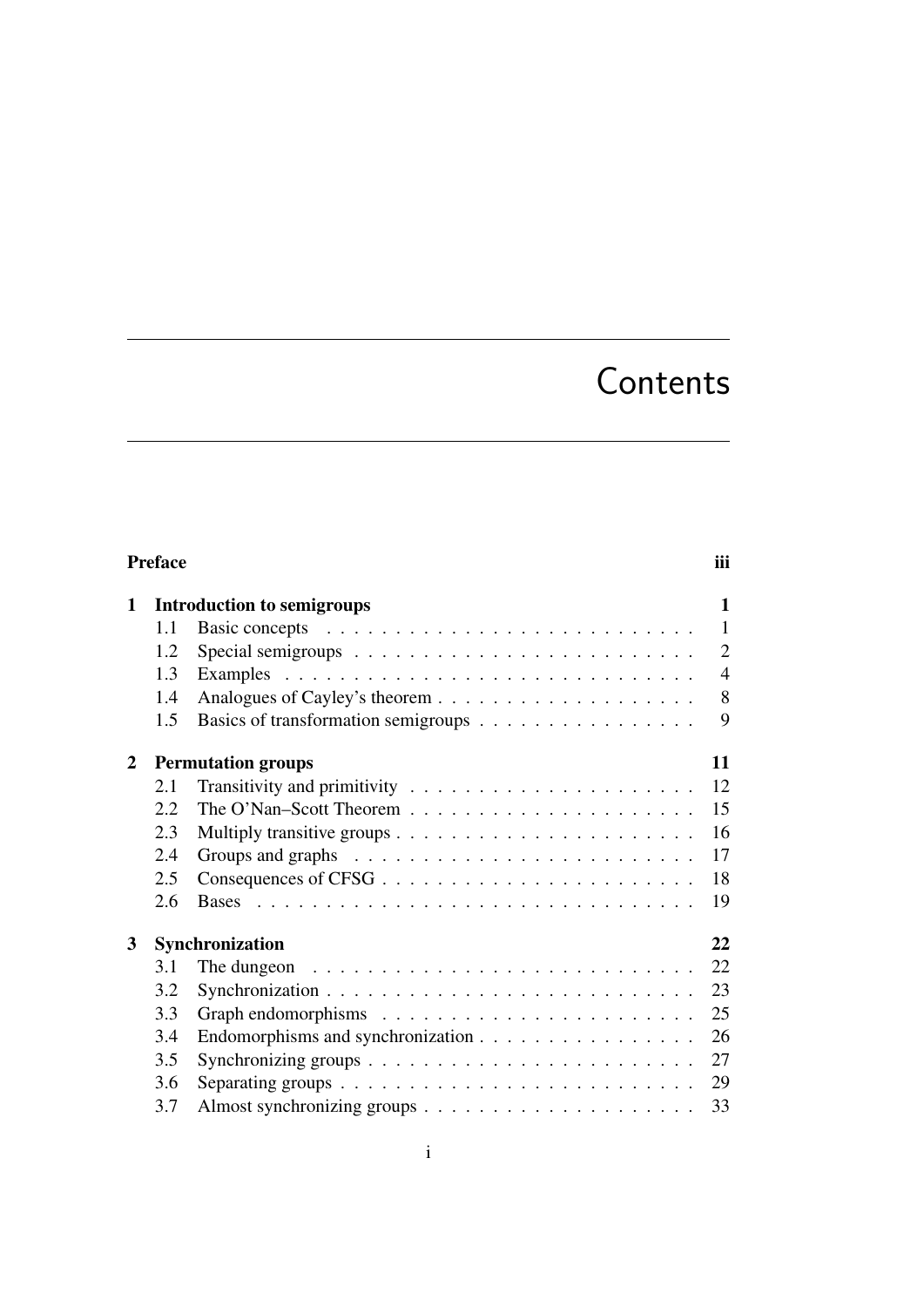| 4 |       | Regularity and idempotent generation          | 35 |
|---|-------|-----------------------------------------------|----|
|   |       |                                               |    |
|   | 4.2   |                                               |    |
|   |       | 4.3 Partition transitivity and homogeneity 42 |    |
|   |       |                                               |    |
| 5 |       | <b>Other topics</b>                           | 46 |
|   |       |                                               | 46 |
|   | 5.2   |                                               | 49 |
|   | 5.3   |                                               | 50 |
|   | 5.4   |                                               |    |
|   | Index |                                               | 56 |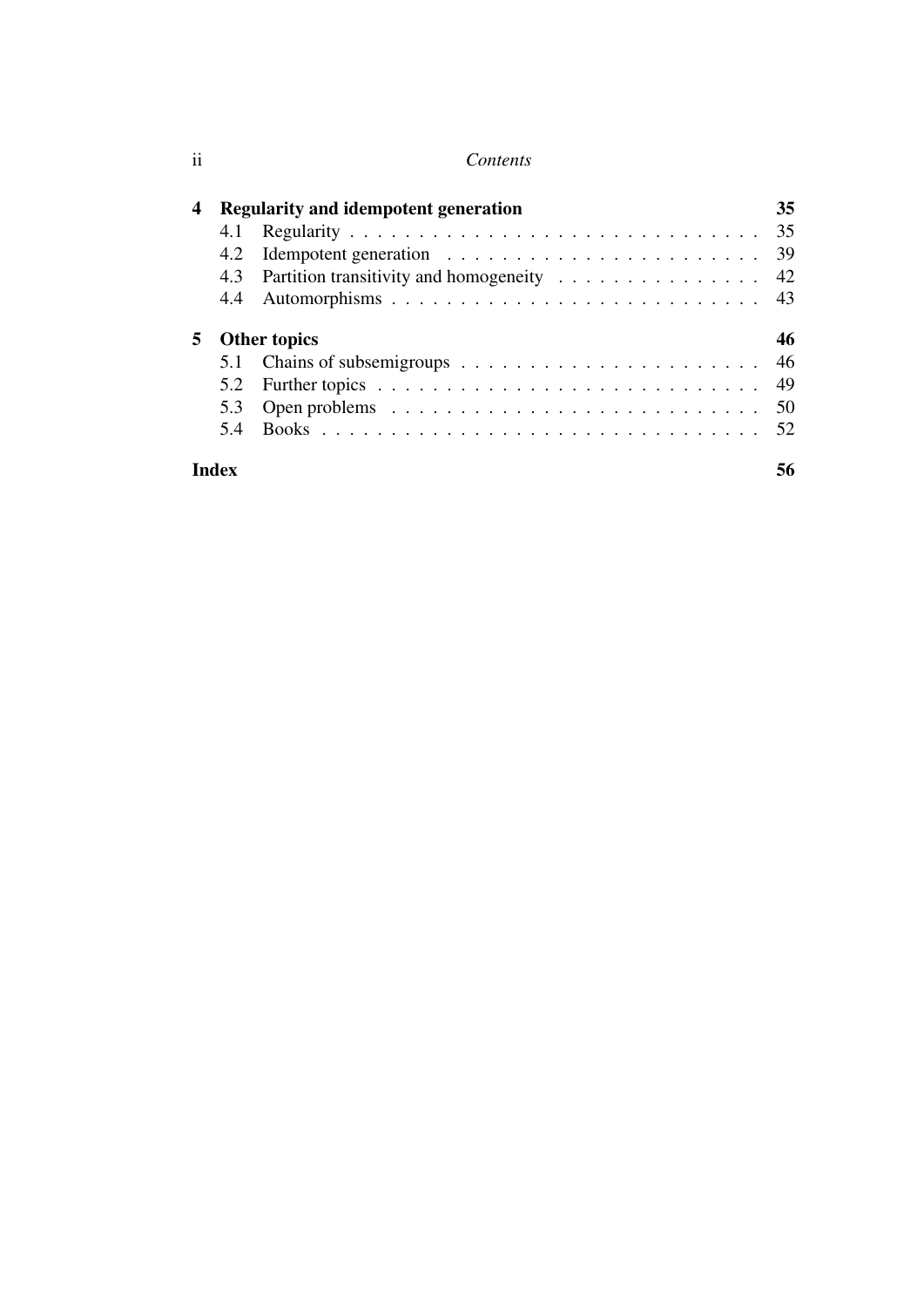# Preface

These notes accompany a course on Permutation Groups and Transformation Semigroups, given at the University of Vienna in March 2017. I am grateful to Tomack Gilmore for inviting me to give the lectures and facilitating the course, and to the University for its hospitality.

The last decade has seen some significant advances in the theory of finite transformation semigroups. One person responsible above all for these developments (and certainly for getting me interested in the subject) is João Araújo in Lisbon. Current progress relies heavily on the Classification of Finite Simple Groups (CFSG for short). The proof of this theorem is extremely long and difficult, but its application is not so mysterious, and part of the aim here is to show how consequences of CFSG can be brought to bear on these problems. In addition, a variety of combinatorial methods, ranging from graph endomorphisms to Ramsey's Theorem, have been used.

An important part of this area is synchronization theory. This arose in the early days of automata theory, and one of the oldest conjectures in automata theory, the *Černý conjecture*, is still unproved. It may be that the techniques described here will form part of the proof of this fascinating conjecture; but, even if they do not, a very interesting research area has been created.

To keep the notes self-contained, I have included brief introductions both to semigroup theory and to permutation groups. The next two chapters form the heart of the notes: one on synchronization, and one on other properties of semigroups such as regularity and idempotent generation. The emphasis is on how properties of the group of units influence the semigroup. The final chapter is not too strongly related. In the early 1980s, a remarkable formula was found for the length of the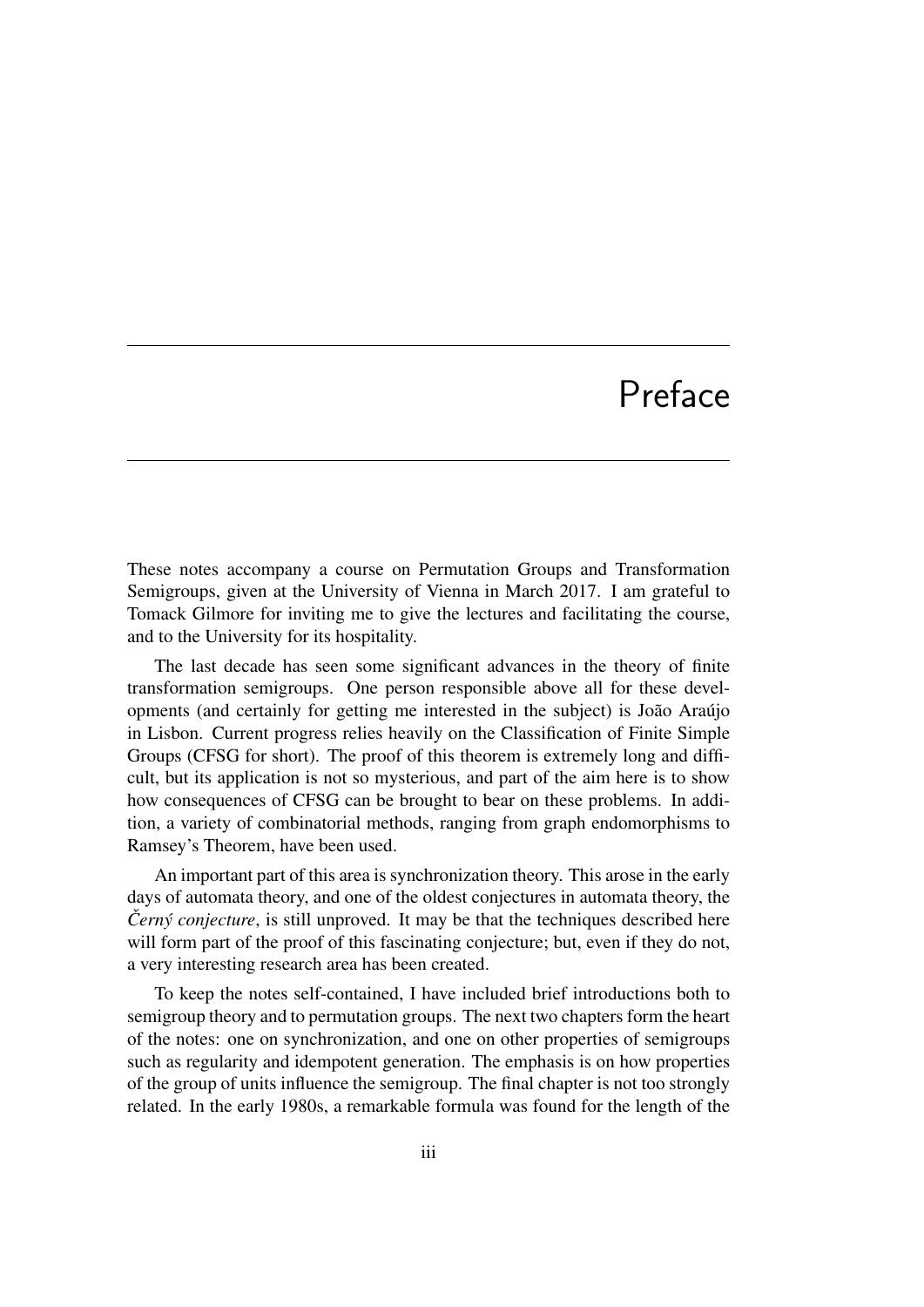iv *Preface*

longest chain of subgroups in the symmetric group *Sn*, namely

$$
l(S_n) = \left\lceil \frac{3n}{2} \right\rceil - b(n) - 1,
$$

where  $b(n)$  is the number of ones in the base 2 expansion of *n*. Recently this formula has been extended to the symmetric inverse semigroup, and some results for the full transformation semigroup obtained; I will discuss these.

The notes end with a discussion of open problems and further reading.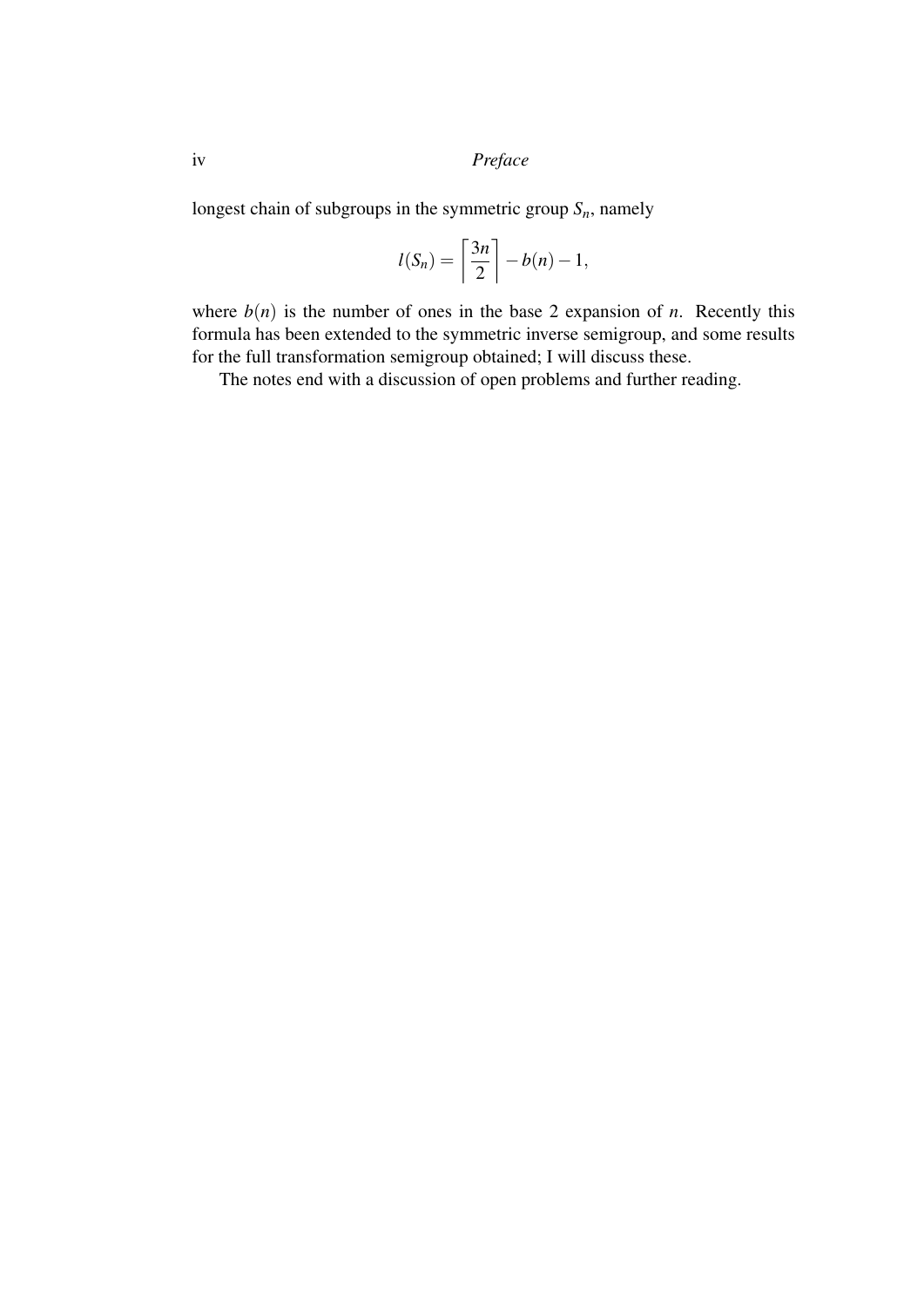## CHAPTER 1

## Introduction to semigroups

I will assume some familiarity with the theory of groups. (If you need more information, I gave a crash course in group theory in Lisbon last November, and the notes are available.) However, I will begin at the beginning in the discussion of semigroups. For more information, see the book by Howie listed in the last chapter of the notes.

### 1.1 Basic concepts

We begin with the definitions.

• A *semigroup* is a set *S* with a binary operation ◦ satisfying the *associative law*:

$$
a\circ(b\circ c)=(a\circ b)\circ c
$$

for all  $a, b, c \in S$ .

• A *monoid* is a semigroup with an *identity* 1, an element satisfying

$$
a \circ 1 = 1 \circ a = a
$$

for all  $a \in S$ .

• A *group* is a monoid with *inverses*, that is, for all  $a \in S$  there exists  $b \in S$ such that

$$
a\circ b=b\circ a=1.
$$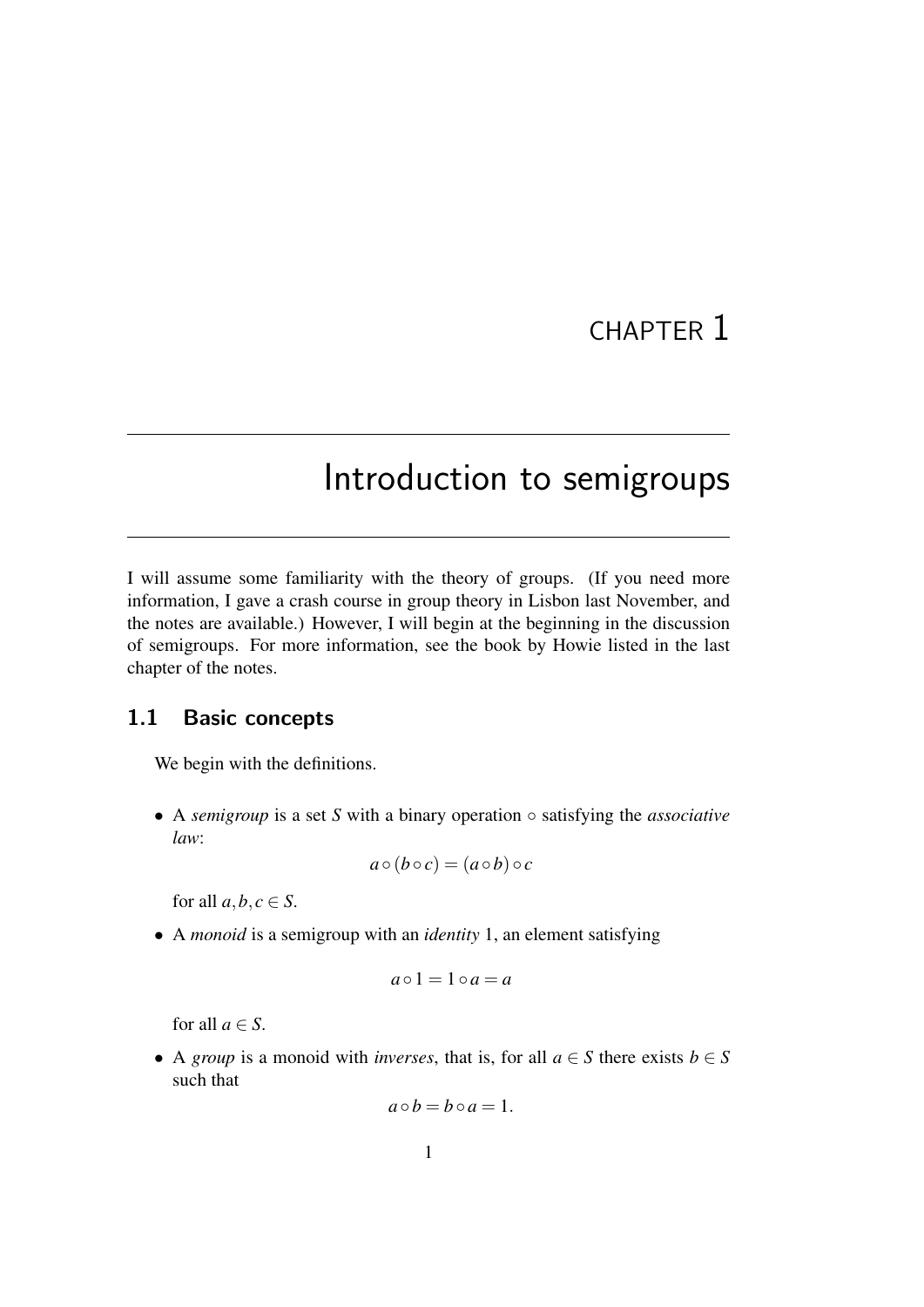From now on we will write the operation as *juxtaposition*, that is, write *ab* instead of  $a \circ b$ , and  $a^{-1}$  for the inverse of *a*.

There is essentially no difference between semigroups and monoids: any monoid is a semigroup, and conversely, to any semigroup we can add an identity without violating the associative law. However, there is a very big difference between semigroups and groups:

| Order $\vert$ 1                                  |  |  |      |       |                                                       |
|--------------------------------------------------|--|--|------|-------|-------------------------------------------------------|
| Groups $\begin{vmatrix} 1 & 1 & 1 \end{vmatrix}$ |  |  |      |       |                                                       |
| Monoids $1 \t2 \t7 \t35 \t228$                   |  |  | 2237 | 31559 | 1668997                                               |
|                                                  |  |  |      |       | Semigroups   1 5 24 188 1915 28634 1627672 3684030417 |

A semigroup which will occur often in our discussions is the *full transformation semigroup*  $T_n$  on the set  $\{1, \ldots, n\}$ , whose elements are all the maps from  $\{1,\ldots,n\}$  to itself, and whose operation is composition. This semigroup is a monoid: the identity element is the identity map on  $\{1,\ldots,n\}$ . It contains the *symmetric group*  $S_n$ , the group of all permutations (bijective maps). Note that  $T_n \setminus S_n$  is a semigroup.

The order of  $T_n$  is  $|T_n| = n^n$ .

In semigroups of maps, we always write the map to the right of its argument, and compose maps from left to right: thus  $(x f)g$  is the result of applying first *f* and then *g* to the element  $x \in \{1, \ldots, n\}$ , which is equal to  $x(fg)$  (the result of applying  $fg$  to  $x$ ), by definition. (This is not the associative law, though it looks like it!)

#### 1.2 Special semigroups

The most interesting semigroups are usually those which are (in some sense) closest to groups.

An element *a* of a semigroup *S* is *regular* if there exists  $x \in S$  such that  $axa = a$ . The semigroup *S* is *regular* if all its elements are regular. Note that a group is regular, since we may choose  $x = a^{-1}$ .

Regularity is equivalent to a condition which appears formally to be stronger:

**Proposition 1.1** *If a*  $\in$  *S* is regular, then there exists b  $\in$  *S* such that aba = *a* and  $bab = b$ .

**Proof** Choose *x* such that  $axa = a$ , and set  $b = xax$ . Then

$$
aba = axaxa = axa = a,
$$
  

$$
bab = xaxaxax = xaxax = xa = b.
$$

 $\Box$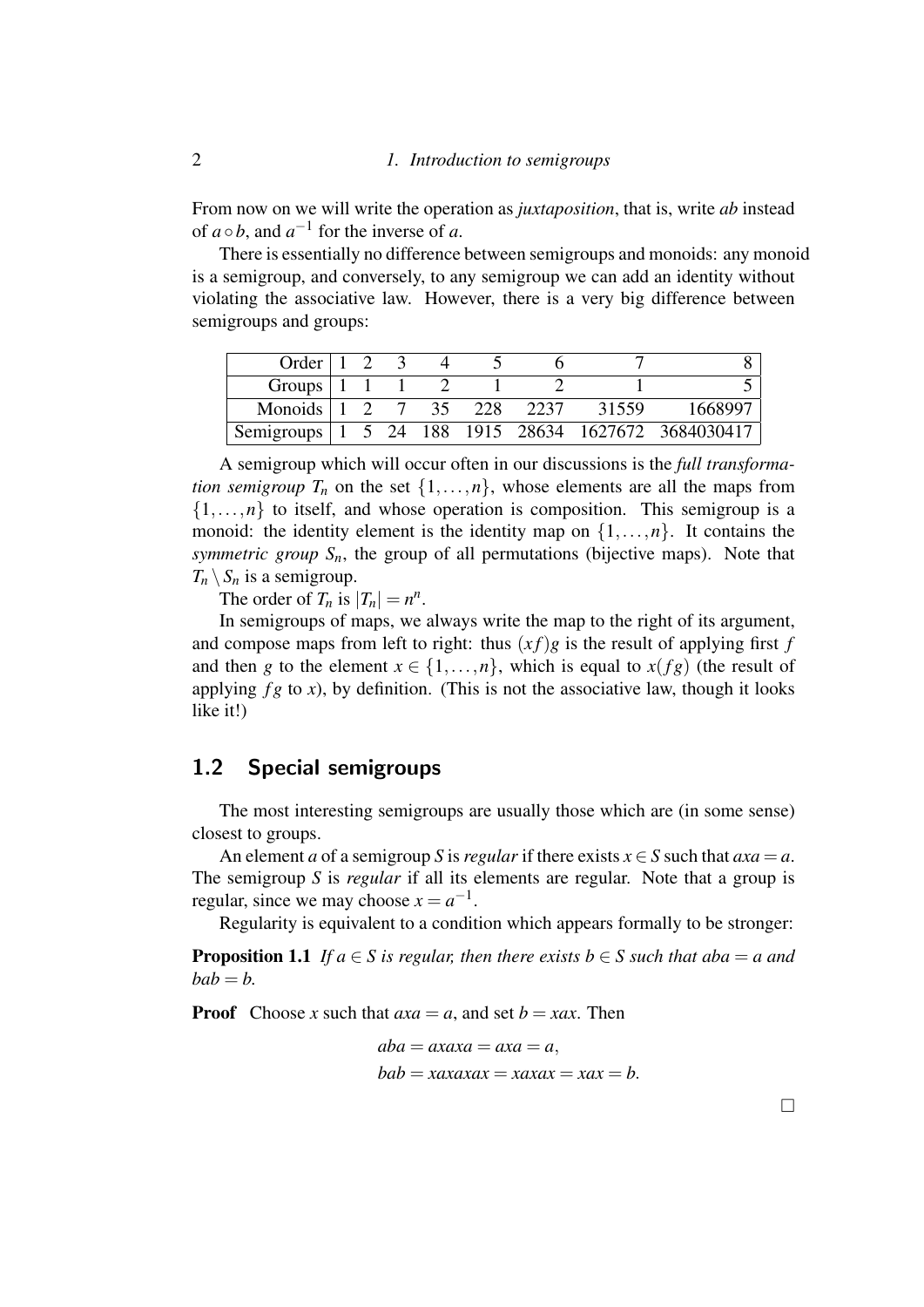#### Proposition 1.2 *The semigroup T<sup>n</sup> is regular.*

Proof Given a map *a*, choose a preimage *s* for every *t* in the image of *a*, and define *x* to map *t* to *s* if *t* is in the image of *a* (arbitrary otherwise).

An *idempotent* in a semigroup S is an element *e* such that  $e^2 = e$ . Note that, if  $axa = a$ , then *ax* and *xa* are idempotents. In a group, there is a unique idempotent, the identity.

Idempotents have played an important role in semigroup theory. One reason for this is that they always exist in a finite semigroup:

**Proposition 1.3** *Let S be a finite semigroup, and*  $a \in S$ *. Then some power of a is an idempotent.*

**Proof** Since *S* is finite, the powers of *a* are not all distinct: suppose that  $a^m =$  $a^{m+r}$  for some  $m, r > 0$ . Then  $a^i = a^{i+tr}$  for all  $i \ge m$  and  $t \ge 1$ ; choosing *i* to be a multiple of *r* which is at least *m*, we see that  $a^i = a^{2i}$ , so  $a^i$  is an idempotent.  $\square$ 

It follows that a finite monoid with a unique idempotent is a group. For the unique idempotent is the identity; and, if  $a^i = 1$ , then *a* has an inverse, namely  $a^{i-1}$ .

A semigroup *S* is an *inverse semigroup* if for each *a* there is a unique *b* such that  $aba = a$  and  $bab = b$ . The element *b* is called the *inverse* of *a*. Among several other definitions, I menion just one: it is a semigroup *S* in which, for every  $a \in S$ , there is an element  $a' \in S$  such that

$$
(a')' = a, \quad aa'a = a \quad aa'bb' = bb'aa'
$$

for all  $a, b \in S$ . Thus an inverse semigroup is a regular semigroup in which idempotents commute. (For this we need to show that every idempotent has the form *aa'*.) In an inverse semigroup, we often write  $a^{-1}$  for  $a'$ .

Proposition 1.4 *Let S be an inverse semigroup.*

- *(a) Each element of S has a unique inverse.*
- *(b)* The idempotents form a semilattice under the order relation  $e \leq f$  if  $ef =$  $fe = f$ .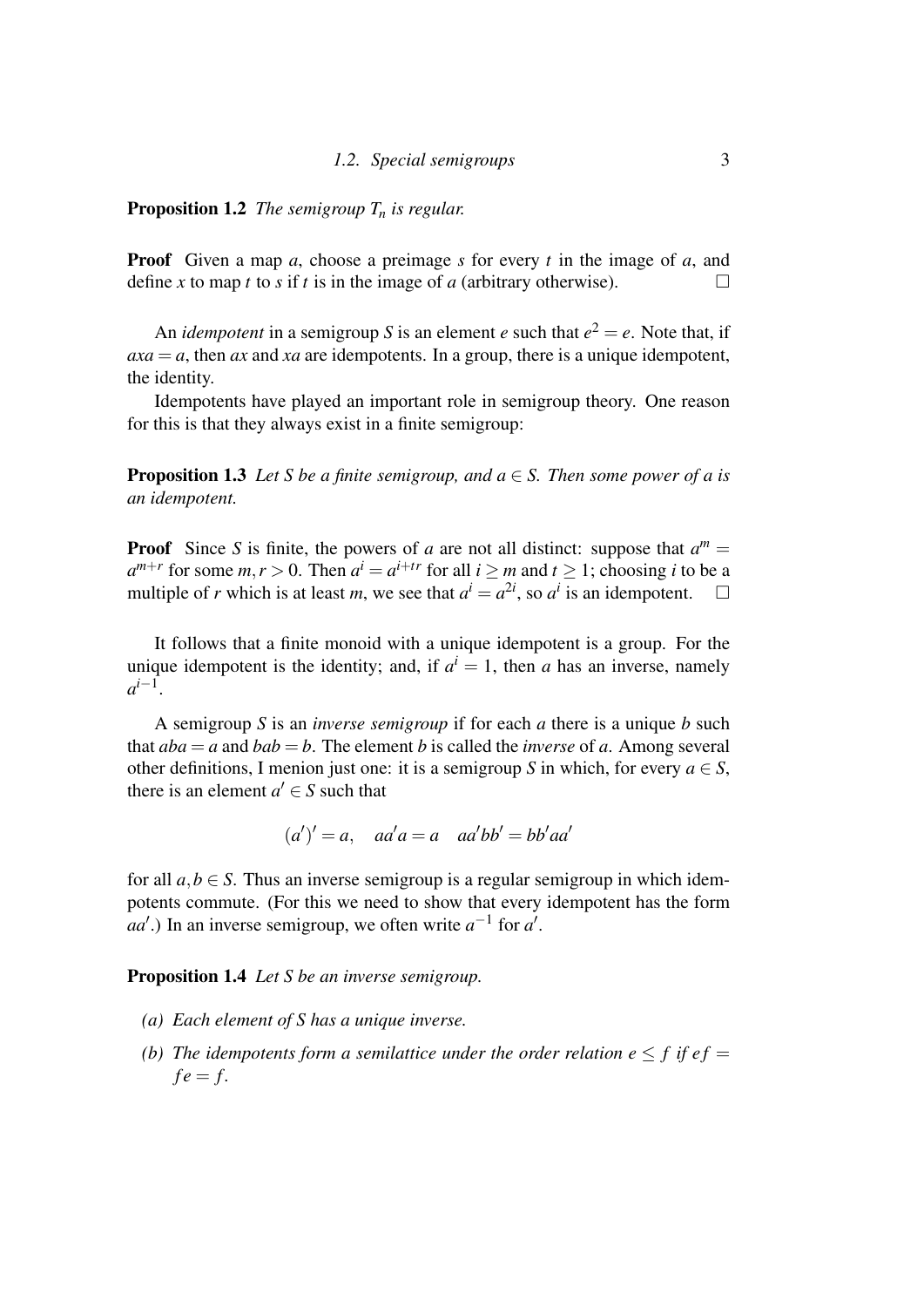#### 4 *1. Introduction to semigroups*

#### 1.3 Examples

The most famous inverse semigroup is the *symmetric inverse semigroup* on the set  $\{1, \ldots, n\}$ . Its elements are the *partial bijections* on this set, that is, all bijective maps  $f: X \to Y$ , where  $X, Y \subseteq \{1, \ldots, n\}$ . We compose elements wherever possible. Thus, if  $f : X \to Y$  and  $g : A \to B$ , then  $fg$  is defined on the preimage (under *f*) of *Y* ∩*A*, and maps it to the image (under *g*) of this set. If  $f : X \to Y$ , then the inverse (as required in the definition of an inverse semigroup) is the inverse function, which maps *Y* to *X*: so  $ff^{-1}$  is the identity map on *X*, and  $f^{-1}f$ the identity map on *Y*. This inverse semigroup is denoted by  $I_n$ . Its order is

$$
|I_n| = \sum_{k=0}^n {n \choose k}^2 k!,
$$

since, for a map of rank *k*, there are  $\binom{n}{k}$  $\binom{n}{k}$  choices for the domain and the same number for the rank, and *k*! bijections between them.

Idempotents are just identity maps on subsets, and the semilattice of idempotents is simply the lattice of subsets of the set  $\{1,\ldots,n\}$ .

The formulae for the orders of the symmetric group  $(|S_n| = n!)$  and the full transformation semigroup  $(|T_n| = n^n)$  are simple and well-known. The order of the symmetric inverse semigroup is less familiar: it is sequence A002720 in the On-Line Encyclopedia of Integer Sequences, beginning

```
1,2,7,34,209,1546,13327,130922,1441729,17572114,...
```
Laradji and Umar [21] found that many familiar integer sequences can be represented as orders of "naturally-occurring" semigroups. Here are a few of them. We regard  $\{1,\ldots,n\}$  as having its natural order. Here  $Dom(f)$  is the domain of the map *f* .

Consider the following three conditions on a partial bijection  $f$  of  $\{1,\ldots,n\}$ :

Monotonic: if  $x, y \in Dom(f)$  and  $x < y$ , then  $xf < yf$ ;

Decreasing: if  $x \in \text{Dom}(f)$  then  $xf \leq x$ ;

Strictly decreasing: if  $x \in \text{Dom}(f)$  then  $xf < x$ .

The set of partial permutations satisfying any collection of these conditions is a semigroup.

Let  $P(n)$  be the number of partial permutations on  $\{1,\ldots,n\}$ . Denote the numbers of permutations which are respectively monotonic, decreasing, or strictly decreasing by a subscript *m*, *d* or *s*; we also allow combinations of subscripts. We saw the formula for  $P(n)$  above. The other numbers are familiar combinatorial coefficients: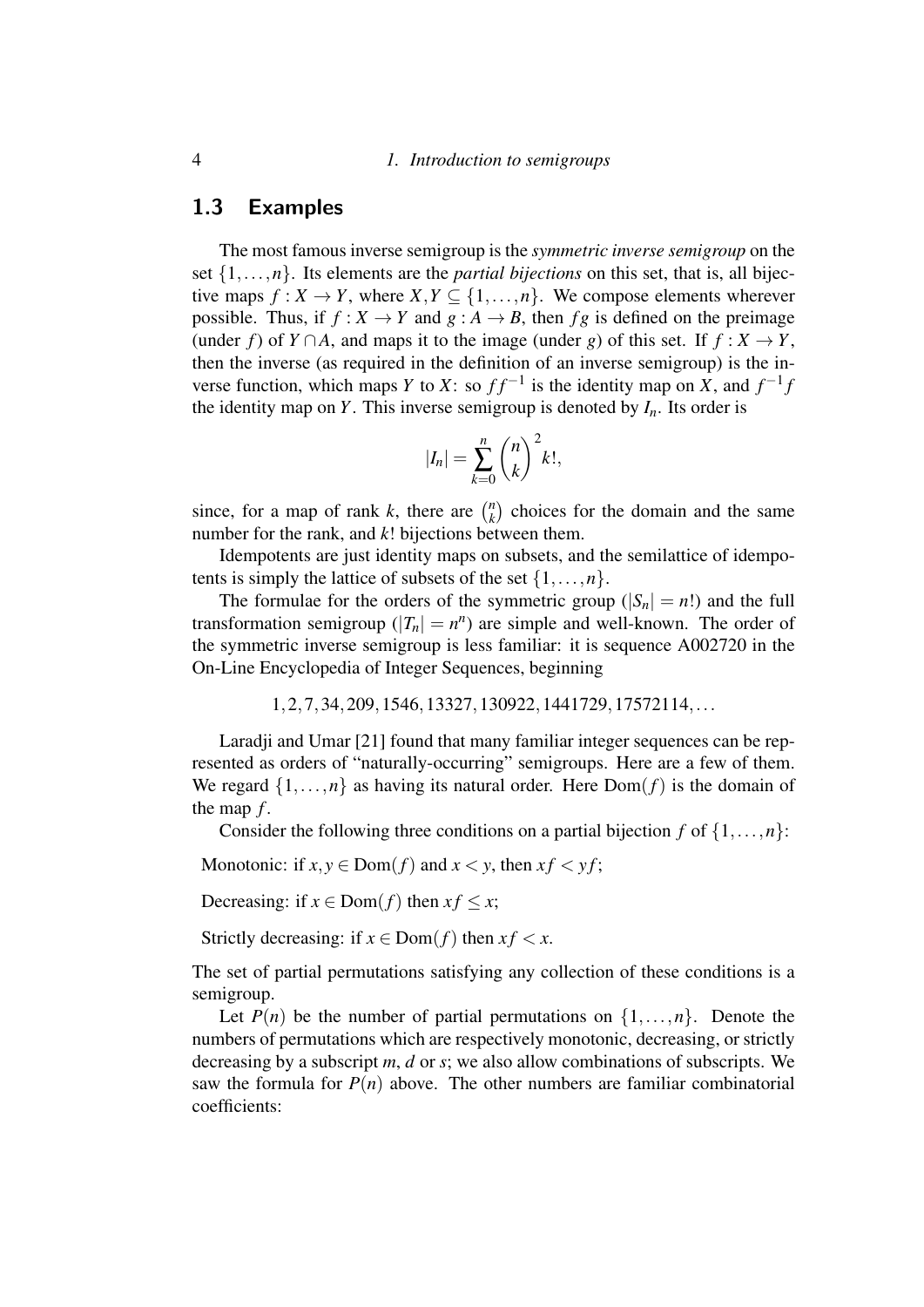**Theorem 1.5** *(a)*  $P_m(n) = \binom{2n}{n}$ *n*  $\setminus$ *.*

- *(b)*  $P_d(n) = B_{n+1}$  *and*  $P_s(n) = B_n$ *, where*  $B_n$  *is the nth Bell number.*
- *(c)*  $P_{md}(n) = C_{n+1}$  *and*  $P_{ms}(n) = C_n$ *, where*  $C_n$  *is the nth Catalan number.*

**Remark** The *Bell number*  $B_n$  is the number of partitions of a set of *n* elements. It satisfies the recurrence

$$
B_{n+1}=\sum_{k=0}^n\binom{n}{k}B_{n-k},
$$

since we can choose a partition of  $\{1, \ldots, n+1\}$  by first choosing the part containing  $n+1$  (also containing, say, *k* points from  $\{1,\ldots,n\}$ ), and then partitioning the remaining *n*−*k* points arbitrarily. There is no simple formula for  $B_n$ .

The *Catalan number*  $C_n$  can be defined in many ways: for example, it is the number of ways of bracketing a non-associative product of  $n+1$  terms. For  $n=3$ , for example, we have

$$
((ab)c)d, (a(bc))d, (ab)(cd), a((bc)d), a(b(cd)).
$$

Unlike the Bell number, there is a simple explicit formula for it:

$$
C_n = \frac{1}{n+1} \binom{2n}{n}.
$$

The interpretation we use below is that in terms of *ballot sequences*;  $C_n$  is the number of ways of counting the votes in an election in which the two candidates A and B each receive *n* votes, on condition that candidate A is never behind in the count. The ballot sequences for  $n = 3$  are

#### ABABAB, ABAABB, AABBAB, AABABB, AAABBB.

Proof (a) Argue as above. Once the domain and range are chosen, there is a unique monotonic bijection between them. So

$$
P_m(n) = \sum_{k=0}^n \binom{n}{k}^2 = \binom{2n}{n},
$$

by a standard binomial coefficient identity.

(b) We show first that  $P_d(n) = P_s(n+1)$ . If *f* is a decreasing partial permutation on  $\{1,\ldots,n\}$ , then the map *g* given by  $g(x+1) = f(x)$  whenever this is defined is a strictly decreasing partial permutation on  $\{1,\ldots,n+1\}$ . The argument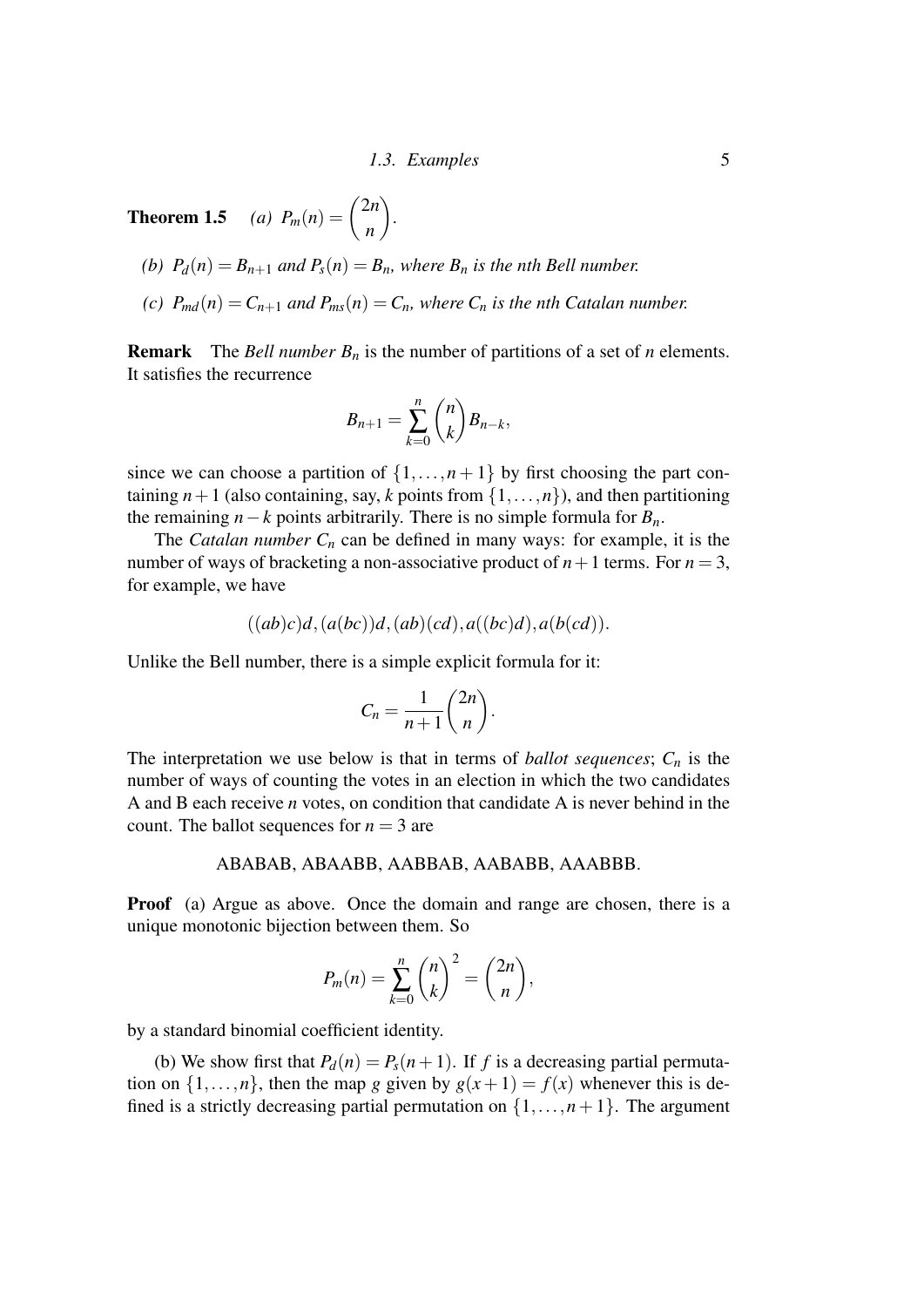reverses. This correspondence preserves the property of being monotonic, so also  $P_{md}(n) = P_{ms}(n+1)$ . Now we select a decreasing bijection by first choosing its fixed points, and then choosing a strictly decreasing bijection on the remaining points. If there are *k* fixed points, then there are  $P_s(n - k)$  ways to choose the strictly decreasing bijection. So we have

$$
P_s(n+1) = P_d(n) = \sum_{k=0}^{n} {n \choose k} P_s(n-k).
$$

Thus,  $P_s(n)$  satisfies the same recurrence as the Bell number  $B_n$ , and we have

$$
P_s(n) = B_n, \qquad P_d(n) = B_{n+1}.
$$

(c) The preceding proof fails for monotonic decreasing maps, since such a map cannot jump over a fixed point. Instead, we encode a strictly decreasing map by a ballot sequence.

Let *f* be monotonic and strictly decreasing on  $\{1, \ldots, n\}$ . We encode *f* by a sequence of length 2*n* in the alphabet consisting of two symbols A and B as follows. In positions  $2i-1$  and  $2i$ , we put

AB, if 
$$
i \notin \text{Dom}(f)
$$
 and  $i \notin \text{Ran}(f)$ ,  
BB, if  $i \notin \text{Dom}(f)$  and  $i \in \text{Ran}(f)$ ,  
AA, if  $i \in \text{Dom}(f)$  and  $i \notin \text{Ran}(f)$ ,  
BA, if  $i \in \text{Dom}(f)$  and  $i \in \text{Ran}(f)$ .

It can be shown that this gives a bijective correspondence between the set of such functions and the set of *ballot sequences* of length 2*n*. The proof is an exercise. (It is necessary to show that the resulting string has equally many As and Bs, and that each initial substring has at least as many As as Bs; and that every string with these properties can be decoded to give a strictly decreasing monotone function. The proof that the correspondence is bijective is then straightforward.)

It follows that  $P_{ms}(n) = C_n$  (the *n*th Catalan number), and from the remark in  $\text{part (b), also } P_{md}(n) = C_{n+1}.$ 

Laradji and Umar have found that many other interesting counting sequences arise in calculating the orders of various inverse semigroups of partial bijections. Among these are Fibonacci, Stirling, Schröder, Euler, Lah and Narayana numbers.

There are linear analogues of some of the above semigroups. Let *V* be an *n*dimensional vector space over the field of order *q*. The analogues of  $S_n$ ,  $T_n$  and  $I_n$ are respectively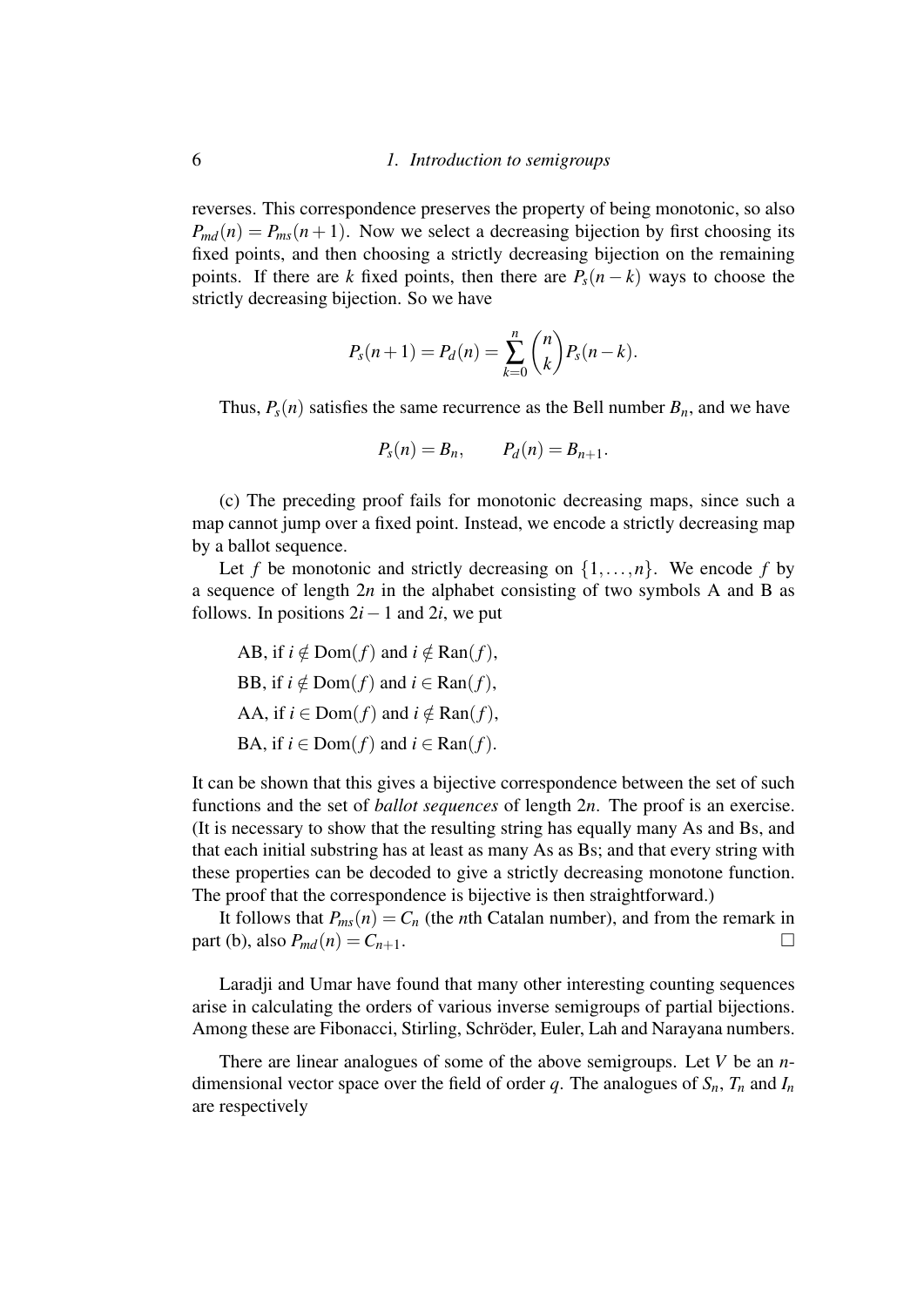- the *general linear group*  $GL(n,q)$  of invertible  $n \times n$  matrices;
- the *general linear semigroup*  $M_n(q)$  of all  $n \times n$  matrices;
- the inverse semigroup  $I_n(q)$  of all linear bijections between subspaces of *V*.

The orders of the first two are well known:

•  $|\mathrm{GL}(n,q)| = (q^n - 1)(q^n - q) \cdots (q^n - q^{n-1});$ 

$$
\bullet \ \ |M_n(q)| = q^{n^2}.
$$

In the third case, something rather surprising happens:

Proposition 1.6 *Let V be a finite vector space. Then the orders of the general linear semigroup on V and the inverse semigroup of linear bijections between subspaces are equal.*

**Proof** The proof uses the *Gaussian* or *q-binomial coefficient*  $\begin{bmatrix} n \\ n \end{bmatrix}$ *k* 1 *q* , which is de-

fined to be

$$
\begin{bmatrix} n \\ k \end{bmatrix}_q = \frac{(q^n - 1)(q^n - 2) \cdots (q^n - q^{k-1})}{(q^k - 1)(q^k - 1) \cdots (q^n - q^{k-1})}.
$$

For prime power *q*, this is equal to the number of *k*-dimensional subspaces of an *n*-dimensionanl vector space over the finite field  $GF(q)$  with *q* elements. It has several other interpretations, in the theories of lattice paths and quantum groups among others.

Let *V* be *n*-dimensional over the field of order *q*. Clearly the number of rank *k* linear bijections between subspaces is

$$
\sum_{k=0}^n \left( \begin{bmatrix} n \\ k \end{bmatrix}_q \right)^2 |\operatorname{GL}(k,q)|.
$$

To choose a linear map of rank *k* from *V* to *V*, we have to choose a kernel *U* (a subspace of dimension  $n - k$ ), an image *W* (a subspace of dimension *k*) and an isomorphism from  $V/U$  to *W*. So the order of this semigroup is

$$
\sum_{k=0}^n \begin{bmatrix} n \\ n-k \end{bmatrix}_q \begin{bmatrix} n \\ k \end{bmatrix}_q |\operatorname{GL}(k,q)|.
$$

Since  $\int_{n-1}^{n}$  $\begin{bmatrix} n \\ n-k \end{bmatrix}$ <sub>q</sub> $= \begin{bmatrix} n \\ k \end{bmatrix}$  $\binom{n}{k}_q$  by duality, the result follows. (In more detail: there is a bijection between the sets of *k*-dimensional subspaces of *V* and of  $(n-k)$ -dimensional subspaces of its dual space  $V^*$ , which pairs each subspace of  $V$  with its annihilator in *V* ∗ .)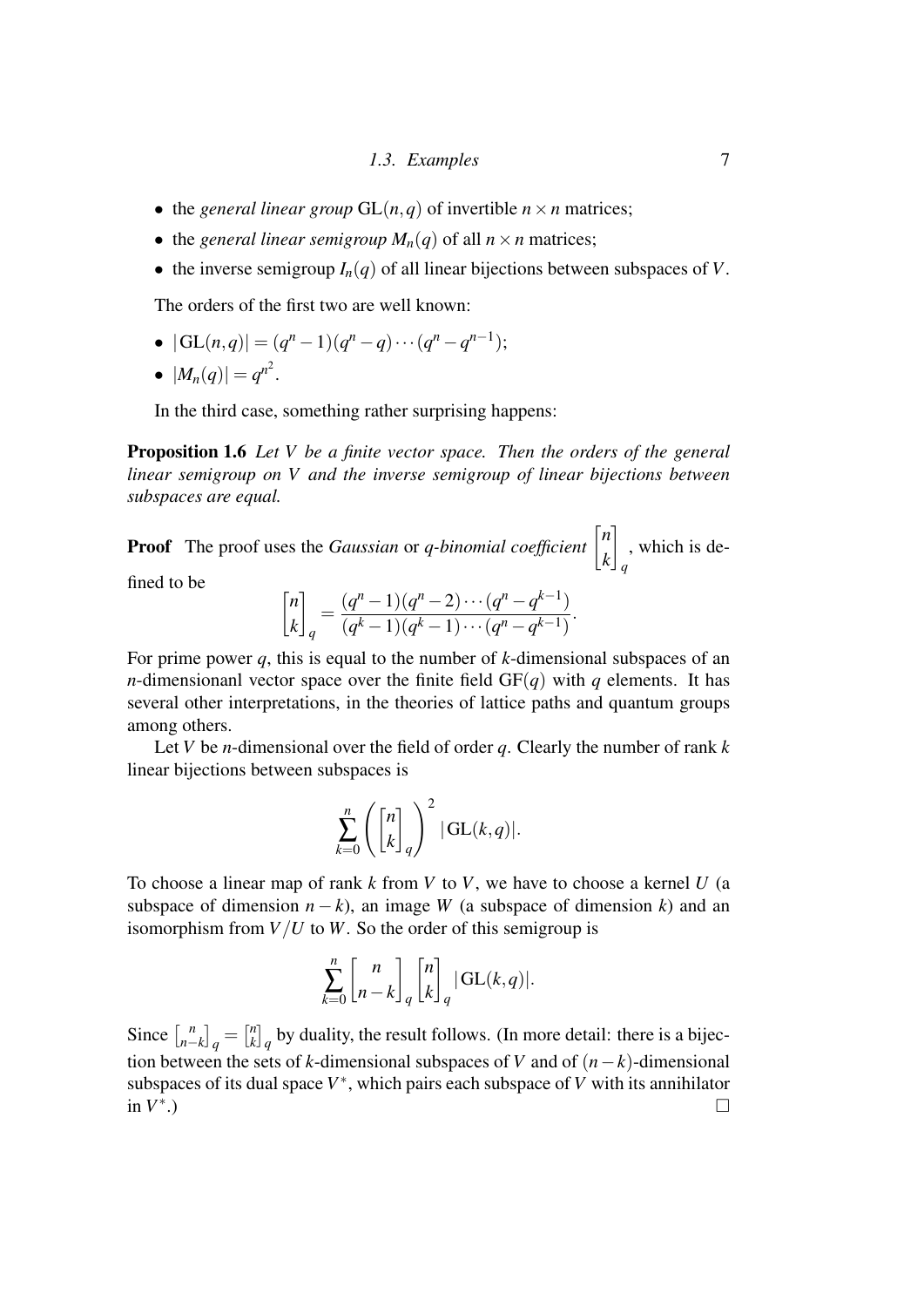Remark The proof also gives us the identity

$$
\sum_{k=0}^{n} \left( \begin{bmatrix} n \\ k \end{bmatrix}_q \right)^2 | \operatorname{GL}(k,q) | = q^{n^2},
$$

an interesting example of a *q*-identity which has no analogue for sets (since, for example,  $|T_3| = 27$  but  $|I_3| = 34$ ).

**Research problem** Let *A* be a finite group. Let  $S_1(A)$  denote the semigroup of endomorphisms of *A*, and  $S_2(A)$  the inverse semigroup of isomorphisms between subgroups of *A*.

If *A* is abelian, then it satisfies duality (the dual group of *A* is its group of *characters*, or homomorphisms to the multiplicative group of non-zero complex numbers, and the proof above shows that  $|S_1(A)| = |S_2(A)|$ .

Is it true that, for any non-abelian group *A*, we have  $|S_1(A)| \neq |S_2(A)|$ ?

### 1.4 Analogues of Cayley's theorem

*Cayley's Theorem* asserts that a group of order *n* is isomorphic to some subgroup of *Sn*. The proof is well-known: we take the *Cayley table* of the group *G*, the matrix (with rows and columns labelled by group elements); each column of the Cayley table (say the column indexed by *b*) corresponds to a transformation  $\rho_b$ of the set *G* (taking the row label *a* to the product *ab*, the *a*th element of column *b*). Then it is straightforward to show that

- $\rho_b$  is a permutation, so that  $\rho_b \in S_n$ ;
- the map  $b \mapsto \rho_b$  is one-to-one;
- the map  $b \mapsto \rho_b$  is a homomorphism.

So the set  $\{\rho_b : b \in G\}$  is a subgroup of  $S_n$  isomorphic to *G*.

This theorem has an important place in the history of group theory. In the nineteenth century, the subject changed from descriptive (the theory of *transformation groups* or *permutation groups*) to axiomatic; Cayley's theorem guarantees that the "new" abstract groups are the same (up to isomorphism) as the "old" permutation groups or subgroups of *Sn*.

Almost the same is true for semigroups:

Proposition 1.7 *Any semigroup of order n is isomorphic to a subsemigroup of the full transformation semigroup*  $T_{n+1}$ *.*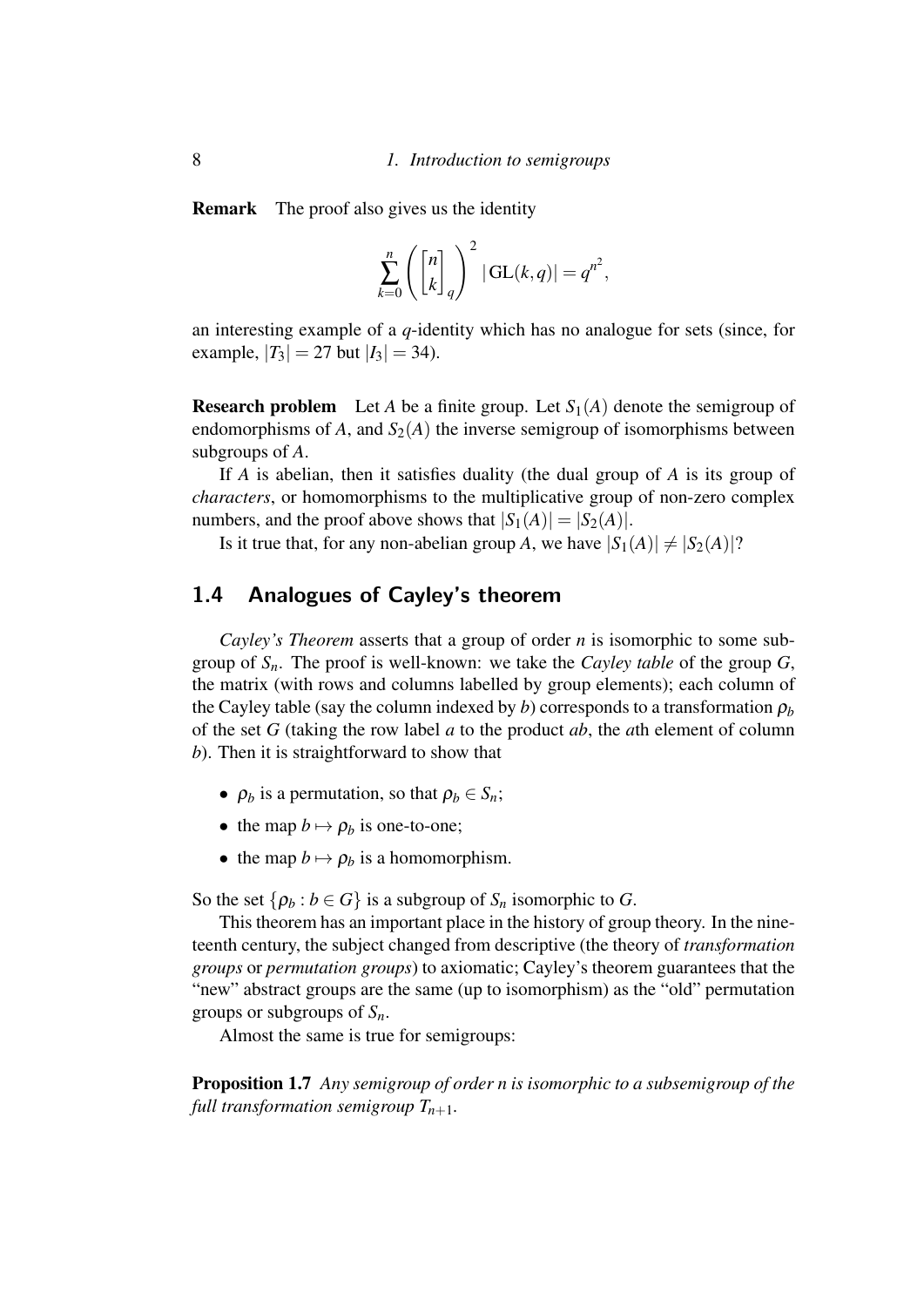**Proof** If we follow the proof of Cayley's theorem, the thing that could go wrong is the second bullet point: the map  $b \mapsto \rho_b$  may not be one-to-one. To fix the problem, we first add an identity element to the semigroup, and then follow Cayley's proof. Now, if  $\rho_b = \rho_c$  and 1 is the identity, then

$$
b = 1b = 1p_b = 1p_c = 1c = c,
$$

so the map  $b \mapsto \rho_b$  is one-to-one.

For inverse semigroups, there is a similar representation theorem. The proof is a little more complicated, and is not given here.

Theorem 1.8 (Vagner–Preston Theorem) *Let S be an inverse semigroup of order n. Then S is isomorphic to a sub-semigroup of the symmetric inverse semigroup*  $I_n$ *.* 

Interesting inverse semigroups arise in the following way. Let *L* be a meetsemilattice of subsets of  $\{1,\ldots,n\}$  invariant under the permutation group *G*. Then the restrictions of elements of *G* to sets in *L* form an inverse semigroup. For an example, we can take *G* to be the projective group  $PGL(d, q)$  acting on the points of the projective space, and *L* the lattice of flats of the projective space; or, analogously, the affine group and the lattice of flats of the affine space. As far as I know, these semigroups have not been much investigated.

### 1.5 Basics of transformation semigroups

We discuss a few concepts related to transformations and transformation semigroups on a finite domain Ω.

Any map  $f : \Omega \to \Omega$  has an *image* 

$$
\mathrm{Im}(f) = \{xf : x \in \Omega\},\
$$

and a *kernel*, the equivalence relation  $\equiv_f$  defined by

$$
x \equiv_f y \Leftrightarrow xf = yf,
$$

or the corresponding partition of Ω. (We usually refer to the partition when we speak about the kernel of *f*, which is denoted  $\text{Ker}(f)$ .) The *rank* rank(*f*) of *f* is the cardinality of the image, or the number of parts of the kernel.

Under composition, we clearly have

$$
rank(f_1f_1) \leq min\{rank(f_1), rank(f_2)\},
$$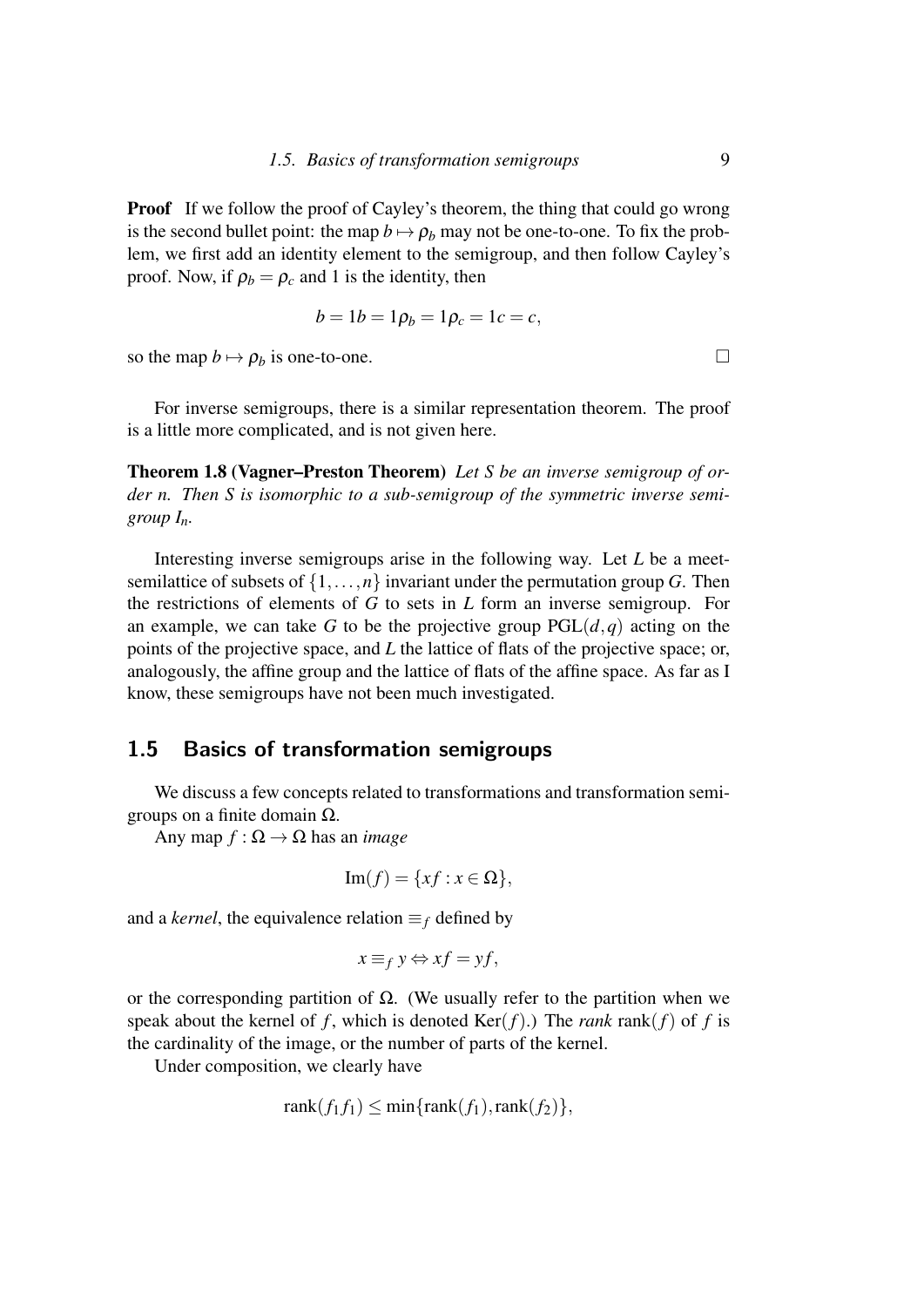and so the set  $S_m = \{f \in S : \text{rank}(f) \leq m\}$  of elements of a transformation semigroup which have rank at most *m* is itself a transformation semigroup. In general, there is no dual concept; but the set of permutations in *S* (elements with rank *n*) is closed under composition, and forms a permutation group (which is the group of units of *S*), if it happens to be non-empty. The interplay between permutation groups and transformation semigroups is central to these lectures.

Suppose that  $f_1$  and  $f_2$  are transformations of rank  $r$ . As we saw, the rank of  $f_1 f_2$  is at most *r*. Equality holds if and only if  $\text{Im}(f_1)$  is a *transversal*, or *section*, for  $Ker(f_2)$ , in the sense that it contains exactly one point from each part of the partition  $Ker(f_2)$ . This combinatorial relation between subsets and partitions is crucial for what follows. We note here one simple consequence.

**Proposition 1.9** *Let f be a transformation of*  $\Omega$ *, and suppose that* Im(*f*) *is a section for* Ker(*f*)*. Then some power of f is an idempotent with rank equal to that of f .*

**Proof** The restriction of f to its image is a permutation, and some power of this permutation is the identity.  $\Box$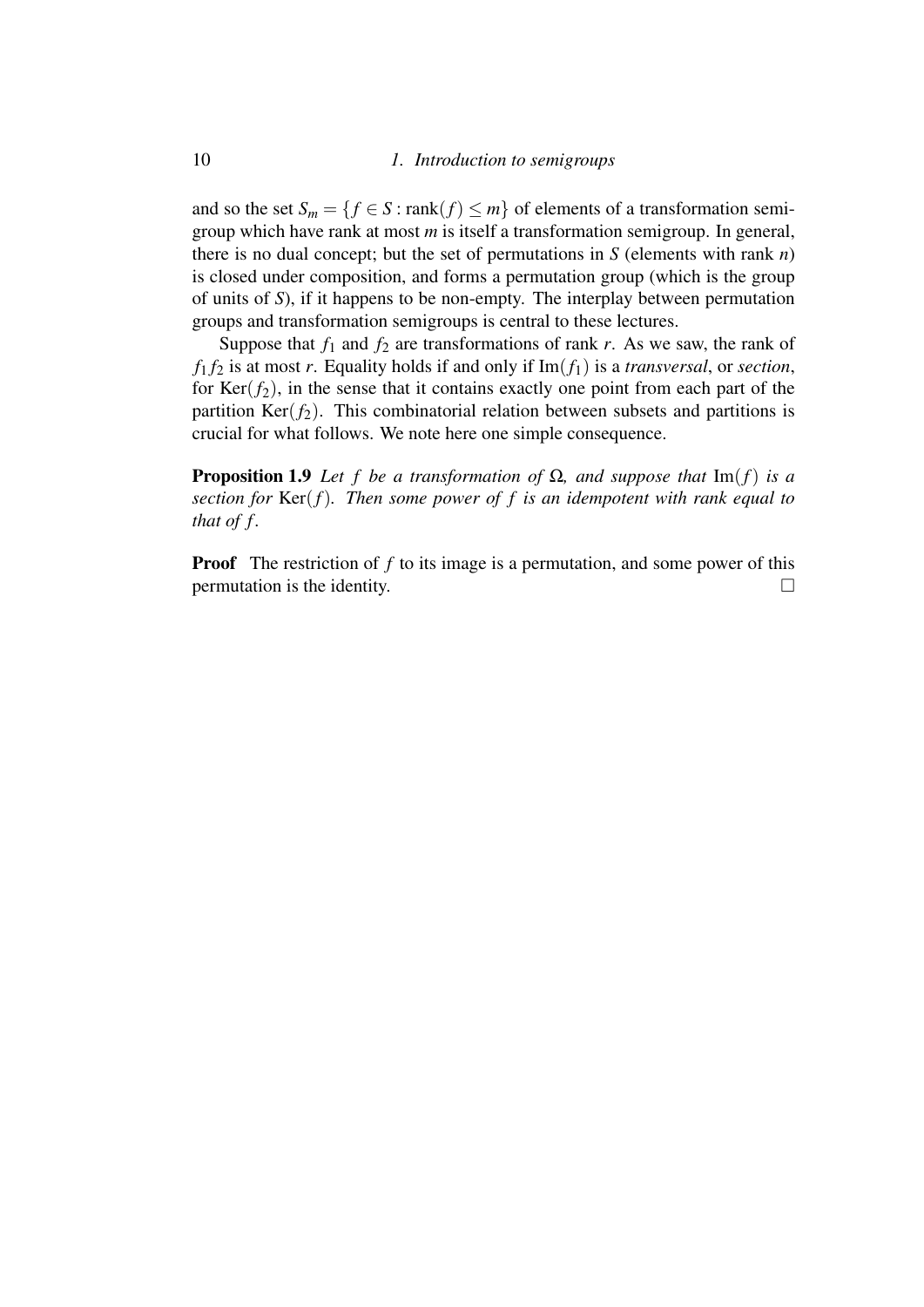## CHAPTER 2

## Permutation groups

I will go briefly through the standard introductory material on permutation groups. More detail can be found in the book by Dixon and Mortimer in the bibliography.

One of the biggest changes in the landscape of finite group theory has been the Classification of Finite Simple Groups, whose result was announced in 1980 but whose proof was not completed until about 2010. A *simple group* is a group in which the only normal subgroups are the whole group and the identity. The Classification can be stated as follows:

Theorem 2.1 (CFSG) *A finite simple group is one of the following:*

- *(a) a cyclic group of prime order;*
- *(b) an alternating group*  $A_n$ *, for*  $n > 5$ *;*
- *(c) a group of Lie type;*
- *(d) one of* 26 *sporadic simple groups.*

The alternating group  $A_n$  consists of all even permutations of  $\{1,\ldots,n\}$ . A *group of Lie type* is closely related to a matrix group; there is one family associated with every simple Lie algebra over the complex numbers (these are the *Chevalley groups*), together with some variants called *twisted groups*. These groups include the classical groups (symplectic, orthogonal and unitary) as well as various exceptional families. The *sporadic groups* fall into no general pattern, and usually an *ad hoc* construction is required for each group.

The easiest and perhaps most important of the groups of Lie type are the *projective special linear groups*  $PSL(n,q)$ . This group has the form  $SL(n,q)/Z$ ,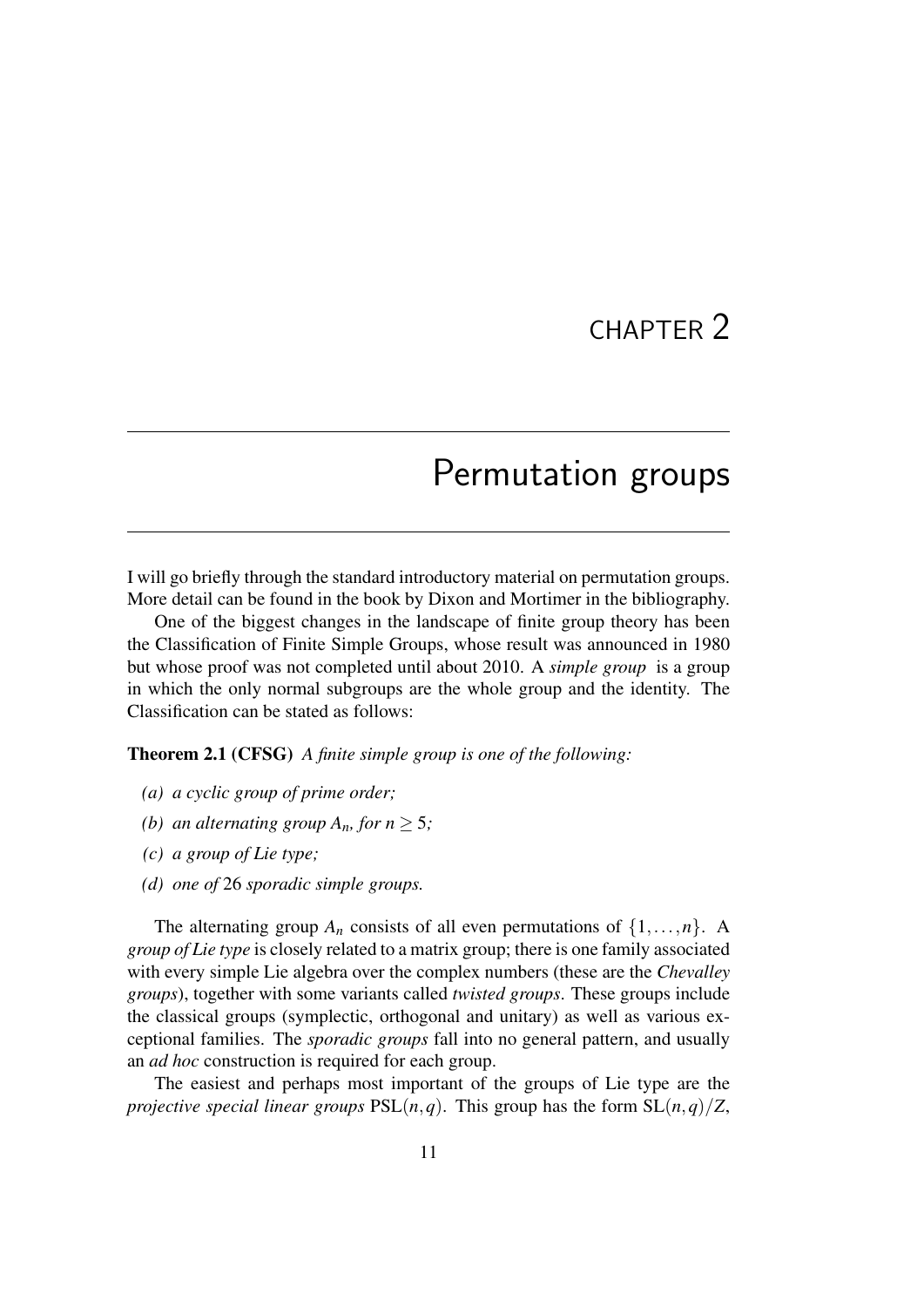where  $SL(n,q)$  is the *special linear group*consisting of all  $n \times n$  matrices of determinant 1 over  $GF(q)$ , and *Z* is its centre (consisting of the scalar matrices in SL(*n*,*q*)). It is simple for all  $n > 2$  and all *q* except for the two cases PSL(2,2) and  $PSL(2,3)$ , which are isomorphic to  $S_3$  and  $A_4$  respectively.

The *Jordan–Hölder Theorem* asserts that any finite group *G* has a series of subgroups

$$
G = G_0 > G_1 > \cdots > G_r = \{1\},\
$$

called a *composition series*, in which each group  $G_i$  is a normal subgroup of its predecessor and *Gi*−1/*G<sup>i</sup>* is simple; moreover, the multiset of isomorphism types of simple groups is independent of the particular composition series chosen. In other words, simple groups are the "building blocks" for all groups. Although we understand the building blocks, the procedure for fitting them together (*extension theory*) is still rather mysterious. Nevertheless, CFSG has had a huge impact on finite group theory and related areas of algebra, combinatorics and computer science.

CFSG is an enormously powerful tool for studying finite groups. However, in order to apply it, we need very little information about how it is proved. Much more important is detailed knowledge of the groups appearing in the theorem, and in particular, their subgroups, matrix representations, and the kinds of structure that they act on. For this, see the books by Wilson and by Taylor listed in the final chapter. We are particularly interested in permutation groups, and for these we refer to the books by Cameron and by Dixon and Mortimer.

## 2.1 Transitivity and primitivity

We are particularly interested in *primitive* permutation groups. Their definition and importance stem from a couple of reductions which attempt to show that certain properties of permutation groups need only be checked for primitive groups.

#### 2.1.1 Orbits and transitivity

The orbit decomposition for a permutation group is a generalisation of the well-known cycle decomposition for a permutation. Let *G* be a permutation group on Ω. Define a relation  $\equiv$ *G* by the rule that *a*  $\equiv$ *G b* if there exists *g* ∈ *G* with *ag* = *b*. This is an equivalence relation (the reflexive, symmetric and transitive laws follow directly from the identity, inverse and closure laws for *G*), and so  $\Omega$  is the disjoint union of sets ∆ called *orbits*; *G* is *transitive* if it has just one orbit.

If *G* is an intransitive permutation group, with orbits  $\Delta_1, \Delta_2, \ldots$ , let  $G_i$  be the permutation group induced on  $\Delta$ *i* by *G*. The groups  $G$ <sup>*i*</sup> (a permutation group on  $\Delta$ *i*)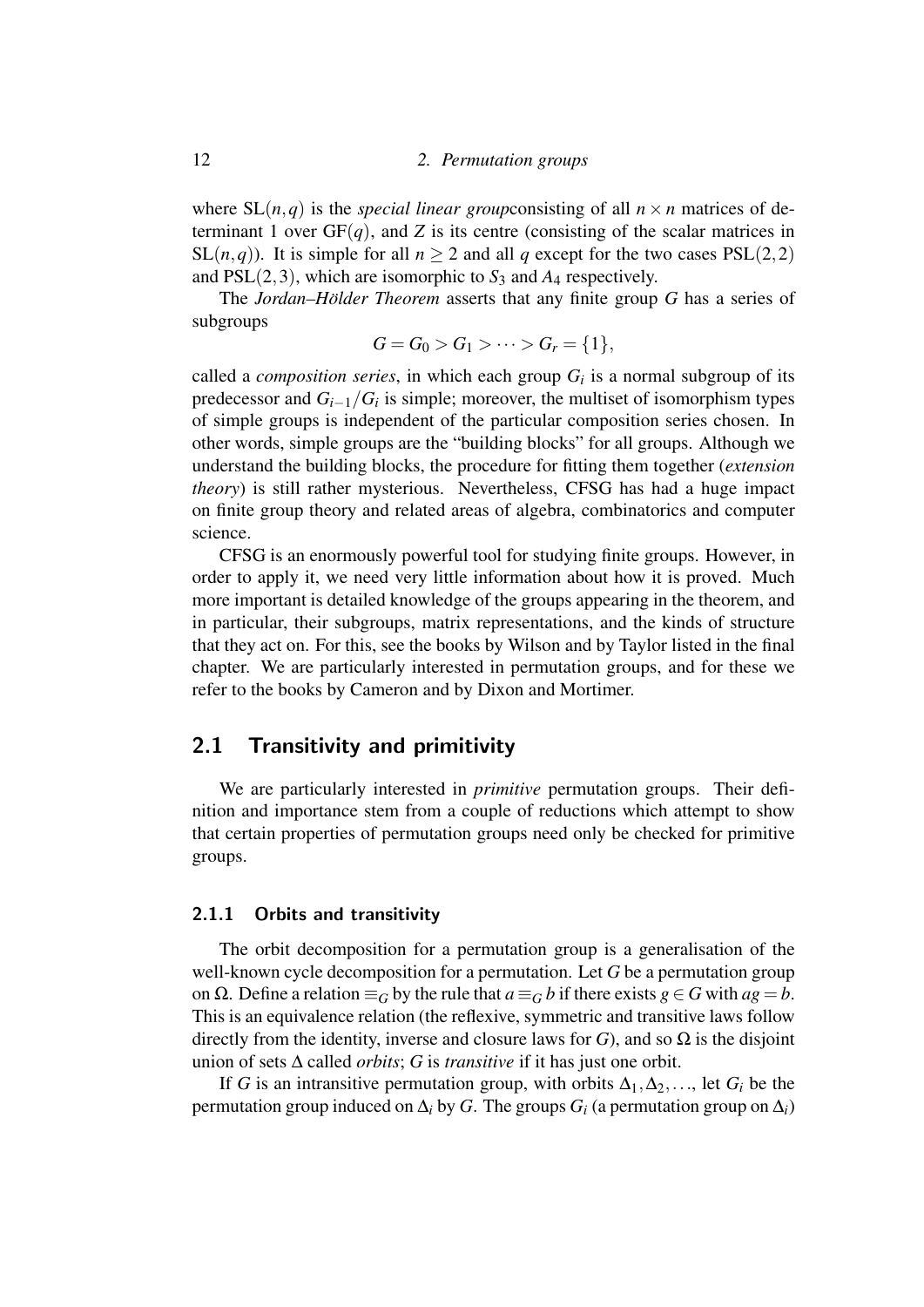are the *transitive constituents* of *G*. Then *G* is a subgroup of the direct product of the groups *G<sup>i</sup>* ; indeed, it is a *subdirect product*, that is, a subgroup which projects onto *G<sup>i</sup>* under the natural projection of the direct product onto a factor, for all *i*.

The algorithm for finding the orbits of a permutation group is a simple extension of the algorithm for decomposing a single permutation into disjoint cycles. It can be expressed as follows. Suppose we are given generators  $g_1, \ldots, g_n$  of a permutation group. Form a directed graph with edges  $(x, xg_i)$  for all  $x \in \Omega$  and  $i = 1, \ldots, n$ . Then the connected components of this digraph are the orbits.

#### 2.1.2 Blocks and primitivity

Let us say that a structure on a set  $\Omega$  is *trivial* if it is invariant under the symmetric group on  $\Omega$ . For example, the only trivial subsets are the empty set and the whole of  $\Omega$ ; and *G* is transitive if and only if it fixes no non-trivial subset of Ω.

We can adopt a similar approach for the next definition. The only trivial partitions of  $\Omega$  are the partition into singletons and the partition whose only part is  $\Omega$ . Now we say that the transitive permutation group *G* on  $\Omega$  is *primitive* if it fixes no non-trivial partition of  $Ω$ . Note that we only define primitivity for transitive groups.

If the group *G* is imprimitive, a non-trivial *G*-invariant partition of  $\Omega$  is a *system of imprimitivity*, and its elements are *blocks of imprimitivity*.

As for intransitive groups, the study of imprimitive groups can be reduced to that of smaller primitive groups. Suppose that  $B$  is a system of imprimitivity for *G*, and  $\Delta \in B$ . Let *H* be the group induced on the set  $\Delta$  by its setwise stabiliser in *G*, and *K* the group induced on *B* by *G*. Then *G* can be embedded in the *wreath product H*  $\setminus$  *K*. To define this group, note that all parts in the partition *B* of  $\Omega$  have the same size, and conjugation in *G* transfers the action of *H* on  $\Delta$  to its action on any block. Now the wreath product is the group generated by

- the direct product of  $|B|$  copies of *H*, indexed by *B*; and
- the group *K*, permuting the copies of  $\Delta$ .

The structure theorem says that the original group *G* is embedded in a natural way in the wreath product  $H \wr K$ .

Any finite group has a faithful action as a transitive permutation group (this is the content of Cayley's Theorem). However, the structure of primitive groups is more restricted. For example, it is known that a primitive group has at most two minimal normal subgroups; if there are two, then they are isomorphic to each other. Our next goal is the *O'Nan–Scott Theorem*, which gives a much more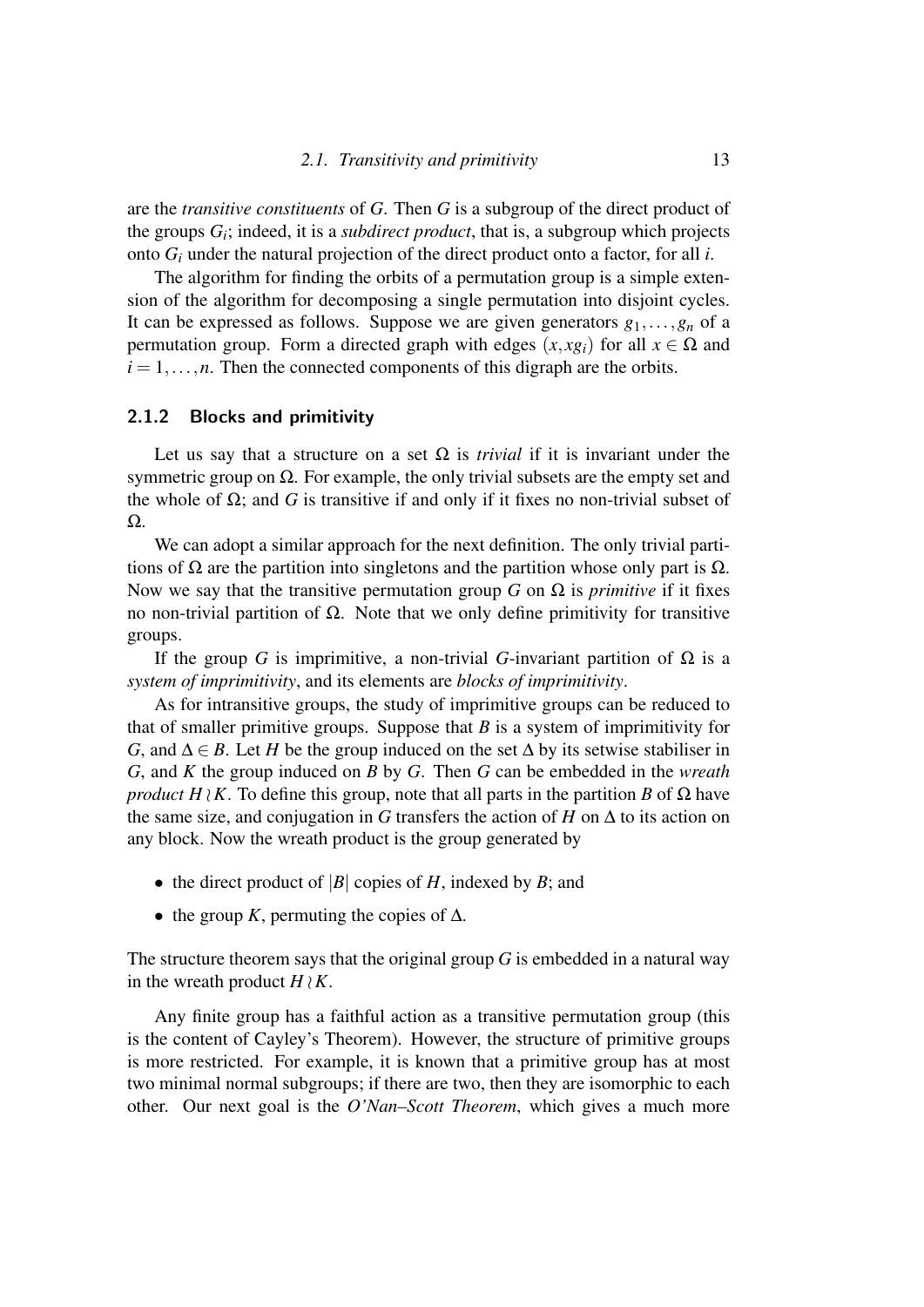precise description of primitive groups. But first we need one more reduction, in the same spirit as the two we have already seen.

If *G* is imprimitive, they we may embed it into the wreath product of two transitive groups of smaller degree. Repeating this refinement we eventually reach primitive groups, called *primitive components* of *G*, amd find that *G* is an iterated wreath product of primitive groups. However, unlike the Jordan–Hölder theorem, the primitive components may depend on the decomposition chosen. Here is an example.

We let *G* be the symmetric group  $S_4$ , acting on the set of 12 ordered pairs of distinct elements from  $\{1,2,3,4\}$ . The group *G* is transitive. It is imprimitive in various ways:

- *G* preserves the equivalence relation whose classes are a pair and its reverse. There are 6 equivalence classes, indexed by the unordered pairs or 2-element subsets. This action is also imprimitive, with three equivalence classes each consisting of two disjoint unordered pairs. The group induced on the three classes is  $S_3$ . So  $G$  is embedded in the iterated wreath product of *C*2, *C*<sup>2</sup> and *S*3.
- *G* preserves the equivalence relation where two pairs are equivalent if they have the first componenent. There are four equivalence classes, indexed by the common first component, and *G* permutes them as the natural action of *S*4, which is primitive. The stabiliser of a class is *S*3, which has its natural action on the elements of that class. So *G* is contained in the wreath product of  $S_3$  and  $S_4$ .

#### 2.1.3 Cartesian structures and basic groups

A *Cartesian structure* on a finite set  $\Omega$  is a bijection between  $\Omega$  and  $A^n$ , the set of all *n*-tuples over a set *A*, where  $|A| > 1$  and  $n > 1$ . In other words, it is an identification of Ω with the set of *n*-tuples, or words of length *n*, over the alphabet *A*.

The set  $A<sup>n</sup>$  has a natural structure as an *association scheme*, known as the *Hamming scheme*. This is a partition of the set of pairs of *n*-tuples into *n* classes, the *i*th class consisting of pairs whose *Hamming distance* is *i*, where the Hamming distance between two *n*-tuples is the number of coordinates in which their entries differ. Thus, a Cartesian structure on  $\Omega$  is the same as a Hamming scheme. Hamming schemes play an important role in coding theory, first highlighted by Delsarte, but we will not be considering them further here. The book by Bailey has more information on association schemes.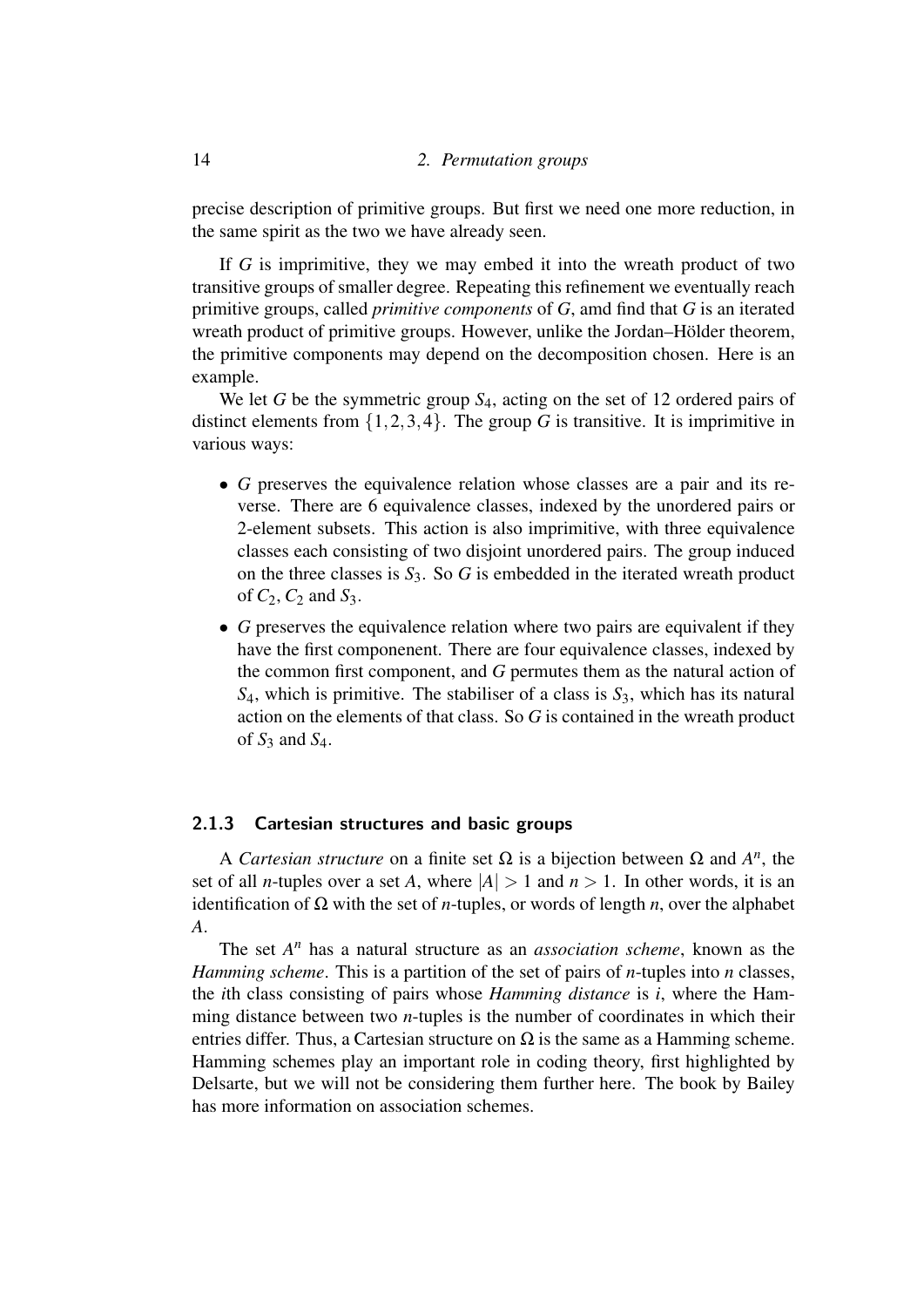A primitive permutation group *G* on  $\Omega$  is called *non-basic* if it preserves a Cartesian structure (or Hamming scheme) on Ω, and is *basic* otherwise.

Suppose that *G* preserves the Cartesian structure  $A<sup>n</sup>$ . Then *G* induces a permutation group on the set of *n* coordinates, which we call *K*; moreover, the stabiliser of a coordinate (say, the first) induces a permutation group on the set *A* of symbols occurring in that coordinate, which we call *H*. Now it turns out that *G* is embedded in a natural way in the wreath product  $H \wr K$ . Note, however, that this is a completely different action of the wreath product from the one defined earlier. We call the previous action the *imprimitive action* of the wreath product, and the present one the *product action*.

For example, the wreath product of the symmetric groups of degrees 3 and 2 is a group of order  $(3!)^2 \cdot 2! = 72$ ; the imprimitive action is as the automorphism group of the complete bipartite graph  $K_{3,3}$ , and the product action is as the automorphism group of the  $3 \times 3$  grid graph (which can also be regarded as the *line graph* of  $K_{3,3}$ ).

### 2.2 The O'Nan–Scott Theorem

The O'Nan–Scott Theorem can be separated into two parts. One part relates the minimal normal subgroup of a non-basic primitive group *G* to that of the group *H* defined earlier. The second, which is more important to us, tells us what basic groups look like.

First we look at three particular types of primitive group.

• An *affine group* is a permutation group *G* acting on a vector space *V* and having the form

$$
G = \{x \mapsto xA + b : A \in H, b \in V\},\
$$

where  $H$  is a group of invertible linear maps from  $V$  to itself (that is, a subgroup of the *general linear group*  $GL(V)$  of all invertible linear maps on *V*). An affine group is always transitive, since it has a normal subgroup consisting of translations,

$$
T = \{x \mapsto x + b : b \in V\},\
$$

which acts transitively on  $V$ . It can be shown that  $G$  is a primitive permutation group if and only if *H* is an *irreducible* linear group (preserves no non-empty proper subspace of *V*), while *G* is basic if and only if *H* is a *primitive linear group*, that is, an irreducible linear group which preserves no non-trivial direct sum decomposition of *V*.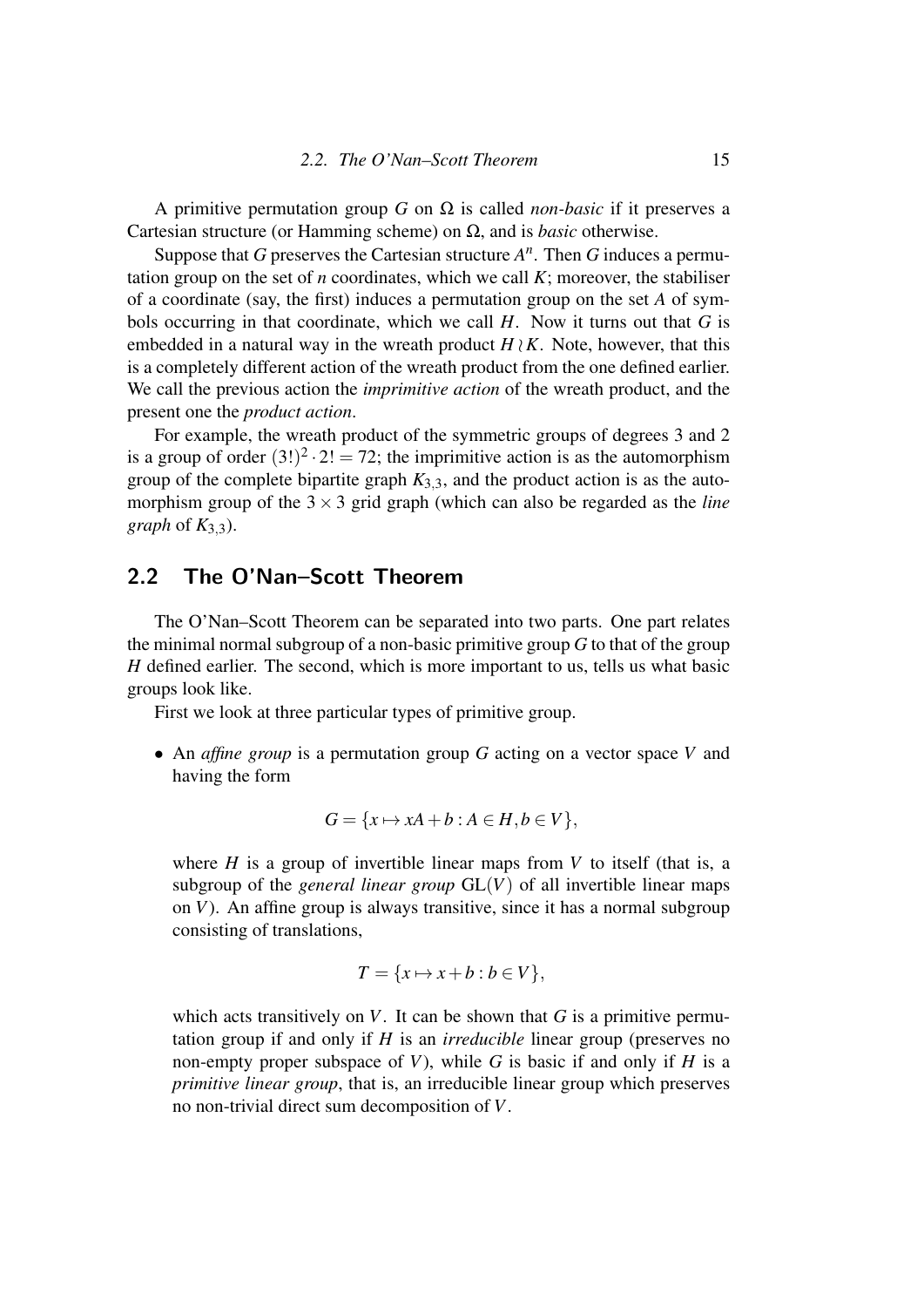#### 16 *2. Permutation groups*

• A *diagonal group* is one which has a normal subgroup of the form *T r* , where *T* is a non-abelian finite simple group, acting on the coset space of its diagonal subgroup

$$
D(T^r) = \{(t,t,\ldots,t) : t \in T\}.
$$

In the case  $r = 2$ , this normal subgroup has a simpler description: we can identify the domain with the group *T*, and  $T^2$  acts by left and right translation:

$$
(g,h): x \mapsto g^{-1}xh.
$$

• A group *G* is *almost simple* if  $T \le G \le Aut(T)$  for some non-abelian finite simple group  $T$ . (The group  $T$  is embedded into its own automorphism group as the group of all *inner automorphisms*, maps of the form  $x \mapsto g^{-1}xg$ ; the name reflects the fact that, for any finite simple group  $T$ , the group Aut $(T)/T$  is "small" (a consequence of the Classification of Finite Simple Groups). Note that, unlike the other two cases, we say nothing at all about the way that *G* acts; we can have any faithful primitive action of *G*.

Theorem 2.2 (O'Nan–Scott Theorem) *Let G be a basic primitive permutation group. Then G is affine, diagonal or almost simple.*

Obviously CFSG is immediately applicable to the study of diagonal and almost simple groups. It is also relevant to affine groups, since the linear subgroup *H* is often close to being simple.

#### 2.3 Multiply transitive groups

A group *G* is *t-transitive* on Ω if it acts transitively on the set of ordered *t*tuples of distinct elements of Ω; and is *t-homogeneous* if it acts transitively on the set of *t*-element subsets of Ω.

The symmetric group  $S_n$  is *n*-transitive, while the alternating group  $A_n$  is (*n*− 2)-transitive. (There are just two permutations which map a given (*n* − 2)-tuple to another; they differ by a transposition, which is an odd permutation, so one of them lies in the alternating group. Note that *t*-transitivity gets stronger as *t* increases, so knowledge of the 2-transitive groups would in principle determine all the multiply transitive groups.

Clearly a *t*-transitive group is *t*-homogeneous. The converse is, in some sense, almost true. Since *t*-homogeneity is equivalent to  $(n - t)$ -homogeneity, we may assume without loss of generality that  $t \leq n/2$ . Now Livingstone and Wagner [24] showed:

**Theorem 2.3** *For*  $5 \le t \le n/2$ , *at*-homogeneous group is *t*-transitive.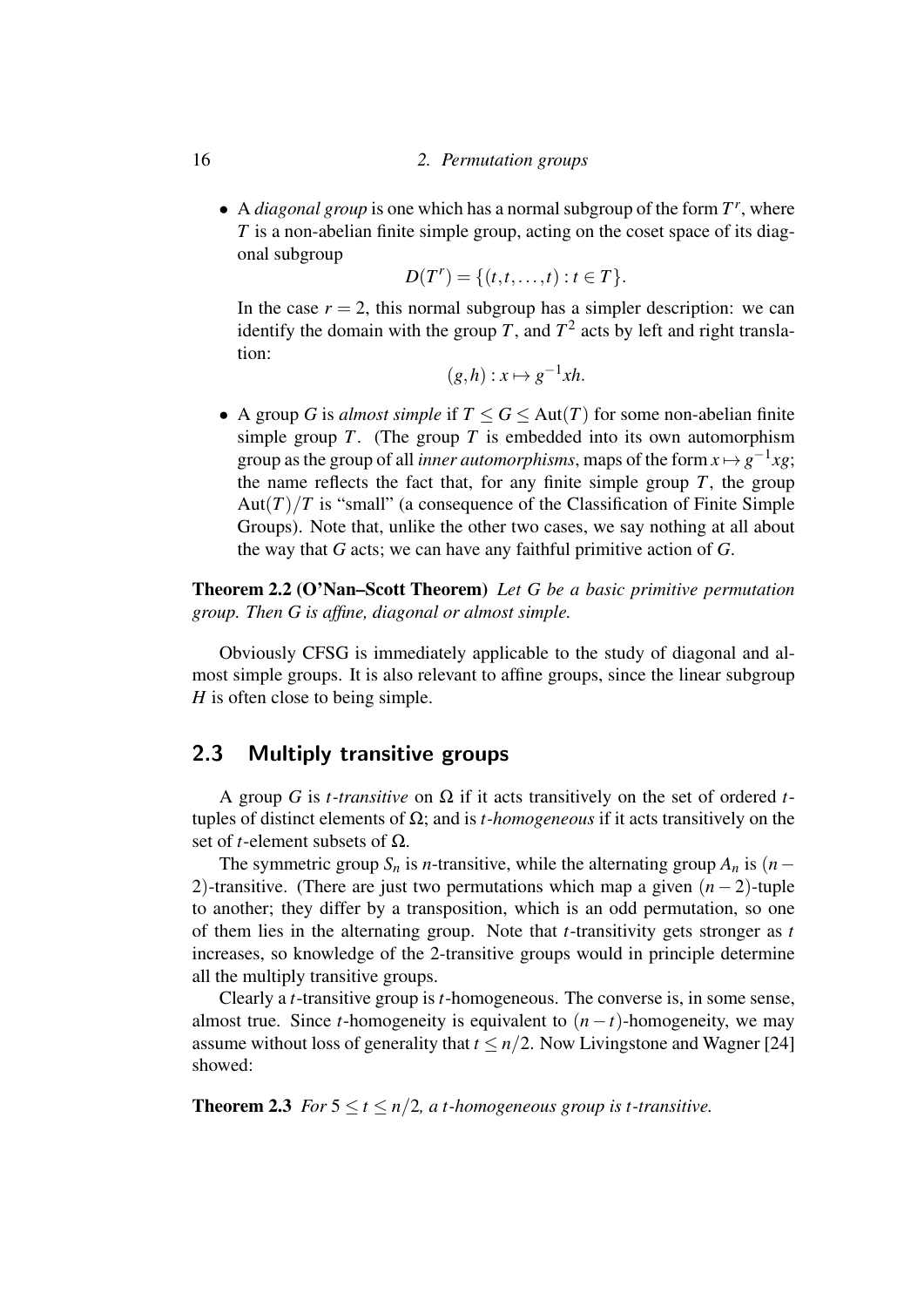Livingstone and Wagner also showed that, for  $t \le n/2$ , a *t*-homogeneous group is  $(t-1)$ -transitive. The *t*-homogeneous but not *t*-transitive groups for  $t = 2, 3, 4$ were determined by Kantor [18, 19].

None of the above results require CFSG (though Kantor's result uses the *Feit– Thompson theoreom* on solubility of groups of odd order). By contrast, what follows relies on CFSG; at present there is no prospect of an alternative proof.

Burnside proved the special case of the O'Nan–Scott theorem for 2-transitive groups: such a group *G* has a unique minimal normal subgroup, which is either elementary abelian (whence *G* is affine) or simple (whence *G* is almost simple). So there are two strands to the classification of 2-transitive groups. Both were handled in the 1980s; many people, including Hering, Kantor, Liebler, Saxl, and especially Liebeck, contributed. See, for example, [17, 20, 22, 23].

I will not give the list here; this can be found in, for example, the book by Dixon and Mortimer.

## 2.4 Groups and graphs

Let *G* be a permutation group on  $\Omega$ . In the 1960s, Donald Higman in the USA and Boris Weisfeiler in the USSR introduced methods for studying *G* based on its action on  $\Omega^2$ , the set of ordered pairs of elements of  $\Omega$ . They extracted from this action a combinatorial object which Higman called a *coherent configuration*, giving rise to a semisimple associative algebra over C which Weisfeiler called a *cellular algebra*. (The term "cellular algebra" is now used with a completely different meaning, so the term "coherent configuration" has now become standard.) Coherent configurations generalise a concept introduced in statistics, *association schemes*.

We will not need the full machinery of coherent configurations, nor its algebraic aspects. Something simpler will suffice, the notion of *G*-invariant graphs on the vertex set  $\Omega$ . We assume in this section that the group *G* is transitive on  $\Omega$ .

The set of 2-element subsets of  $\Omega$  has a natural action of *G*, and splits into orbits  $O_1, O_2, \ldots, O_s$  for some *s*. For any subset *I* of  $\{1, \ldots, s\}$ , we can take the union of the sets  $O_i$  for  $i \in I$  as the edge set of a graph. Since G maps each set  $O_i$ to itself, it acts as a group of automorphisms of the graph, which we will call Γ*<sup>I</sup>* . We call the graphs  $\Gamma_i$  (for  $1 \leq i \leq s$ ) the *orbital graphs* of *G*.

**Proposition 2.4** *A graph on the vertex set*  $\Omega$  *admits G as a group of automorphisms if and only if it is*  $\Gamma_I$  *for some*  $I \subseteq \{1, \ldots, s\}$ *.* 

For example, let *G* be the cyclic group of order 5, acting on the set  $\{1, 2, 3, 4, 5\}$ in the natural way. The set of 2-subsets falls into two orbits,  $O_1 = \{12, 23, 34, 45, 51\}$ and  $O_2 = \{13, 24, 35, 41, 52\}$  (where we use *i j* for the 2-subset  $\{i, j\}$ ). So there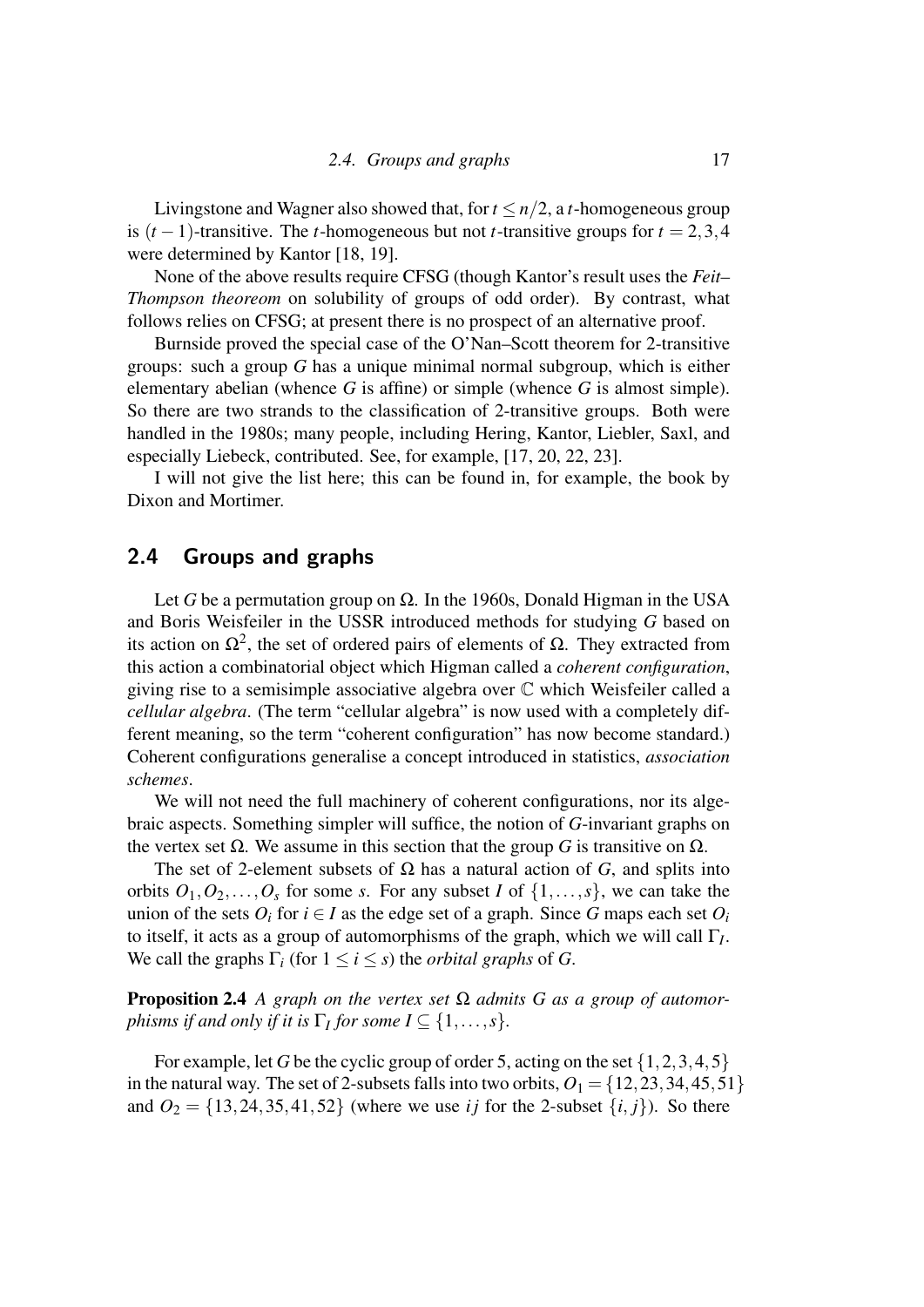are four *G*-invariant graphs: the two 5-cycles with edge sets  $O_1$  and  $O_2$ , the null graph, and the complete graph.

Since *G* is transitive, each *G*-invariant graph is regular. Primitivity can also be recognised. The following result is very important to us. It was first observed by Higman.

Proposition 2.5 *The transitive group G on* Ω *is primitive if and only if every nonnull G-invariant graph on* Ω *is connected; or, equivalently, if every orbital graph for G is connected.*

**Proof** If there is a non-null *G*-invariant graph which is not connected, then its connected components form a *G*-invariant partition, and so *G* is imprimitive. Conversely, suppose that *G* is imprimitive, with a non-trivial invariant partition *P*, and let *x*, *y* be points in the same part of *P*. Then every image of  $\{x, y\}$  under *G* consists of two points in the same part of *P*. So the orbital graph with edge set  $\{x, y\}^G$ is non-null and disconnected.

If *G* is 2-homogeneous, there is a single *G*-orbit on 2-sets, and so the only *G*-invariant graphs are complete and null. But, if *G* is not 2-homogeneous, then there is necessarily a *G*-invariant graph which is neither complete nor null.

The *rank* of a permutation group *G* on  $\Omega$  is defined to be the number of *G*orbits on  $Ω<sup>2</sup>$  – these orbits are called *orbitals*. If *G* is transitive, one of these orbitals consists of all the pairs  $(x, x)$  for  $x \in \Omega$ , the so-called *diagonal orbital*. Any orbit of *G* on 2-sets corresponds to either one or two non-diagonal orbitals on  $\Omega^2$  (one orbital if there is a pair in the orbital whose points are interchanged by an element of *G* – these are the *self-paired orbitals* – and two if not). So, if *r* is the rank, and *s* the number of *G*-orbits on 2-sets, then we have

$$
r-1 \leq s \leq (r-1)/2.
$$

For example, in the case of the cyclic group of order 5, the rank is 5, and all four non-diagonal orbitals are non-self-paired.

### 2.5 Consequences of CFSG

CFSG has many implications for group theory. For example, it implies the truth of *Schreier's conjecture*: the outer automorphism group of a finite simple group (that is, automorphisms modulo the normal subgroup of conjugations) is soluble. So one simple group cannot act non-trivially on another.

It has been used in many other areas, for example Babai's recent quasi-polynomial bound for the complexity of graph isomorphism.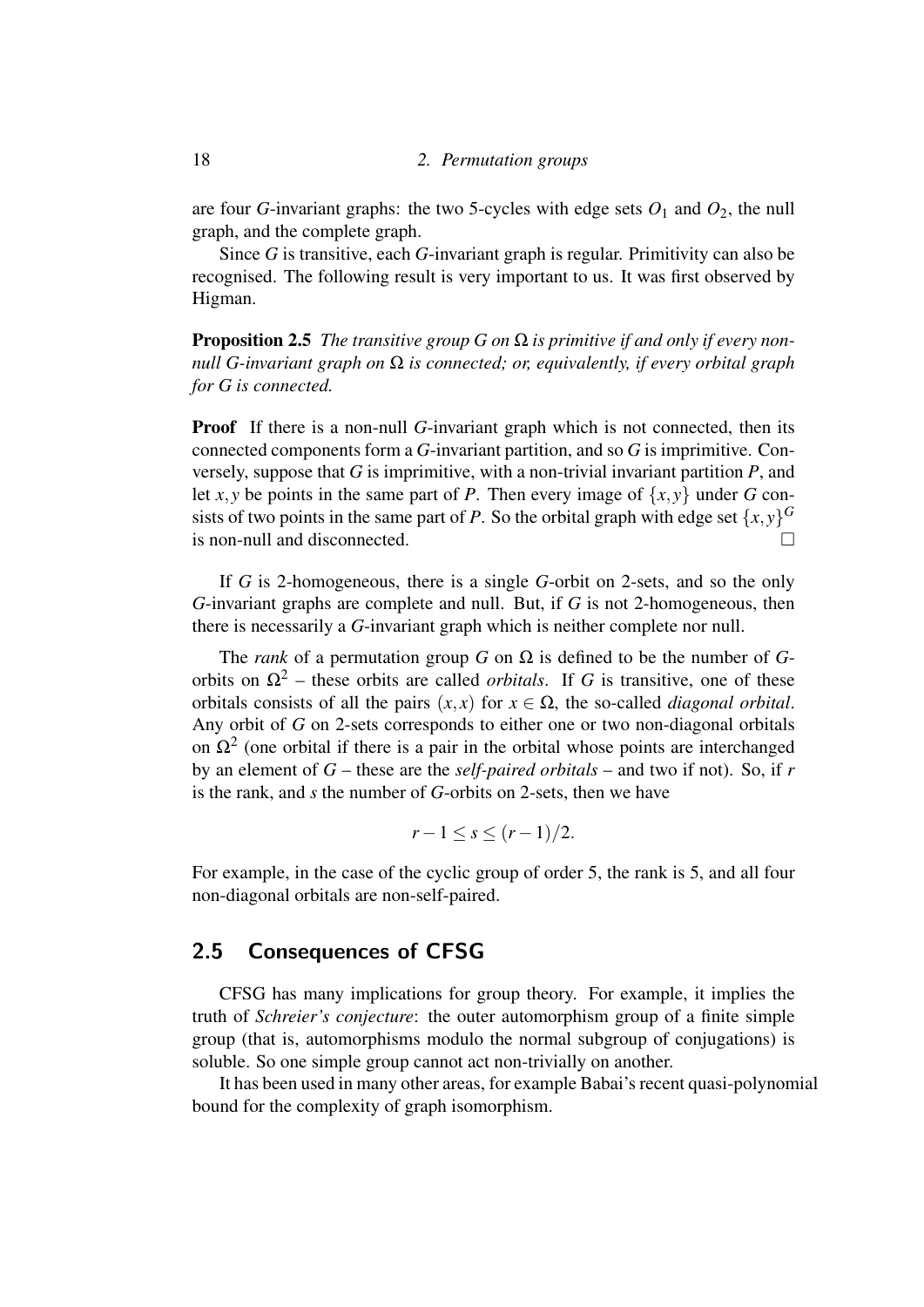$$
2.6. \; \textit{Bases} \qquad \qquad 19
$$

I will look briefly at some of the consequences of CFSG, especially those which are interesting for transformation semigroup theory.

First and foremost are the classification theorems. We already mentioned that all the 2-transitive groups are known as a result of CFSG, and hence all the *t*transitive groups for larger *t*. In particular, the following holds:

Theorem 2.6 (uses CFSG) *The only t-transitive groups for t* ≥ 6 *are the symmetric and alternating groups; the only additional* 5*-transitive groups are the Mathieu groups M*<sup>12</sup> *and M*24*, and the only additional* 4*-transitive groups are M*<sup>11</sup> *and M*23*.*

There are also many classifications of primitive groups satisfying some extra conditions. (There are probably too many primitive groups for a complete classification ever to be feasible.) One such extra condition is "small degree". All the primitive groups of degree at most 4095 are known, and lists of these groups are included in the computer algebra systems Magma and GAP.

Another important classification is of the *rank* 3 primitive groups, where rank is as defined earlier, the number of orbits on ordered pairs. Let *G* have rank 3. If *G* has odd order then the other two orbits are *paired*, in the sense that reversing the ordered pairs in one orbit gives the other; thus *G* is 2-homogeneous. Otherwise, *G* is contained in the automorphism group of a complementary pair of graphs. Using CFSG, all such groups have been determined, (by Kantor, Liebler, Liebeck, and others): see [20, 22, 23].

Another consequence is that primitive groups are relatively small (with known exceptions). If we define a *large* primitive group to be either a symmetric or alternating group acting on *k*-subsets of the domain for fixed *k*, or a non-basic group contained in  $H \wr K$  where *H* is a large basic primitive group of the type previously described, then the best result on the orders of primitive groups is due to Maróti [25]:

Theorem 2.7 (uses CFSG) *Let G be a primitive permutation group of degree n which is not large (as just defined). Then either G is a Mathieu group, or*  $|G| \le$  $n^{1 + \log_2 n}$ .

## 2.6 Bases

A *base* for *G* is a sequence  $(a_1, a_2, \ldots, a_b)$  of points of the domain whose pointwise stabiliser in *G* is the identity. Bases are important in computational group theory, since an element of *G* is uniquely determined by its effect on a base. Thus, it is an advantage to have as small a base as possible. Also, if *G* has degree *n* and has a base of size *b*, then  $|G| \le n(n-1)\cdots(n-b+1) \le n^b$ ; so small bases are connected with small order as in the last result.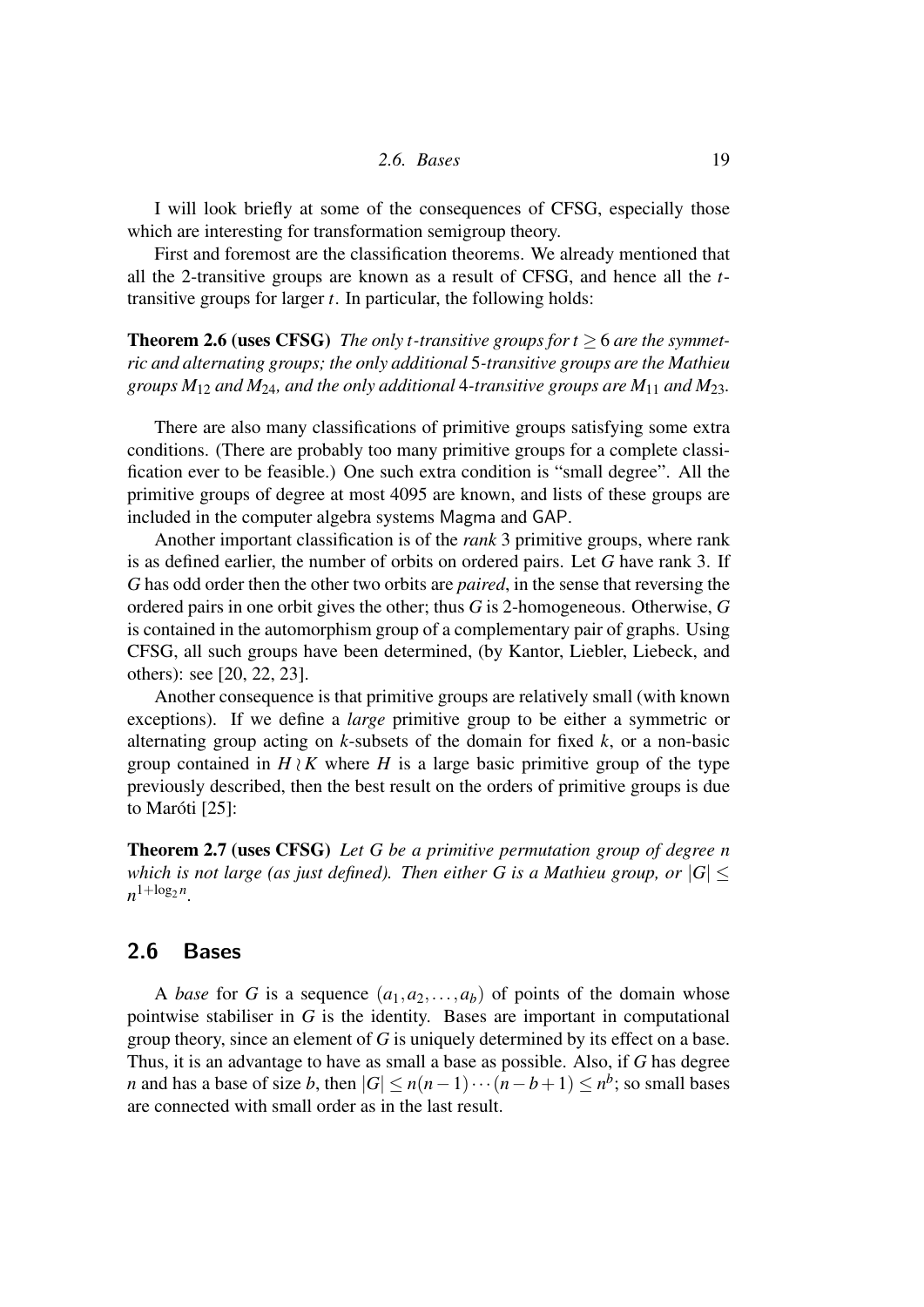#### 20 *2. Permutation groups*

To choose a base for a permutation group, simply pick points and stabilise] them until you reach the identity. A point which is already fixed by the stabiliser of those already chosen is unnecessary, and a base containing such a point is called *redundant*. Clearly then any base of smallest size will be irredundant.

By the Orbit-Stabiliser Theorem, if  $H_i$  is the stabiliser of the first *i* points, then the index of  $H_{i+1}$  in  $H_i$  is equal to the size of the  $H_i$ -orbit containing  $a_{i+1}$ . So the obvious "greedy" strategy to find a small base is to choose  $a_{i+1}$  from an  $H_i$ -orbit of maximum size. (There may be more than one such orbit.) A base chosen in this way is called a *greedy base*.

Theorem 2.8 *Let G be a permutation group whose smallest base has size b. Then*

- (a) an irredundant base has size at most blog<sub>2</sub>n;
- (b) a greedy base has size at most  $b(\log \log n + c)$ , where c is an absolute con*stant.*

There is no simple computational method to find a base of minimal size (the problem is NP-hard), but we see that the greedy algorithm does pretty well, and there is some evidence that it does even better for primitive groups.

Proof The first part of the theorem is easy to prove: if *G* has a base of size *b* then  $|G| \leq n^b$ , as we remarked earlier; if an irredundent base has size *b'*, then  $|G| \geq 2^{b'}$ .

The second part is proved by an elementary but ingenious argument of Kenneth Blaha.Let *G* be a permutation group of degree *n* with base size *b*. For any subgroup  $H$  of  $G$ , there is a  $b$ -tuple whose stabiliser in  $H$  is the identity; so  $H$  has an orbit of length  $|H|$  on  $\Omega^b$ , and hence an orbit of length at least  $|H|^{1/b}$  on  $\Omega$ . So, with  $H_i$  the stabiliser of the first  $i$  base points found by the greedy algorithm, we see that  $|H_i: H_{i+1}| \geq n^{1/b}$ , or  $|H_{i+1}| \leq |H|^{1-1/b}$ .

By induction,

$$
|H_i| \leq n^{(1-1/b)^i}
$$

for all *i*. Taking  $i = b \log \log n$ , we get

$$
|H_i| \le n^{(1-1/b)^{b \log \log n}} \le n^{b e^{-\log \log n}} = n^{b/\log n} = e^b,
$$

and a further  $b \log_2 e$  base points chosen in any irredundant way take us to the identity.  $\Box$ 

Tim Burness and co-authors proved the following theorem about almost simple primitive groups, see [11]:

Theorem 2.9 (uses CFSG) *Let G be an almost simple primitive permutation group. Then one of the following holds:*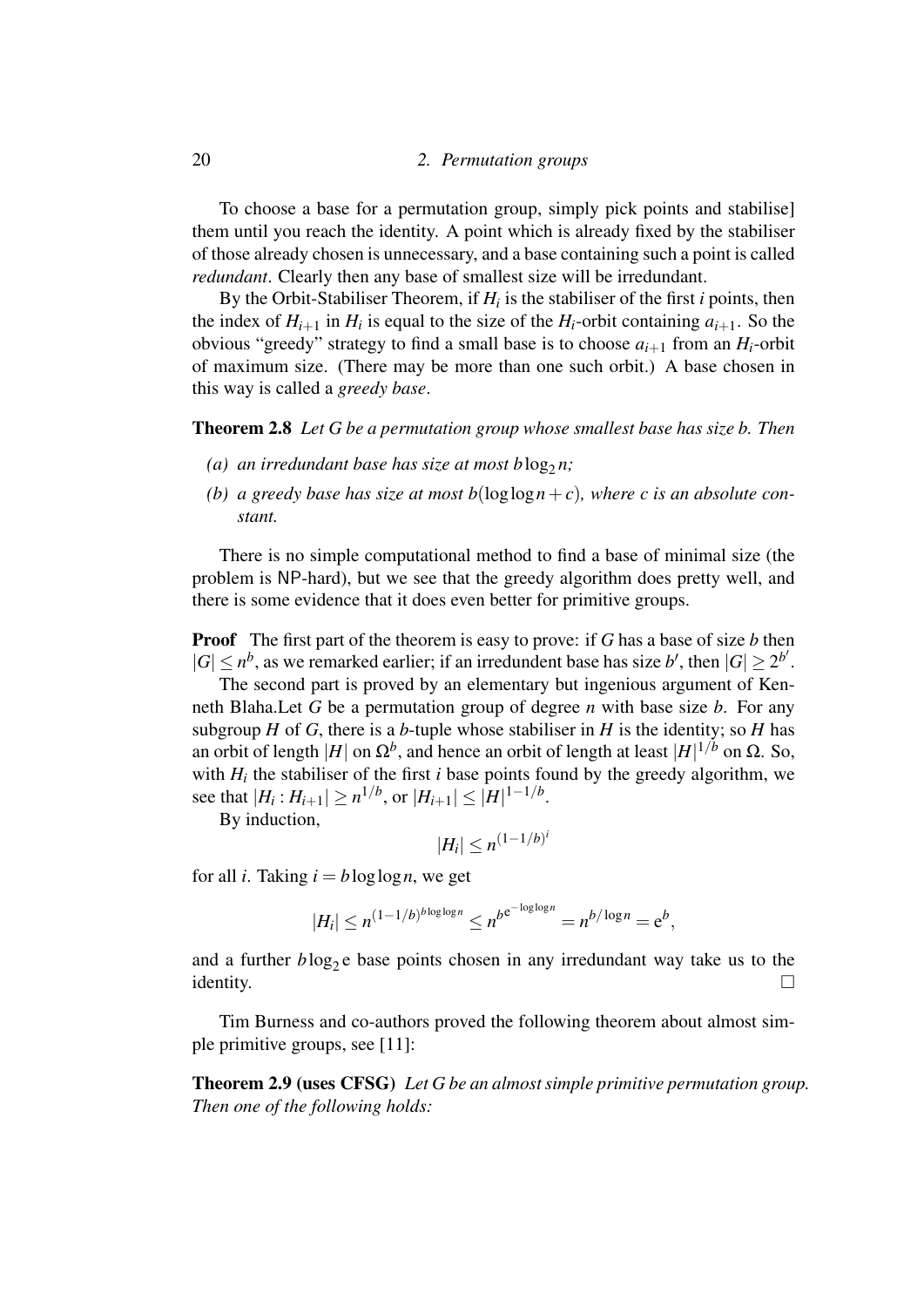- *2.6. Bases* 21
- (a) G is a symmetric or alternating group  $S_m$  or  $A_m$ , acting on the set of k*element subsets of*  $\{1, \ldots, m\}$ *, for some k,m;*
- *(b) G is a classical group, acting on an orbit of subspaces, or complementary pairs of subspaces, in its natural module;*
- *(c) the minimal base size for G is at most* 7*.*

*In the last case, equality holds only in the case*  $G = M_{24}$ *.* 

It is worth noting here that Babai [9] (for primitive groups which are not 2 transitive) and Pyber [27] (for 2-transitive groups) have given "elementary" proofs (not using CFSG) of results a little weaker than this, but adequate for some purposes. Babai's argument, purely combinatorial, involves finding a bound for the base size in a primitive (but not 2-transitive) group, and then using the fact that a permutation group of degree *n* with a base of size *b* has order at most *n b* .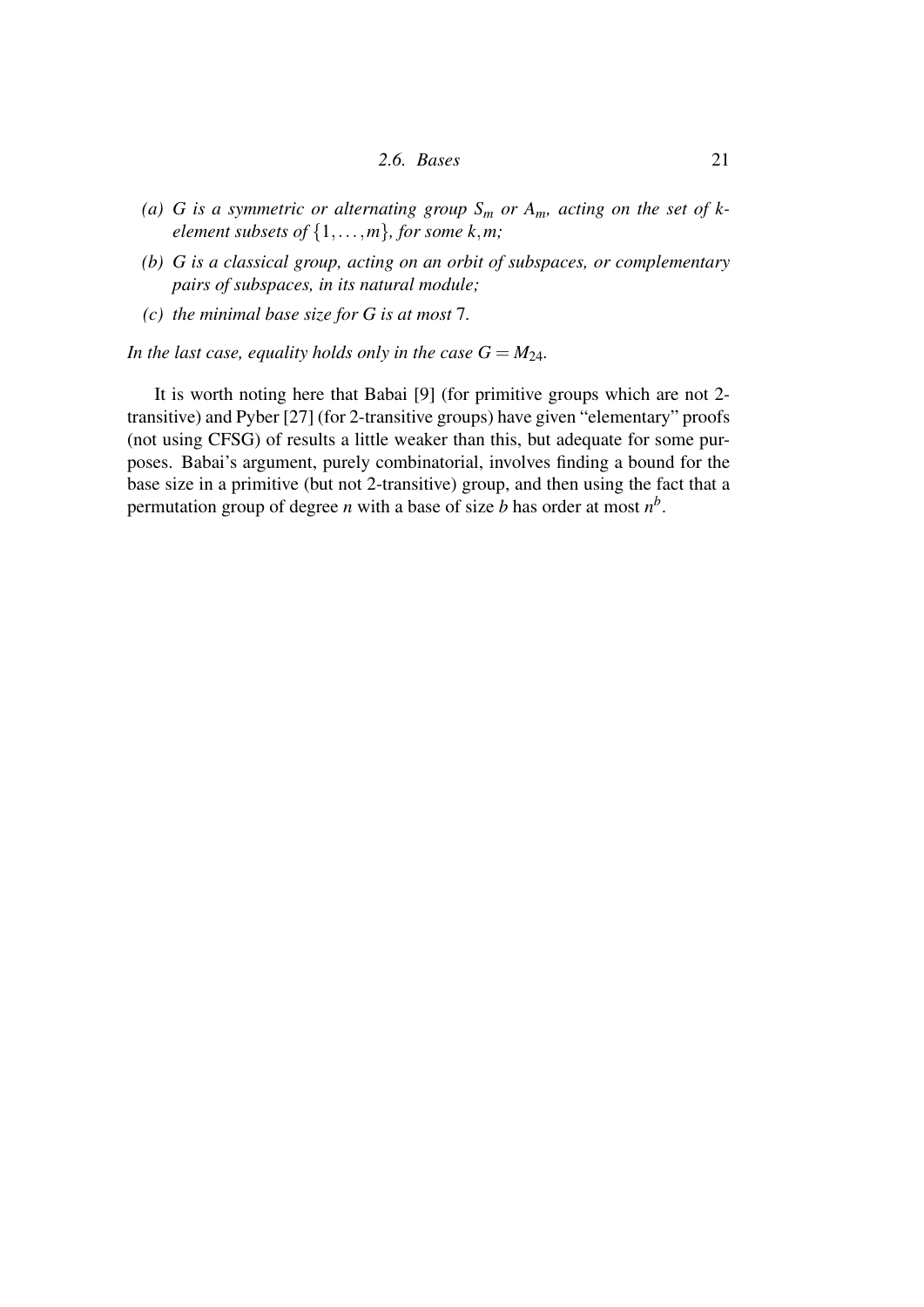## CHAPTER 3

## Synchronization

The notion of synchronization arises in automata theory, but has very close links with transformation semigroups. The concept has had a lot of attention, partly because of the *Černý conjecture*; we begin with an account of this very addictive conjecture. See [30] for more.

## 3.1 The dungeon

You are in a dungeon consisting of a number of rooms. Passages are marked with coloured arrows. Each room contains a special door; in one room, the door leads to freedom, but in all the others, to instant death. You have a schematic map of the dungeon (Figure 3.1), but you do not know where you are.



Figure 3.1: The dungeon

You can check that (Blue, Red, Blue) takes you to room 1 no matter where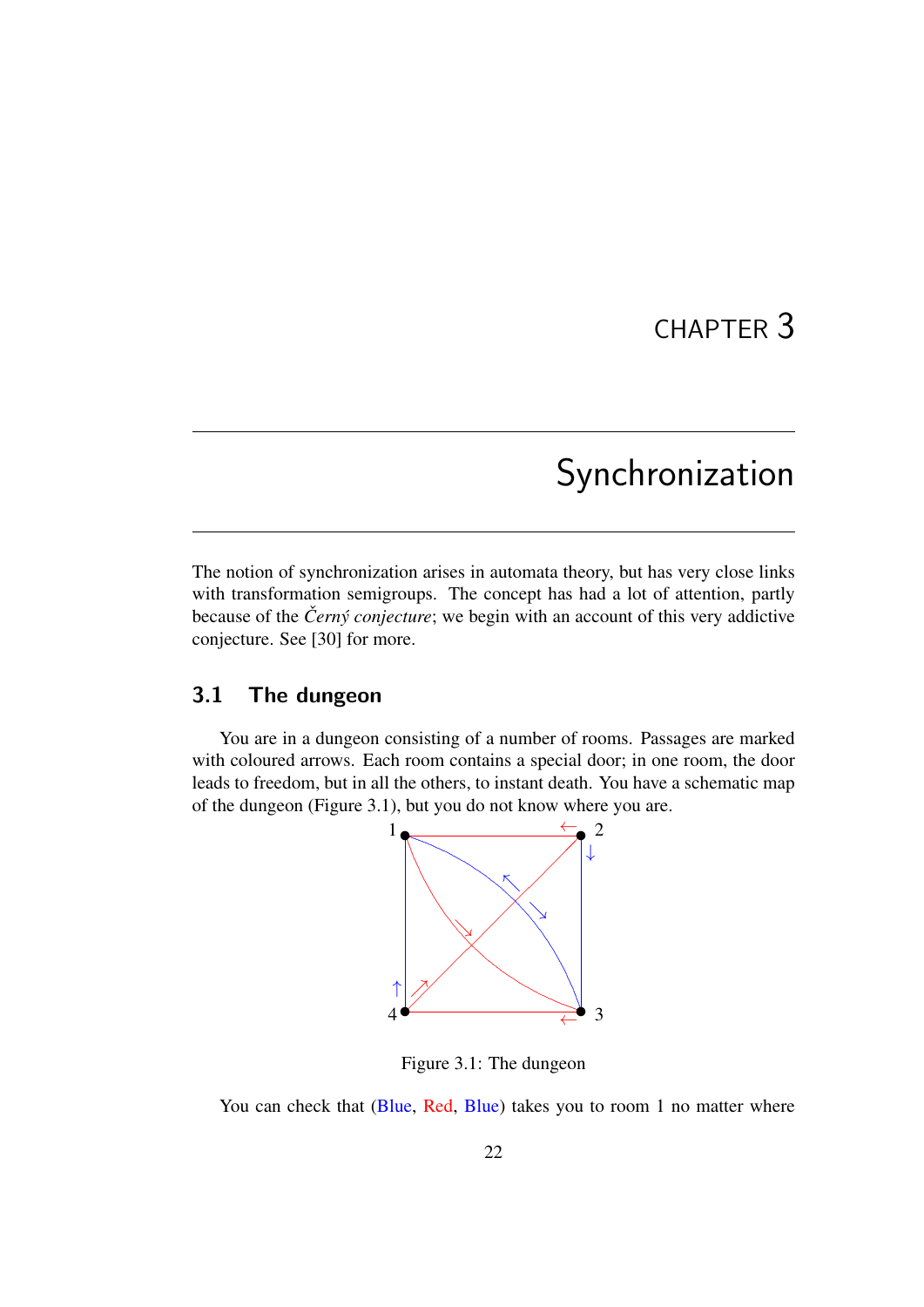you start.

What Figure 3.1 shows is a finite-state deterministic *automaton*. This is a machine with a finite set of *states*, and a finite set of *transitions*, each transition being a map from the set of states to itself. The machine starts in an arbitrary state, and reads a word over an alphabet consisting of labels for the transitions (Red and Blue in the example); each time it reads a letter, it undergoes the corresponding transition.

Our automata are particularly simple. There is no distinguished start state, no "accept state", no regular language, no nondeterminism.

A *reset word* is a word with the property that, if the automaton reads this word, it arrives at the same state, independent of its start state. An automaton which possesses a reset word is called *synchronizing*.

Not every finite automaton has a reset word. For example, if every transition is a permutation, then every word in the transitions evaluates to a permutation. How do we recognise when an automaton is synchronizing?

## 3.2 Synchronization

Combinatorially, an automaton is an edge-coloured digraph with one edge of each colour out of each vertex. Vertices are states, colours are transitions.

Algebraically, if  $\Omega = \{1, ..., n\}$  is the set of states, then any transition is a map from  $\Omega$  to itself. Reading a word composes the corresponding maps, so the set of maps corresponding to all words is a transformation semigroup (indeed, a transformation monoid) on Ω.

The notion of synchronization arises in industrial robotics. Parts are delivered by conveyor belt to a robot which is assembling something. Each part must be put on in the correct orientation. One way to do this would be to equip the robot with sensors, information processing, and manipulators. An easier way involves synchronization.

Let us, for a simple case, suppose that the pieces are square, with a small projection on one side:



Suppose the conveyor has a square tray in which the pieces can lie in any orientation. Simple gadgets can be devised so that the first gadget rotates the square through 90° anticlockwise; the second rotates it only if it detects that the projec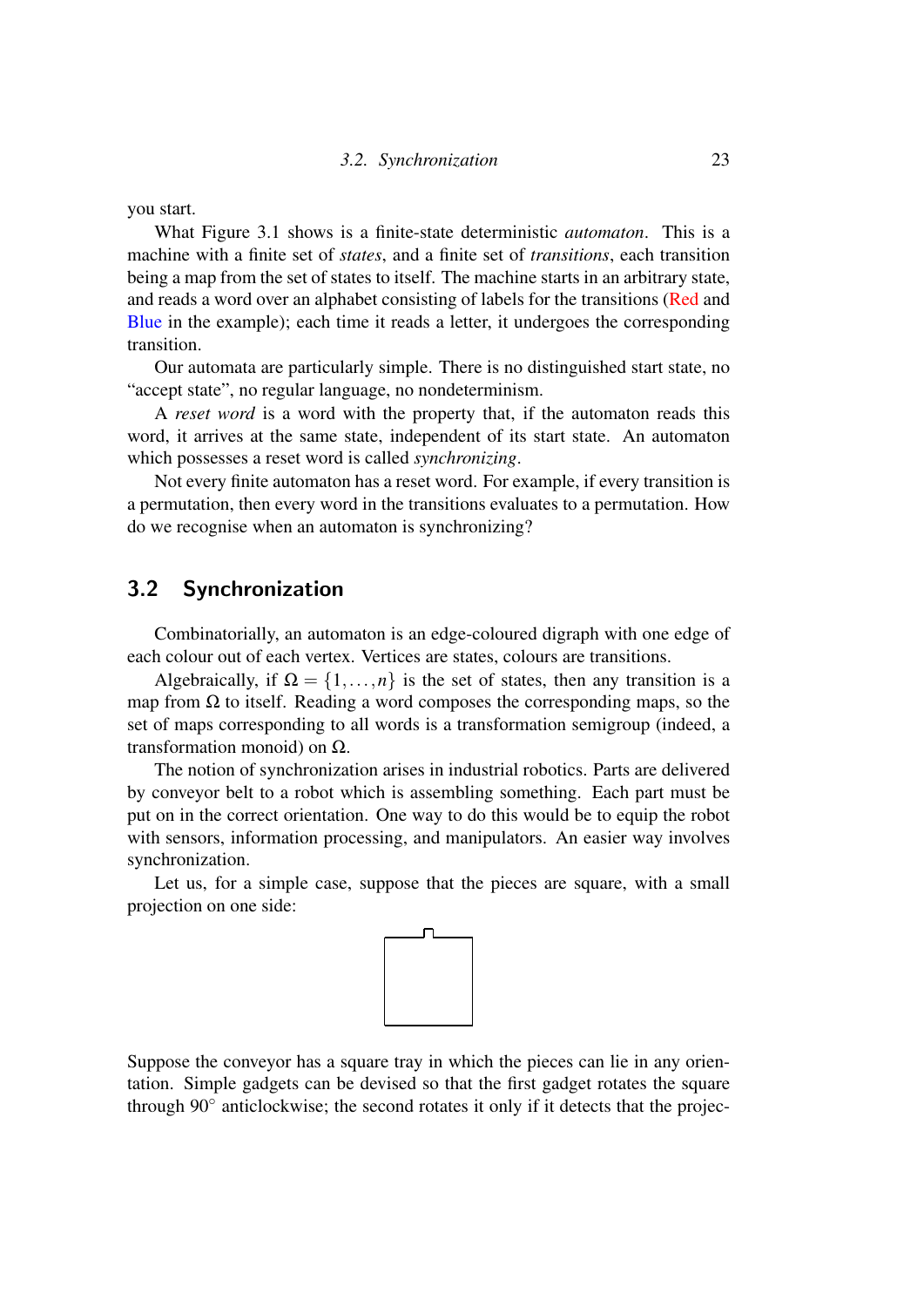tion is pointing towards the top. The set-up can be represented by an automaton with four states and two transitions, as in Figure 3.2.



Figure 3.2: An industrial automaton

Now it can be verified that BRRRBRRRB is a reset word (and indeed that it is the shortest possible reset word for this automaton).

This is a special case of the *Černý conjecture*, made about fifty years ago and still open:

If an *n*-state automaton is synchronizing, then it has a reset word of length at most  $(n-1)^2$ .

The above example and the obvious generalisation show that the conjecture, if true, is best possible.

The Černý conjecture has been proved in some cases, but the best general upper bound known is  $O(n^3)$ , due to Pin. Here is a proof of an  $O(n^3)$  bound, which does not get the best constant, but illustrates a simple but important principle.

Proposition 3.1 *An automaton is synchronizing if and only if, for any two states a*,*b, there is a word in the transitions which takes the automaton to the same place starting from either a or b.*

Proof The forward implication is clear. So suppose the condition of the Proposition holds. Choose an element *f* of the monoid generated by the transitions which has smallest possible rank. If this rank is greater than 1, choose two points *a* and *b* in the image. By assumption, there is an element *h* which maps *a* and *b* to the same place; so the rank of *fh* is less than the rank of *f*, a contradiction.

Now to obtain our bound, consider the diagram of the automaton extended to include pairs of states (shown for our industrial example in Figure 3.3).

According to the lemma, we only have to check whether there is a path from each vertex on the right (a pair of states) to a vertex on the left (a single state).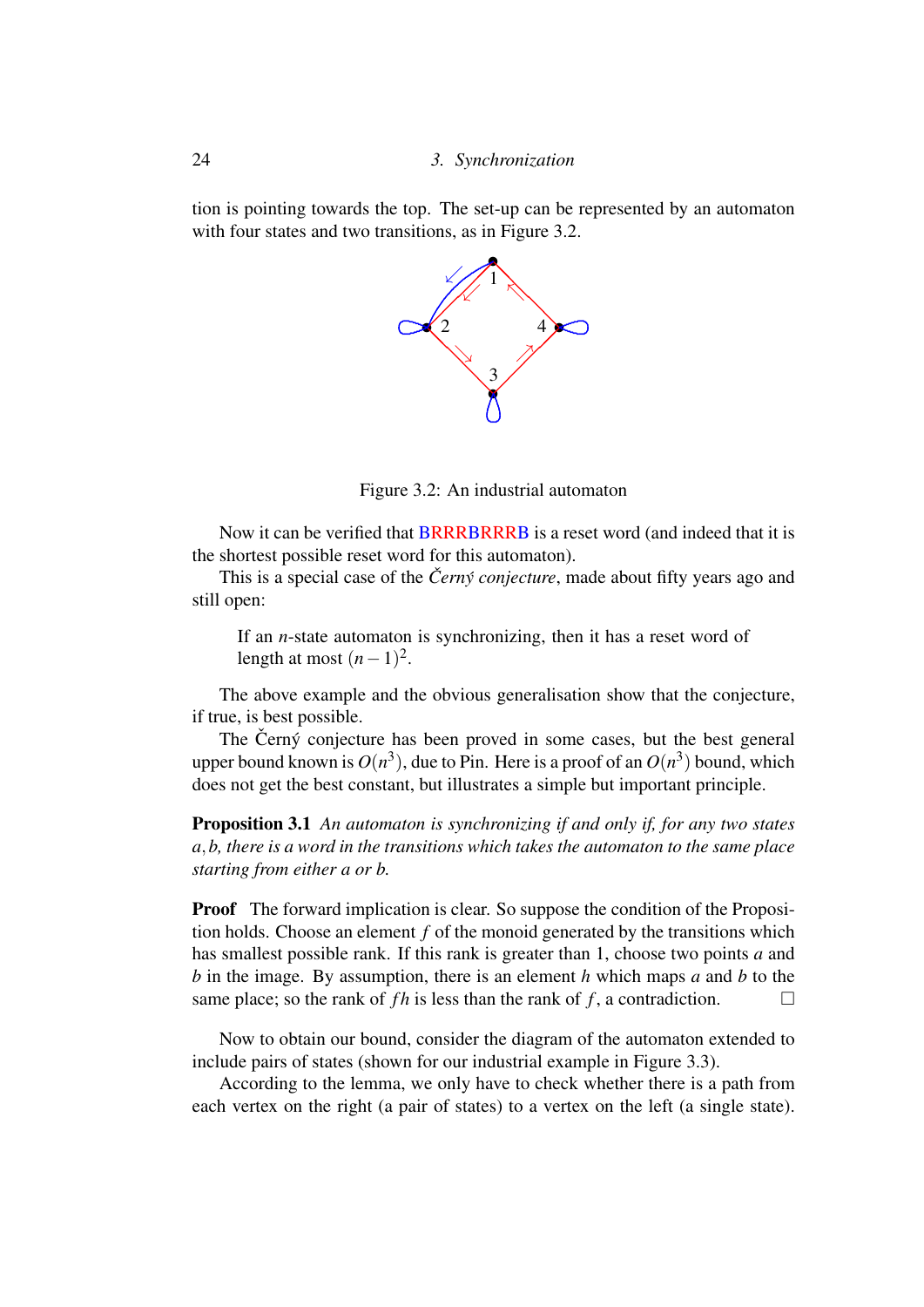

Figure 3.3: An extended diagram of an automaton

The length of such a path is  $O(n^2)$ , and questions of connectedness can easily be checked. We only have to take such paths at most  $n-1$  times. Moreover, checking this can be done in polynomial time, so we can test efficiently for the synchronization property. However, it is known that finding the shortest reset word is NP-hard.

## 3.3 Graph endomorphisms

We now take a little detour to discuss graph endomorphisms. A *graph* has vertices and edges, each edge joining two vertices; we assume that the edge has no direction (no initial or terminal vertex). An edge is a *loop* if the two vertices are equal, a *link* otherwise. Two edges are *parallel* if they join the same two vertices. A graph is *simple* if it has no loops and no two parallel edges.

Let  $\Gamma$  and  $\Delta$  be simple undirected graphs. A homomorphism from  $\Gamma$  to  $\Delta$ should be a structure-preserving map. Since the structure of a graph is given by its edges, we make the definition as follows.

A *homomorphism* from graph Γ to graph ∆ is a map *f* from the vertex set of Γ to that of  $\Delta$  with the property that, for any edge  $\{v, w\}$  of  $\Gamma$ , the image  $\{vf, wf\}$  is an edge of ∆.

Parallel edges make no difference to this concept. However, the existence of loops changes things enormously. In a loopless graph, the images of adjacent vertices must be distinct; but, if ∆ had a loop on a vertex *x*, we could map the whole of Γ to *x*. Similarly, the existence of directions on the edges makes a difference. For us, graphs will always be simple.

The book by Hell and Nešetřil contains much more on graph homomorphisms.

Let  $K_n$  be a complete graph on *n* vertices: all pairs of vertices are joined by edges. Also, let  $\omega(\Gamma)$  denote the *clique number* of  $\Gamma$ , the size of the largest complete subgraph of Γ; and let  $\chi(\Gamma)$  be the *chromatic number* of Γ, the minimum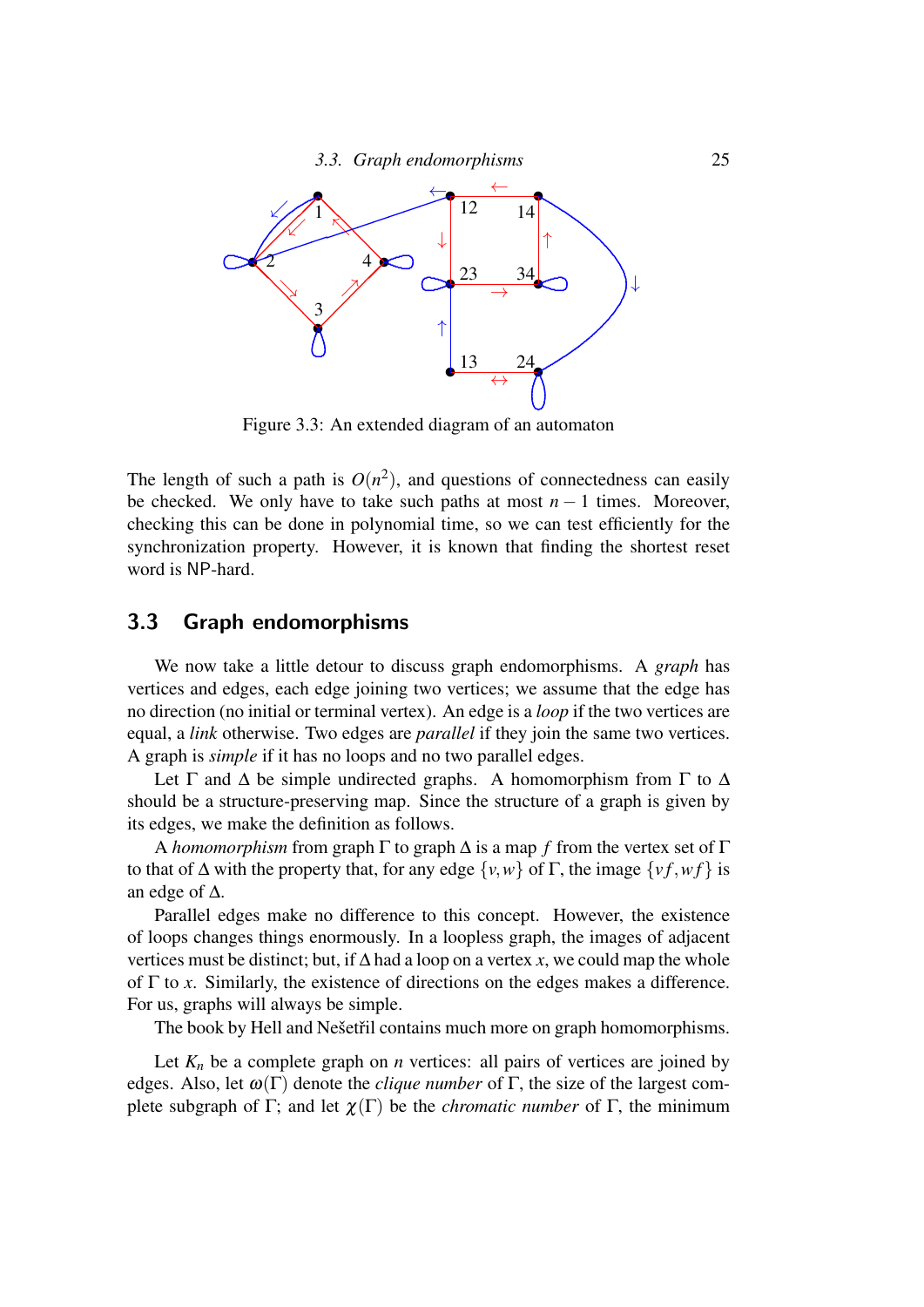number of colours required to colour the vertices so that adjacent vertices receive different colours (this is called a *proper colouring* of Γ).

- **Proposition 3.2** *(a) A homomorphism from*  $K_n$  *to*  $\Gamma$  *is an embedding of*  $K_n$  *into*  $Γ$ *; such a homomorphism exists if and only if*  $ω(Γ) ≥ n$ .
	- *(b) A homomorphism from*  $\Gamma$  *to*  $K_n$  *is a proper colouring of*  $\Gamma$  *with n colours; such a homomorphism exists if and only if*  $\chi(\Gamma) \leq n$ .
	- *(c) There are homomorphisms in both directions between* Γ *and K<sup>n</sup> if and only if*  $\omega(\Gamma) = \chi(\Gamma) = n$ .

An *endomorphism* of a graph Γ is a homomorphism from Γ to itself, and an *automorphism* is a bijective endomorphism. The set of all endomorphisms of a graph is a transformation monoid on the vertex set of the graph, and the set of automorphisms is a permutation group. [Caution: This definition of automorphism fails in the infinite case, where we must also assume that the inverse map is an endomorphism.]

#### 3.4 Endomorphisms and synchronization

The single obstruction to a semigroup *S* being synchronizing is the existence of a graph  $\Gamma$  such that  $S \leq \text{End}(\Gamma)$ , as we now show.

Theorem 3.3 *Let S be a transformation monoid on* Ω*. Then S fails to be synchronizing if and only if there exists a non-null graph* Γ *on the vertex set* Ω *for which*  $S \leq End(\Gamma)$ *. Moreover, we may assume that*  $\omega(\Gamma) = \chi(\Gamma)$ *.* 

**Proof** Since endomorphisms cannot collapse edges to single vertices, if  $\Gamma$  is nonnull and  $S \leq End(\Gamma)$ , then clearly *S* is non-synchronizing.

For the converse, we have to build a graph from a transformation semigroup. The construction is as follows. Given a transformation semigroup *S* on Ω, the graph Gr(*S*) is defined to have vertex set  $\Omega$ , and edges all pairs  $\{v, w\}$  for which there does not exist an element  $s \in S$  satisfying  $vs = ws$ . We show

- (a)  $S \leq End(\Gamma);$
- (b)  $\omega(\Gamma) = \chi(\Gamma)$ ;
- (c) Γ is non-null if and only if *S* is non-synchronizing.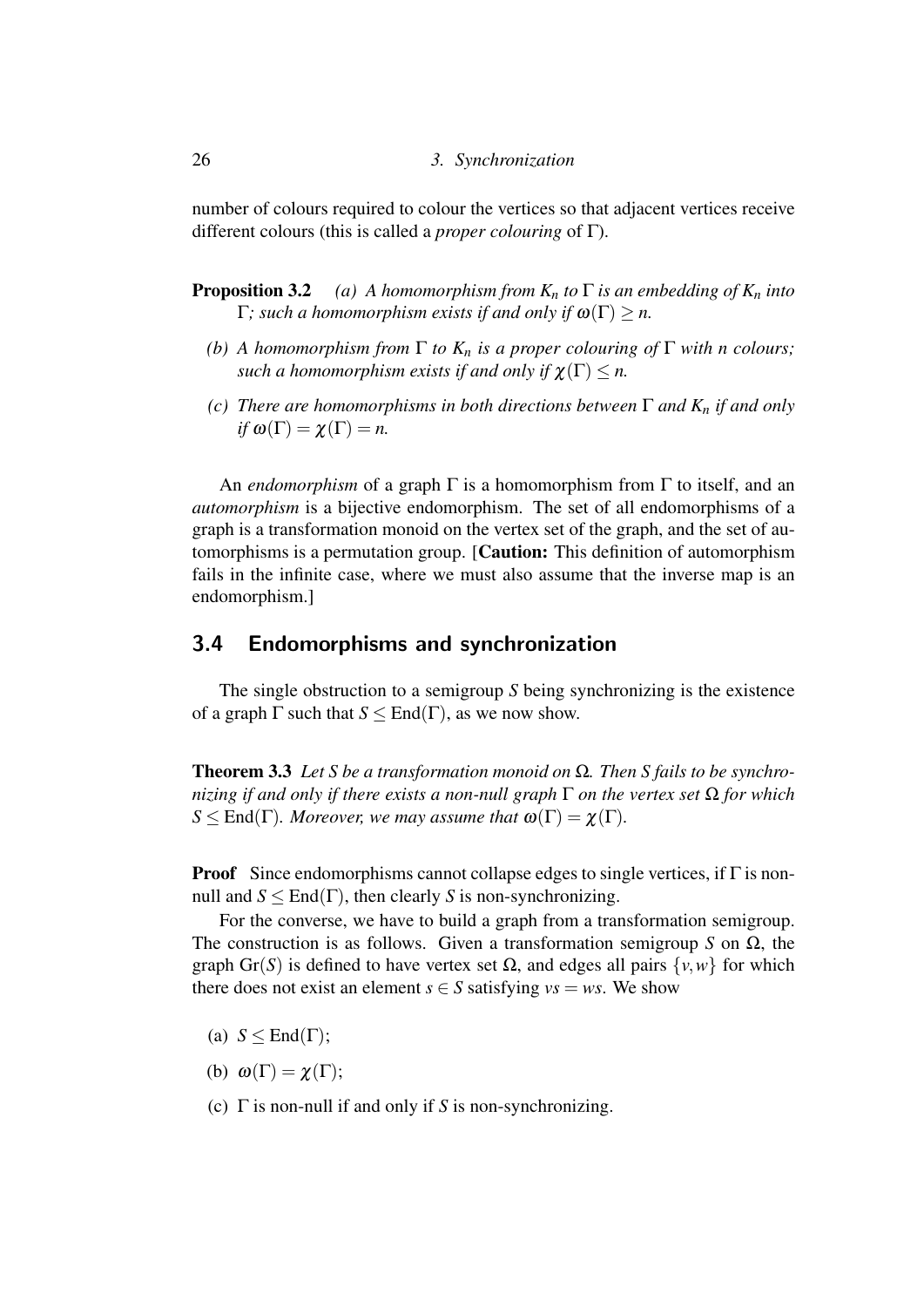**Proof of (a):** Let  $\{v, w\}$  be an edge of  $\Gamma$  and  $s \in S$ ; we have to show that  $\{vs, ws\}$ is an edge. The other possibilities are:

- $vs = ws$ : this contradicts the definition of  $\Gamma$ .
- $\{vs, ws\}$  is a non-edge: then there exists  $t \in S$  with

$$
v(st) = (vs)t = (ws)t = w(st),
$$

and so  $\{v, w\}$  is a non-edge, contrary to assumption.

**Proof of (b):** Choose an element  $s \in S$  of minimum rank; let  $K = \text{Ker}(S)$  and  $A = \text{Im}(S)$ .

Then *A* is a clique. For if  $v, w \in A$  are not joined by an edge, then there exists *t*  $\in$  *S* with *vt* = *wt*; so  $|\text{Im}(st)| < |\text{Im}(s)|$ , a contradiction.

Also, *P* is a partition into independent sets. For two points in the same part of *P* are mapped to the same point by *s*, so by definition are not joined.

Thus

$$
\chi(\mathrm{Gr}(S))\leq r\leq \omega(\mathrm{Gr}(S))\leq \chi(\mathrm{Gr}(S)),
$$

the last inequality holding in any graph; so we have equality.

**Proof of (c):** If  $Gr(S)$  is non-null, then (a) shows that *S* is not synchronizing. Conversely, if  $Gr(S)$  is null, then any pair of points can be collapsed by an element of *S*; Proposition 3.1 shows that *S* is synchronizing.

## 3.5 Synchronizing groups

The best reference for the remainder of this chapter is [8].

A permutation group is never synchronizing as a monoid, since no collapses at all occur.

We abuse language by making the following definition. A permutation group *G* on Ω is *synchronizing* if, for any map *f* on Ω which is not a permutation, the monoid  $\langle G, f \rangle$  generated by *G* and *f* is synchronizing.

From our characterisation of synchronizing monoids, we obtain the following.

Theorem 3.4 *A permutation group G on* Ω *is non-synchronizing if and only if there exists a G-invariant graph* Γ*, not complete or null, which has clique number equal to chromatic number.*

**Proof** Suppose that such a graph  $\Gamma$  exists. Then

$$
G \le \text{Aut}(\Gamma) \le \text{End}(\Gamma),
$$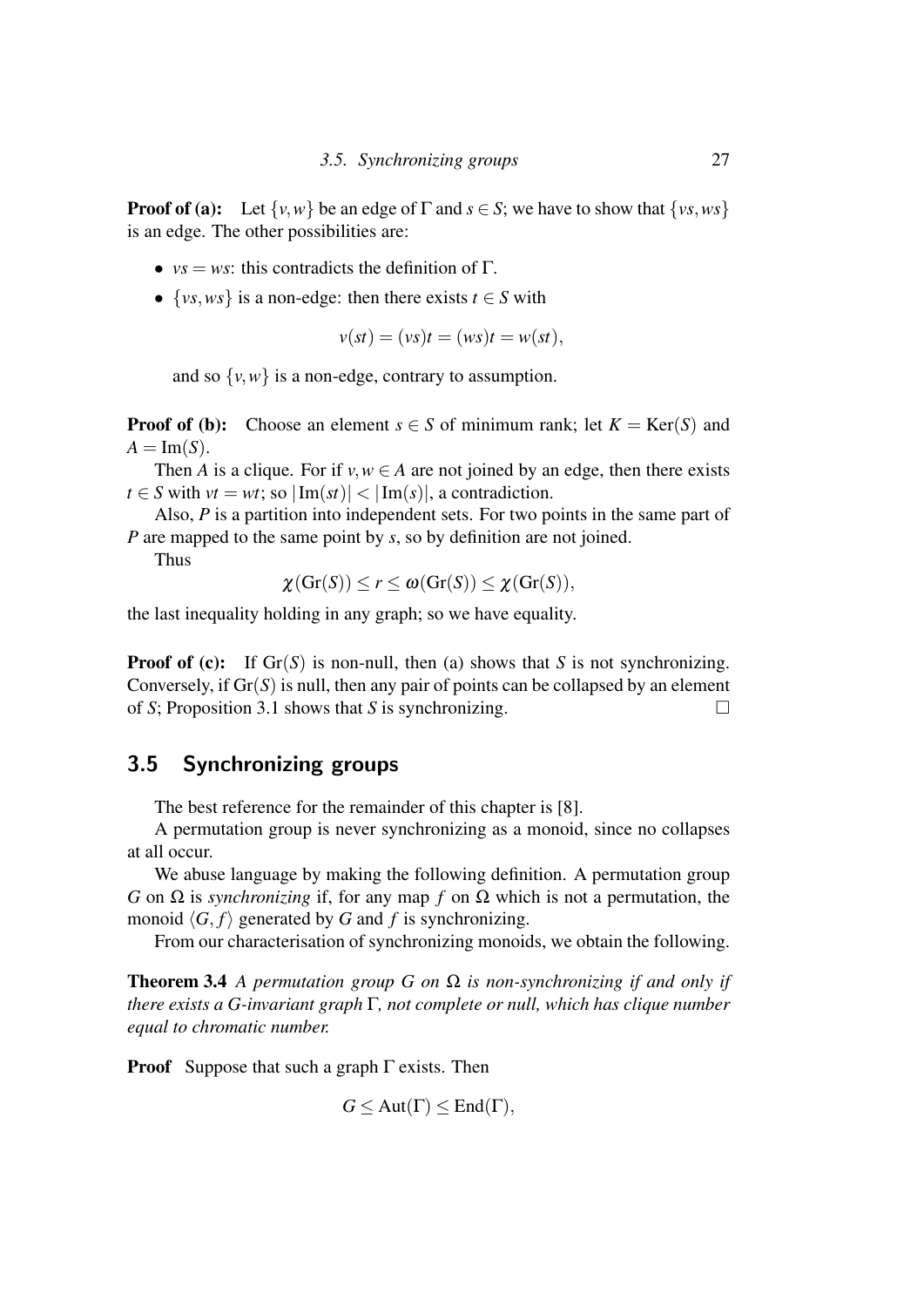and End( $\Gamma$ ) is a non-synchronizing monoid. Let f be an element of End( $\Gamma$ ) which is not a permutation. (For example, choose a clique *A* of size *r*, and an *r*-colouring *c* of Γ; let *f* map the *i*th colour class of *c* to the *i*th vertex in *A*.) Then  $\langle G, f \rangle$  <  $\text{End}(\Gamma)$ , so this monoid is not synchronizing.

Conversely, suppose that *f* is a map such that  $\langle G, f \rangle$  is a non-synchronizing monoid. By Theorem 3.3, there is a graph  $\Gamma$  with clique number equal to chromatic number, such that  $\langle G, f \rangle \le \text{End}(\Gamma)$ ; in particular,  $G \le \text{Aut}(\Gamma)$ .

**Corollary 3.5** *Let G be a permutation group of degree*  $n > 2$ *.* 

- *(a) If G is synchronizing, then it is transitive, primitive, and basic.*
- *(b) If G is* 2*-homogeneous, then it is synchronizing.*

**Proof** (a) If *G* is intransitive, let  $\Gamma$  be the complete graph on a non-singleton *G*orbit (or, if all *G*-orbits are singletons, the union of two of them), with no further edges. Then  $\Gamma$  has clique and chromatic number equal to the size of this complete graph.

If *G* is imprimitive, let  $\Gamma$  be the complete multipartite graph whose parts are the parts of a nontrivial *G*-invariant partition. Then Γ has clique number and chromatic number equal to the number of parts of the partition.

Suppose that  $G$  is non-basic, and let  $G$  preserve the Cartesian structure  $A^n$ . Form a graph (the *Hamming graph*) in which two vertices are joined if the *n*tuples differ in just a single place. Clearly  $G \leq Aut(\Gamma)$ . Now the clique number of Γ is at least |*A*|, since the set of *n*-tuples with fixed entries in all but the first coordinate is a clique of size  $|A|$ . Also, the chromatic number of  $\Gamma$  is at most  $|A|$ , since we can give a |*A*|-colouring as follows: Identify *A* with an abelian group of order |*A*| (for example, the cyclic group), and choose the set of colours also to be *A*. Now give the *n*-tuple  $(a_1, \ldots, a_n)$  the colour  $a_1 + \cdots + a_n$ . If two vertices are adjacent, they agree in all but one coordinate, and so they get different colours; so this is a proper colouring. It follows that  $\omega(\Gamma) = \chi(\Gamma) = |A|$ .

(b) If *G* is 2-homogeneous, then the only *G*-invariant graphs are the complete and null graphs.  $\Box$ 

In the case of 2-dimensional Hamming graphs, a colouring with |*A*| colours can be identified with a Latin square. This example uses the Klein group:

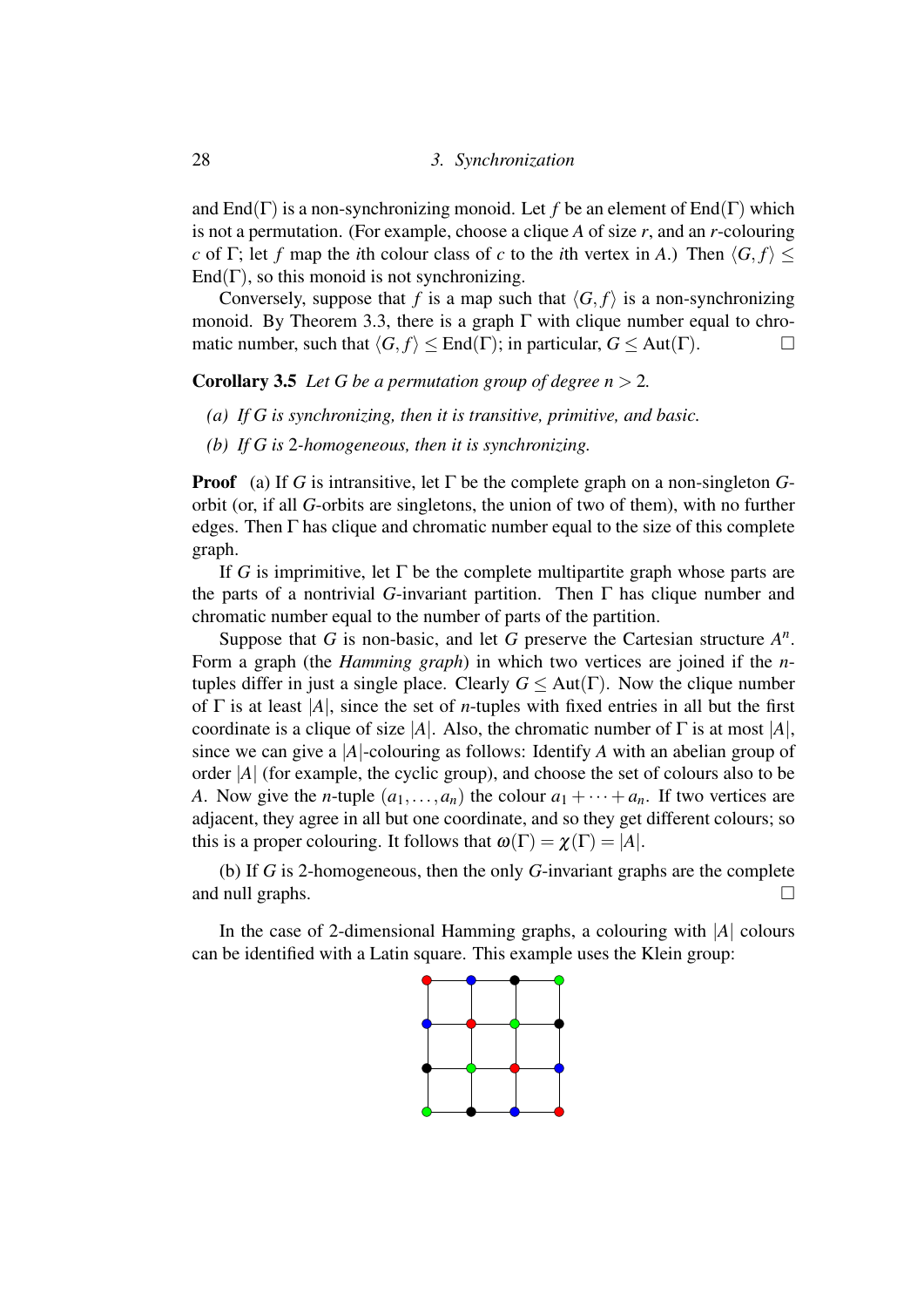In higher dimensions, such colourings correspond to more complicated combinatorial objects.

So synchronizing groups form an interesting class lying between basic primitive groups and 2-homogeneous groups. We give an example to show that the containments are strict.

**Example** Let *G* be the group induced by  $S_n$  on the set of 2-element subsets of  $\{1,\ldots,n\}$ . Then *G* is primitive for  $n > 4$ . (For  $n = 4$ , the relation "equal or disjoint" is a *G*-invariant equivalence relation on 2-sets.) It is clearly basic, and not 2-homogeneous for  $n > 3$ .

We show that *G* is synchronizing if and only if *n* is odd. We may assume that  $n > 5$ .

There are two *G*-invariant graphs: the graph where two pairs are joined if they intersect (aka the *triangular graph*  $T(n)$ , or the line graph of  $K_n$ ) and the graph where two pairs are joined if they are disjoint (the *Kneser graph K* $(n,2)$ ).

- The triangular graph has clique number *n*−1, a maximum clique consisting of all pairs containing one given point of the *n*-set. Its chromatic number is the *chromatic index* or edge-chromatic number) of *Kn*, which is well known to be *n*−1 if *n* is even, or *n* if *n* is odd. (Indeed, if *n* is odd, a set of pairwise disjoint pairs has size at most  $(n-1)/2$ , so the chromatic number is at least *n*.)
- The clique number of the Kneser graph is  $n/2$  if *n* is even, and  $(n-1)/2$ if *n* is odd (by the argument just given). It is elementary to see that the chromatic number is strictly larger; in fact, a celebrated theorem of Lovász shows that the chromatic number is *n*−2.

So our claim follows.

### 3.6 Separating groups

First, a brief word about complexity questions for permutation groups.

A permutation group on a set of *n* elements can be specified by a set of generators. It is known that such a group can be generated by at most  $n/2$  elements if  $n > 3$ ; so "polynomial in the input size" should be the same as "polynomial in *n*". There is a problem with this: your opponent is not constrained to give you a generating set of minimal size, but could simply add huge numbers of redundant elements to the input. This is unavoidable; but there are algorithms which get around the problem to some extent. For example, a filter developed by Mark Jerrum does the following. Permutations are given one at a time; after receiving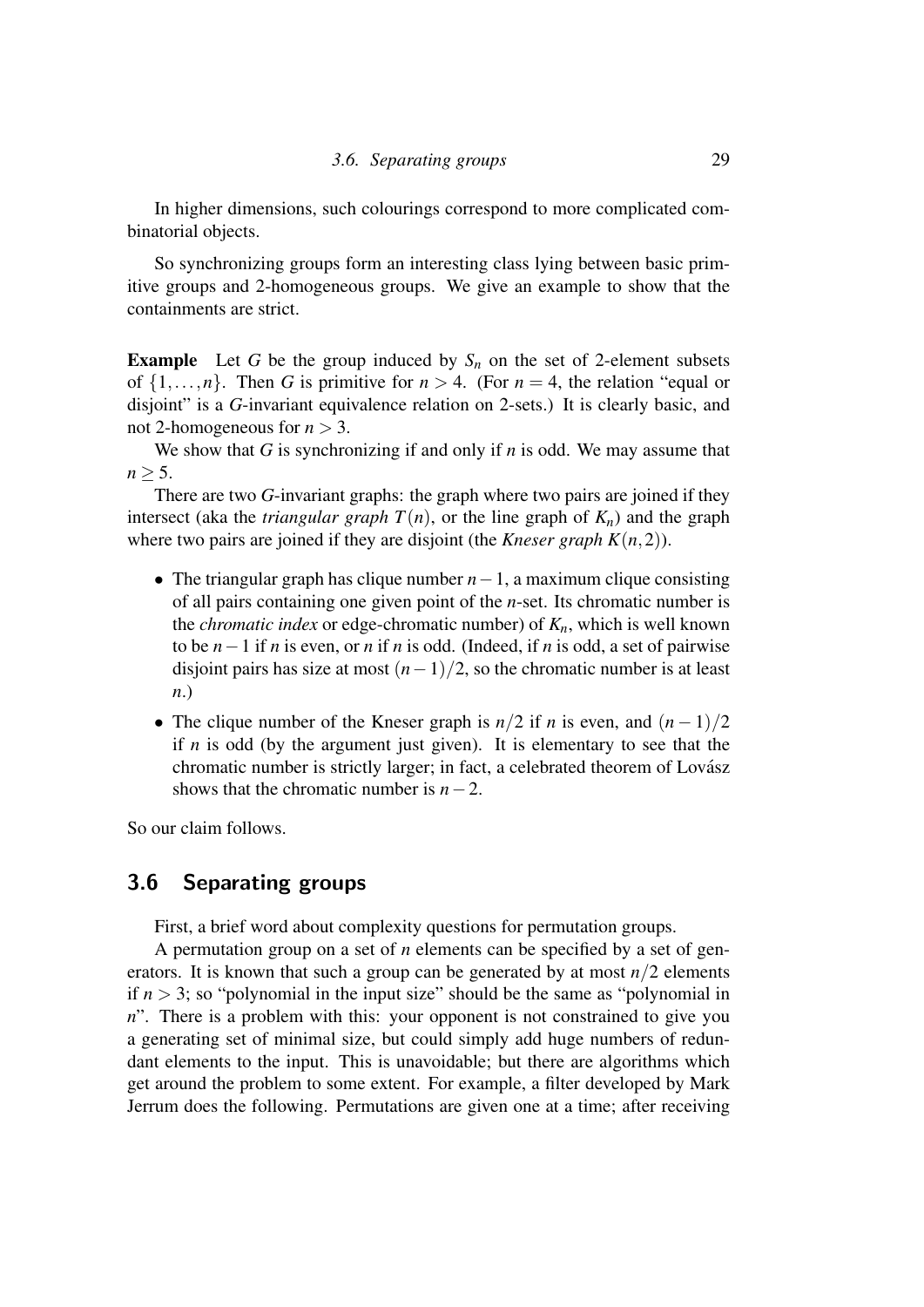each permutation, it is possible to do a polynomial-time computation which results in a set of at most *n*−1 permutations which generate the same group as all the permutations received so far.

So we ignore the problem and simply assume that any group we consider is generated by at most *n*−1 permutations.

There are easy polynomial-time algorithms for computing orbits, and hence transitivity, and also *t*-homogeneity and *t*-transitivity (for fixed *t*). (An orbit is a connected component of the union of the functional digraphs corresponding to the generators.) Moreover, there is a polynomial-time algorithm which tests primitivity, and returns a system of minimal blocks of imprimitivity if one exists.

By contrast, we have the following stupid-looking algorithm to test whether *G* is synchronizing:

- (a) Compute the orbits of *G* on 2-sets. Suppose there are *r* of these; then there are  $2^r - 2$  non-trivial *G*-invariant graphs.
- (b) For each such graph, test whether its clique number is equal to its chromatic number. If this ever happens, the group is not synchronizing; otherwise it is synchronizing.

The obvious problems are that there are potentially exponentially many graphs to check (though for many interesting primitive groups, the number  $r$  is quite small), and that clique number and chromatic number are NP-hard. Nevertheless, this algorithm has been implemented and used to test groups with degrees well into the hundreds.

It is possible to make a small improvement. The motivation is an idea from parameterised complexity theory, which justifies saying that, though the two problems mentioned are NP-hard, clique number is in some sense easier than chromatic number. (In practice this is certainly true: the GAP package Grape finds the clique number of a graph with large automorphism group very efficiently, while chromatic number tests are much slower.)

The basic result is the following.

Proposition 3.6 *Let G be a transitive permutation group on* Ω*. Suppose that A and B are subsets of*  $\Omega$  *with the property that, for all g*  $\in$  *G, we have*  $|Ag \cap B|$  < 1*. Then*  $|A| \cdot |B| \leq |\Omega|$ *.* 

**Proof** Count triples  $(a, b, g)$  with  $a \in A, b \in B, g \in G$ , and  $ag = b$ .

On the one hand, there are  $|A|$  choices of *a* and  $|B|$  choices of *b*; then the set of elements of *G* mapping *a* to *b* is a coset of the stabiliser of *a*, and so there are  $|G|/|\Omega|$  such elements, by the Orbit-Stabiliser Theorem. So the number of triples is  $|A|\cdot|B|\cdot|G|/|\Omega|$ .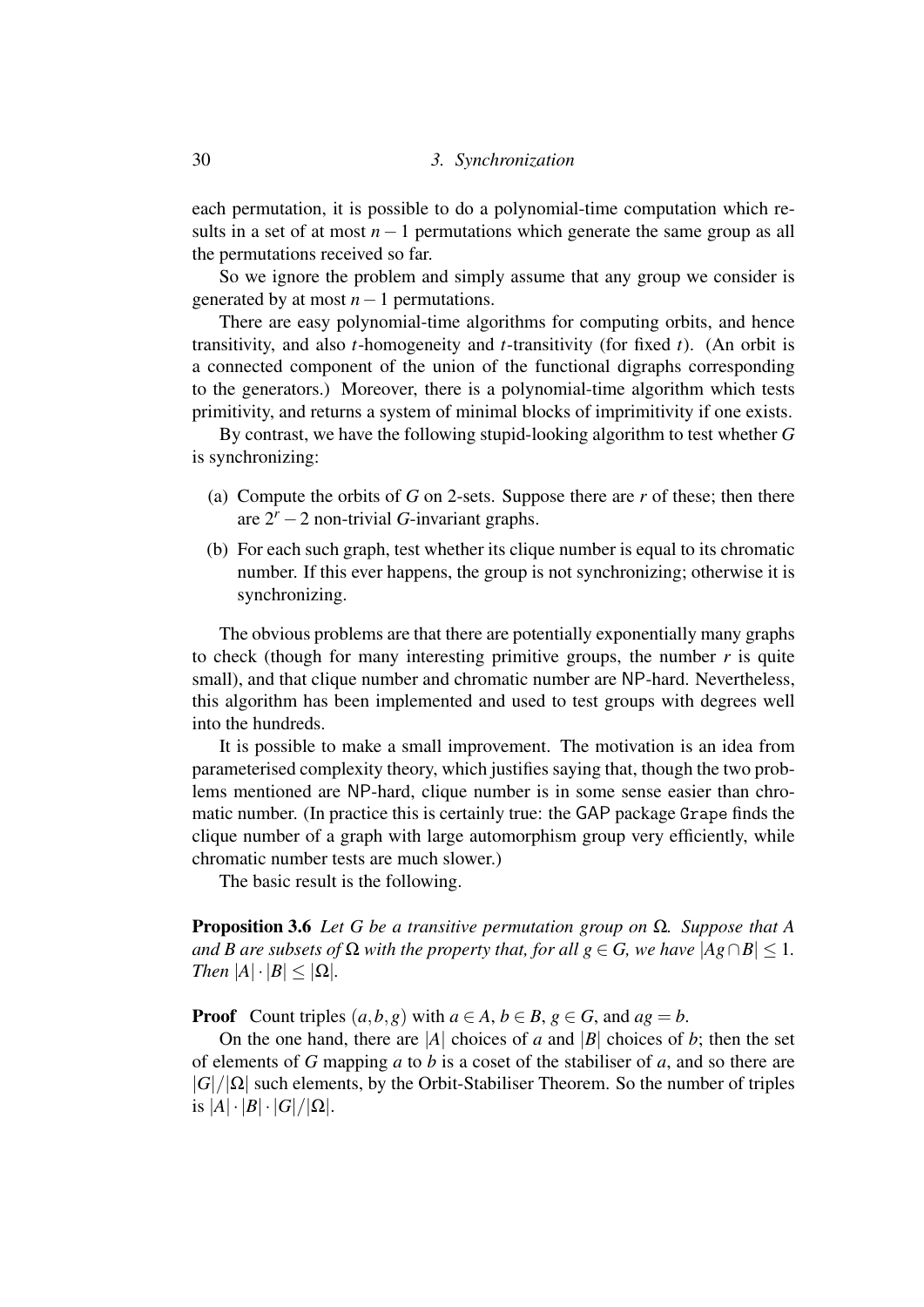On the other hand, for each  $g \in G$ , we have  $|Ag \cap B| \le 1$ , so there is at most one choice of *a* and *b*. So there are at most |*G*| such triples.

The result follows  $\square$ 

The argument shows that, if equality holds, then  $|Ag \cap B| = 1$  for all  $g \in G$ .

Note that the hypothesis of the proposition is satisfied if *A* is a clique and *B* an independent set in a vertex-transitive graph. Let  $\alpha(\Gamma)$  be the *independence number* of  $\Gamma$  (the size of the largest independent set of  $\Gamma$ , in other words, the clique number of the complementary graph. Then we have:

Corollary 3.7 *If* Γ *is a vertex-transitive graph on n vertices, then*

$$
\omega(\Gamma)\cdot\alpha(\Gamma)\leq n.
$$

We say that a transitive permutation group *G* on a set  $\Omega$  is *separating* if, given any two subsets *A* and *B* of  $\Omega$  with  $|A| \cdot |B| = |\Omega|$  and  $|A|, |B| > 1$ , there exists *g* ∈ *G* such that  $Ag ∩ B = ∅$ : in other words, *A* and *B* can be "separated" by an element of *G*.

The argument in the previous proposition shows that, if sets *A* and *B* witness that *G* is non-separating, then  $|Ag \cap B| = 1$  for all  $g \in G$ .

Proposition 3.8 *A separating group is synchronizing.*

**Proof** If *G* is non-synchronizing, let *P* be a partition of  $\Omega$  and *A* a *G*-section for *P*; let *B* be a part of *P*. Then  $|A| \cdot |B| = |\Omega|$  and  $|Ag \cap B| = 1$  for all  $g \in G$ .

Theorem 3.9 *The transitive group G on* Ω *is non-separating if and only if there exists a G-invariant graph* Γ *on* Ω*, not complete or null, such that*

$$
\omega(\Gamma) \cdot \alpha(\Gamma) = |\Omega|.
$$

**Proof** If such a graph  $\Gamma$  exists, we can take A and B to be a clique and an independent set of maximum size in  $\Gamma$  to witness non-separation.

Conversely, suppose that *G* is non-separating, and let *A* and *B* be sets witnessing this property. No element of *G* can map a 2-subset of *A* to a 2-subset of *B*. So form a graph whose edges are the images under *G* of the 2-subsets of *A*; the graph is *G*-invariant, and *A* is a clique and *B* an independent set. Since the product of their cardinalities is  $|\Omega|$ , they are both of maximum size.

So we can modify the test for synchronization as follows:

(a) Compute the orbits of *G* on 2-sets. Suppose there are *r* of these; then there are  $2^r - 2$  non-trivial *G*-invariant graphs, falling into  $2^{r-1} - 1$  complementary pairs.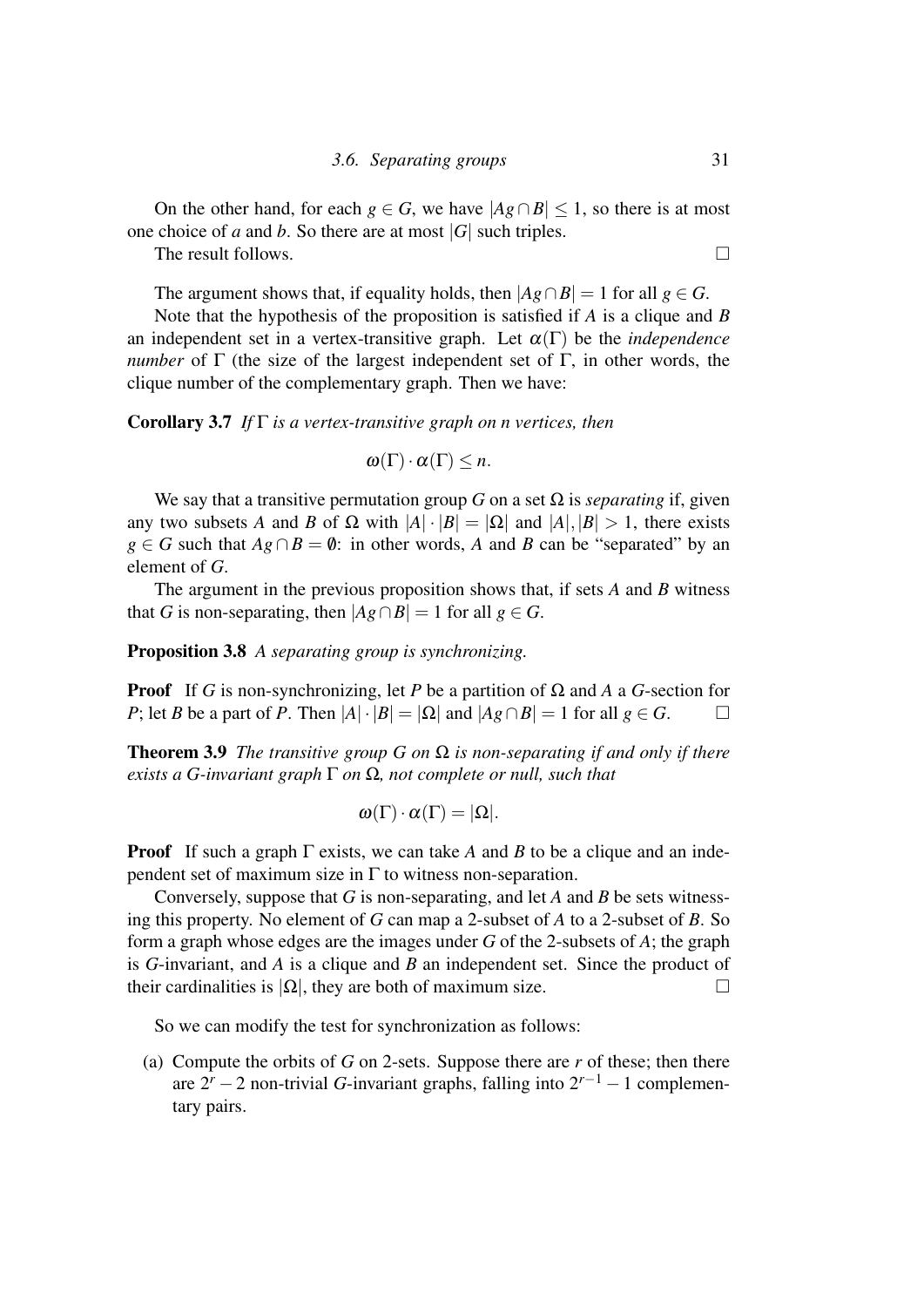#### 32 *3. Synchronization*

(b) For each such pair, find the clique numbers of the two graphs, and test whether their product is *n*. If this ever happens, the group is not separating, and we have to find the chromatic numbers of both graphs to test whether it is synchronizing or not; otherwise it is separating, and hence synchronizing.

If it were the case that "synchronizing" and "separating" were equivalent, then the step involving finding chromatic number could be omitted, and the algorithm would only need to find clique numbers of graphs. This is not so, but one has to look quite far to find an example of a group which is synchronizing but not separating.

Such an example can be found as follows.

Let *V* be a 5-dimensional vector space over a finite field *F* of odd characteristic, and *Q* a non-singular quadratic form on *V*. It can be shown that there is a choice of basis such that, in coordinates,

$$
Q(x_1,\ldots,x_5)=x_1x_2+x_3x_4+x_5^2.
$$

The *quadric* associated with *Q* is the set of points in the projective space based on *V* (that is, 1-dimensional subspaces of *V*) on which *Q* vanishes. It can be shown that the number of points on the quadric is  $(q+1)(q^2+1)$ . The associated orthogonal group  $O_5(F)$  acts on the quadric; it is transitive on the points, and has just two orbits on pairs of points, corresponding to orthogonality and nonorthogonality with respect to the associated bilinear form.

Let  $\Gamma$  be the graph in which two points are joined if they are orthogonal. Then it is known that

- the clique number of  $\Gamma$  is  $(q+1)$ , and the cliques of maximal size are *totally singular lines* on the quadric (the point sets of 2-dimensional subspaces on which the form vanishes identically  $-$  the span of the first and third basis vectors is an example);
- the independence number of  $\Gamma$  is  $q^2 + 1$ , and the independent sets of maximal size are *ovoids* of the quadric, sets of points meeting every line in exactly one point.

We see from this that  $O_5(q)$  is not separating. Is it synchronizing?

A colouring of the complement of  $\Gamma$  with  $q^2 + 1$  colours would be a *spread*, a partition of the quadric into totally singular lines; it is a standard fact that no such partition can exist. A colouring of  $\Gamma$  with  $q+1$  colours, on the other hand, is a partition of the quadric into  $q+1$  ovoids. Now, for  $|F|=3$ , 5, or 7, it has been proved that the only ovoids on this quadric are hyperplane sections (quadrics in 3 dimensional projective space). Any two hyperplanes intersect in a plane, and the corresponding quadrics meet in a conic in the plane; so there are no two disjoint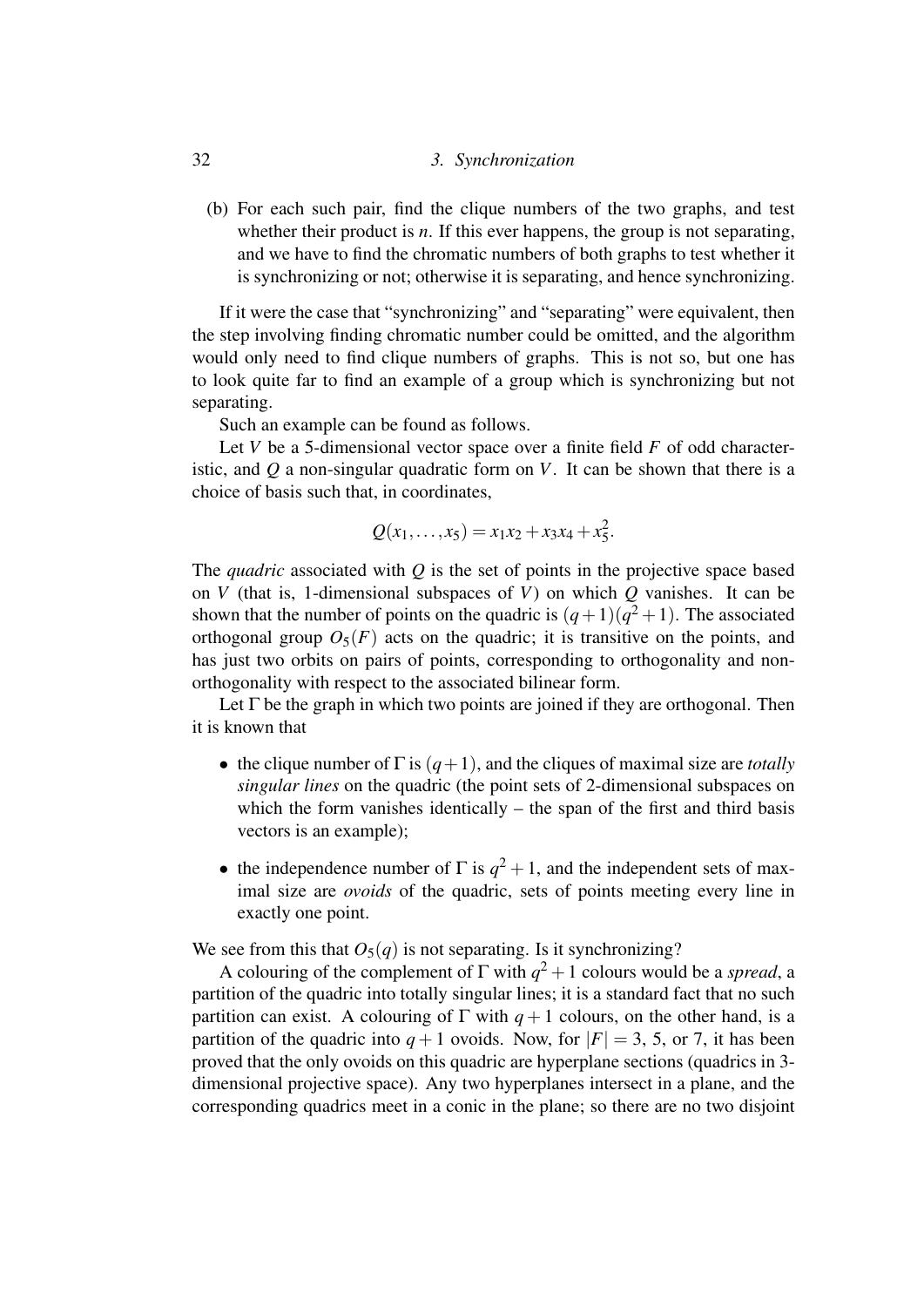ovoids, and *a fortiori* no partitions into ovoids, in this case. So we have three examples of groups which are synchronizing but not separating. (The classification of ovoids over larger fields is unknown.)

Note how this simple question in synchronization theory leads to the frontiers of knowledge in finite geometry! For further information about the geometry involved in this example, see the books by Hirschfeld and Thas (the last chapter concerns ovoids and spreads) and, for the groups, by Taylor.

## 3.7 Almost synchronizing groups

The material in this section is taken from [4].

As we have seen, if the transitive group *G* fails to be synchronizing, then there is a *G*-invariant graph  $\Gamma$  with  $\omega(\Gamma) = \chi(\Gamma) = r$ , say. All the colour classes in the colouring have the same size  $n/r$ . Thus, the maps of minimum rank not synchronized by a transitive group are *uniform*, meaning that all kernel classes have the same size.

We say that a transitive group is *almost synchronizing* if it synchronizes all non-uniform maps. An almost synchronizing group is primitive (since an imprimitive group preserves a complete multipartite graph, which has many non-uniform endomorphisms). It was thought for a time that the converse might be true. This hope was encouraged by results like the following:

Proposition 3.10 *A primitive group of degree n synchronizes all maps of rank at most* 3*, and all maps of rank n*−4 *or greater.*

Indeed, *G* synchronizes every map of rank *n*−1 if and only if it is primitive.

However, the guess turned out to be wrong. The smallest example is a graph on 45 vertices, the line graph of the *Tutte–Coxeter graph*, the 8-cage on 30 vertices (the incidence graph of the generalized quadrangle of order 2). The Tutte–Coxeter graph has valency 3 and girth 8. It follows that its line graph has valency 4, and the closed neighbourhood of a vertex is the *butterfly*:



The whole graph has a non-uniform endomorphism onto the butterfly, where 15 vertices map to the body, 10 to the vertices on one wing, and 5 to those on the other. Now combining this with the butterfly folding its wings together, we get a uniform endomorphism of rank 3 onto a triangle (a 3-colouring of the graph). Indeed, this graph also has endomorphisms of rank 7 as well (the image consisting of three triangles).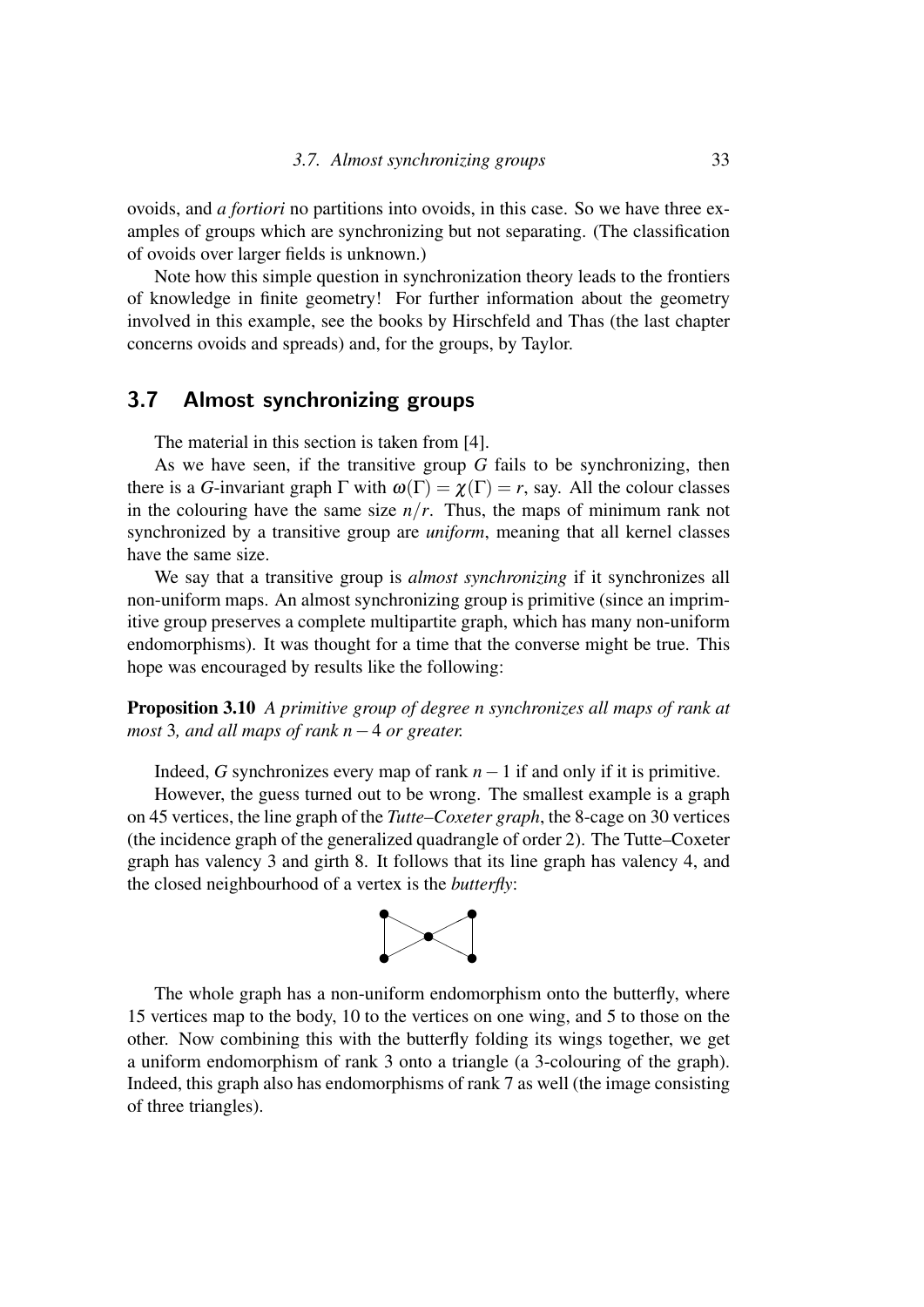## 34 *3. Synchronization*

Several other examples are known, but there is no general theory of such things.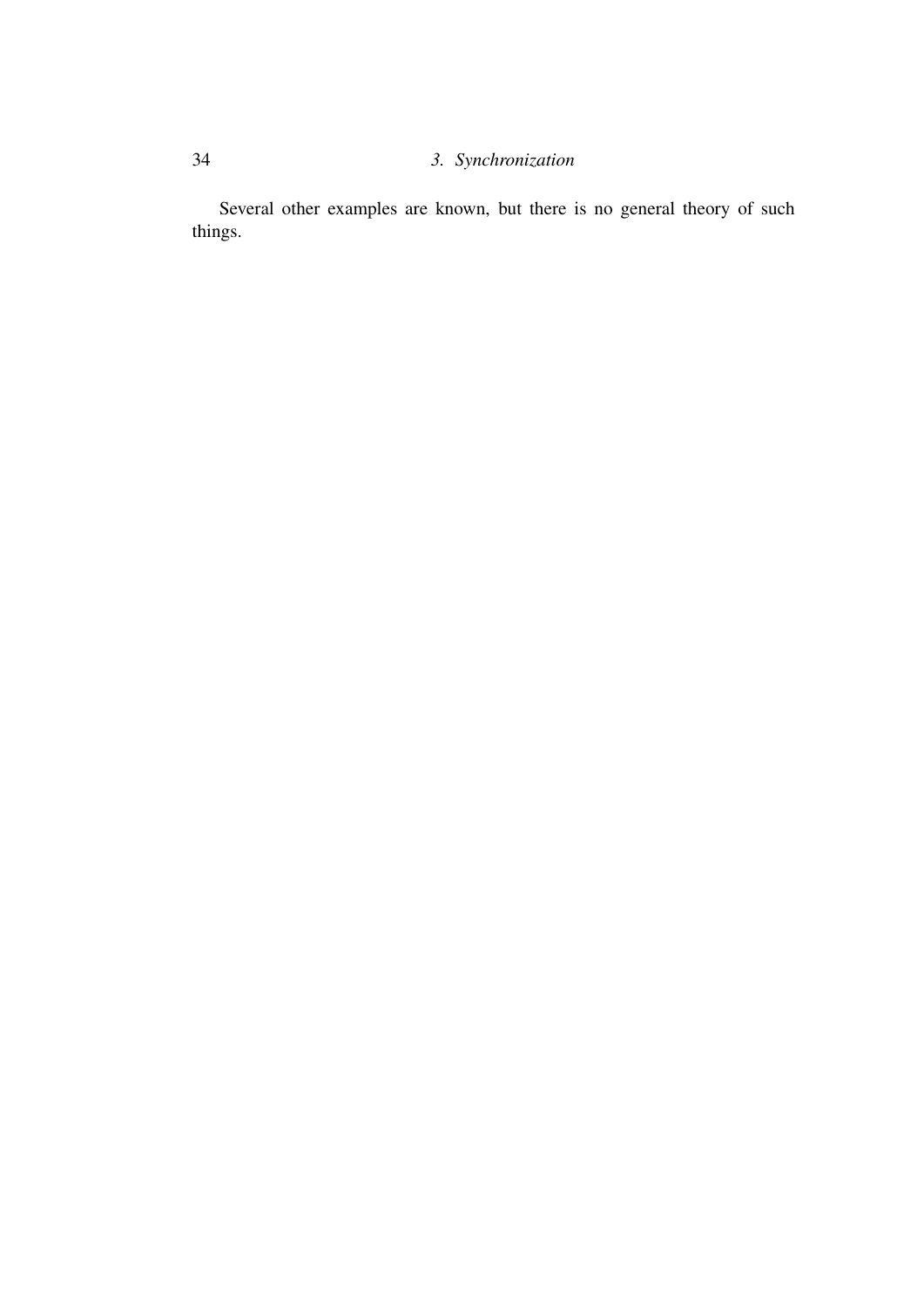## CHAPTER 4

# Regularity and idempotent generation

Our aim in this section is to consider classes of transformation semigroups  $S \leq T_n$ , and investigate properties such as regularity and idempotent generation. There is a permutation group associated with *S* in one of two possible ways: either *S* contains permutations, in which case *S*∩*S<sup>n</sup>* is a permutation group; or the *normaliser* of *S* in the symmetric group, the set

$$
\{g \in S_n : (\forall s \in S)g^{-1}sg \in S\}
$$

is a permutation group. In either case, as we will see, the group *G* influences the structure of *S*.

Much as in the last chapter, we look first at semigroups of the form  $\langle G, f \rangle$ , where  $G \leq S_n$  and  $f \in T_n \setminus S_n$ . If we can understand these semigroups, then we can proceed to add two or more non-permutations.

## 4.1 Regularity

The material in this section is from [5].

Both regularity and idempotent generation are connected with an observation we made earlier. Suppose that *G* is a permutation group, *f* a transformation, and  $f g_1 f g_2 f \cdots g_r f = f$ . Then, for each *i*,  $f g_i f$  has the same rank as f. This implies that  $g_i$  must map the image of  $f$  to a section (transversal) for the kernel of  $f$ .

Which permutation groups *G* have the property that, for any map *f* of rank *k*, the element *f* is regular in  $\langle G, f \rangle$ ? Since the kernel and image of such a map *f* are an arbitrary *k*-partition and an arbitrary *k*-subset, we see that a necessary condition is that *G* has the following *k-universal transversal property*: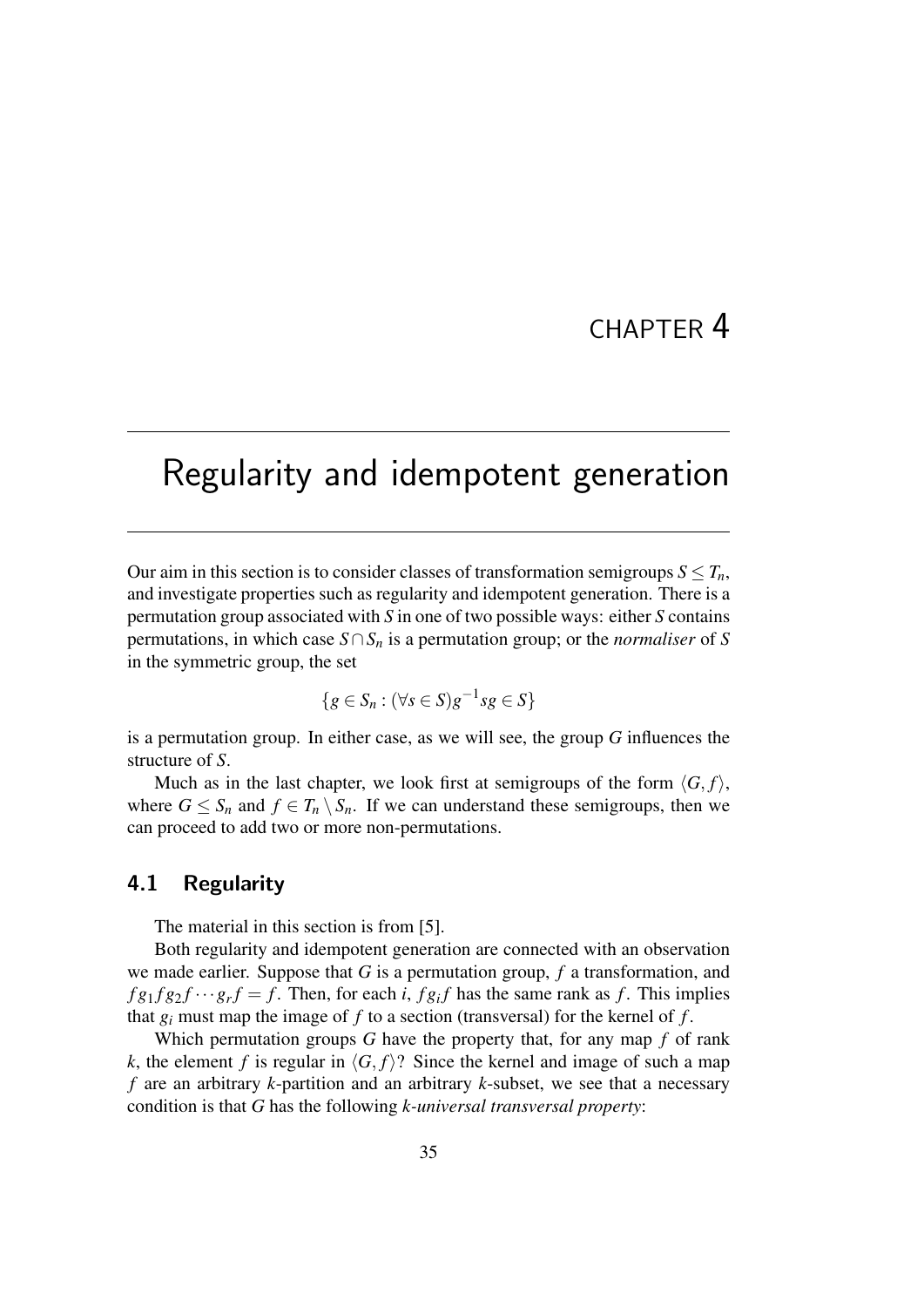For any *k*-set *A* and any *k*-partition *P*, there is an element  $g \in G$  such that *Ag* is a transversal for *P*.

So the first question we have to consider is the classification of groups with the *k*-universal transversal property (or *k*-ut property, for short).

It turns out that this property has much stronger consequences. The implication we saw above reverses, and more besides:

**Theorem 4.1** *Given k with*  $1 \leq k \leq n/2$ *, the following conditions are equivalent for a subgroup G of Sn:*

- *(a) For any rank k map f, f is regular in*  $\langle G, f \rangle$ *.*
- *(b)* For any rank k map  $f$ ,  $\langle G, f \rangle$  is regular (this means that all its elements are *regular).*
- *(c)* For any rank k map f, f is regular in  $\langle g^{-1}fg : g \in G \rangle$ .
- *(d)* For any rank k map  $f$ ,  $\langle g^{-1}fg : g \in G \rangle$  is regular.
- *(e) G has the k-universal transversal property.*

The equivalence of (a) and (c) has been known for some time; but the equivalence of these two conditions with (b) and (d) is a bit of a surprise. The semigroup  $\langle G, f \rangle$  usually contains elements with rank smaller than *k*; in order to show that these are regular, we need to know that *G* has the *l*-universal transversal property, for all  $l < k$ :

#### **Theorem 4.2** *For*  $2 \le k \le n/2$ , *the k-ut property implies the*  $(k-1)$ *-ut property.*

This is reminiscent of part of the Livingstone–Wagner theorem that we saw in the second chapter. The first result in their paper was a proof that, for  $k \leq n/2$ , a *k*-homogeneous permutation group is (*k* − 1)-homogeneous. Their proof used some simple facts about the character theory of the symmetric group: if you are familiar with the theory, here are the steps:

- (a) The number of orbits of a permutation group *G* is the multiplicity of the trivial character in the permutation character.
- (b) Hence, if *G* has two actions such that the permutation character of the first is contained in the permutation character of the second, then the number of orbits in the second action is at least as great as the number in the first action.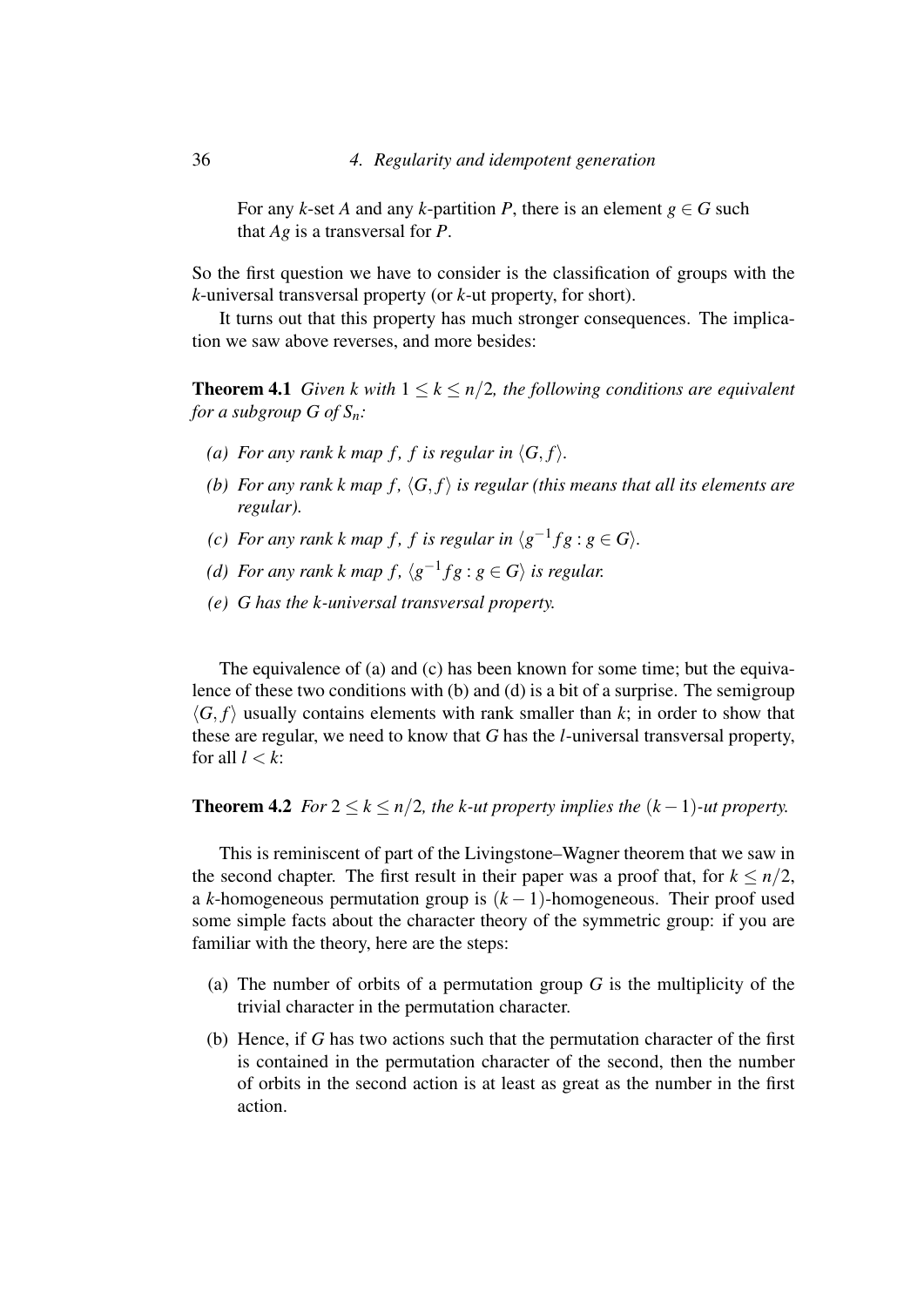(c) The permutation character  $\pi^{(k,n-k)}$  of the symmetric group  $S_n$  on *k*-sets, for  $k \leq n/2$ , satisfies  $\pi^{(k-1,n-k+1)} \subseteq \pi^{(k,n-k)}$ , since

$$
\pi^{(n-k,k)} = \sum_{i=0}^k \chi^{(n-i,i)}.
$$

However, the argument can be made entirely combinatorial, as was done by Kantor. If a permutation group *G* acts on the rows and columns of a matrix *A* with rank *r* so as to preserve the matrix *A*, then the two actions have a common constituent of degree *r*. In particular, if the rank of *A* is equal to the number of rows, then the permutation character on rows is contained in the character on columns. To prove (c) above, we take the incidence matrix of (*k*−1)-sets and *k*-sets (where incidence is inclusion): a purely combinatorial argument shows that its rank is  $\binom{n}{k}$  $\binom{n}{k-1}$  if  $k \leq n/2$ .

However, there seems to be no purely combinatorial proof that the *k*-ut property implies the (*k*−1)-ut property for *k* ≤ *n*/2. So we have to make a long detour, which comes close to giving a complete classification of these groups for  $k > 2$ .

Which permutation groups have the *k*-ut property? In one case, the answer is simple (but shows that there is no hope of a classification):

Proposition 4.3 *A permutation group has the* 2*-ut property if and only if it is primitive.*

Proof Given a 2-set *A*, the *G*-orbit of *A* is the set of edges of a minimal non-null *G*-invariant graph. To say that the edge set of a graph contains a transversal to every 2-partition is just to say that the graph is connected. So 2-ut is equivalent to the assertion that every non-null *G*-invariant graph is connected; this property is equivalent to primitivity, as we saw in Proposition 2.5.

For larger values of *k*, we begin to get some hold on the group. Let us say that, if  $l \leq k$ , a permutation group G is  $(l, k)$ *-homogeneous* if, for any *l*-set A and *k*-set *B*, there exists  $g \in G$  with  $Ag \subseteq B$ . If  $l = k$ , this is just *k*-homogeneity as previously defined.

Now observe that

If *G* has the *k*-ut, then *G* is  $(k-1, k)$ -homogeneous.

For, given *A* and *B* as in the definition, take the *k*-partition *P* which has the elements of *A* as singleton parts and one part including everything else; then a *k*-set is a transversal for *P* if and only it contains *A*. So, if *G* has *k*-ut, there exists *B* such that *Bg*  $\supseteq$  *A*; now the inverse of *g* satisfies  $Ag^{-1} \subseteq B$ .

Also, there is a close connection between  $(k-1, k)$ -homogeneity and  $(k-1, k)$ 1)-homogeneity. Certainly the second of these properties implies the first. In addition, we have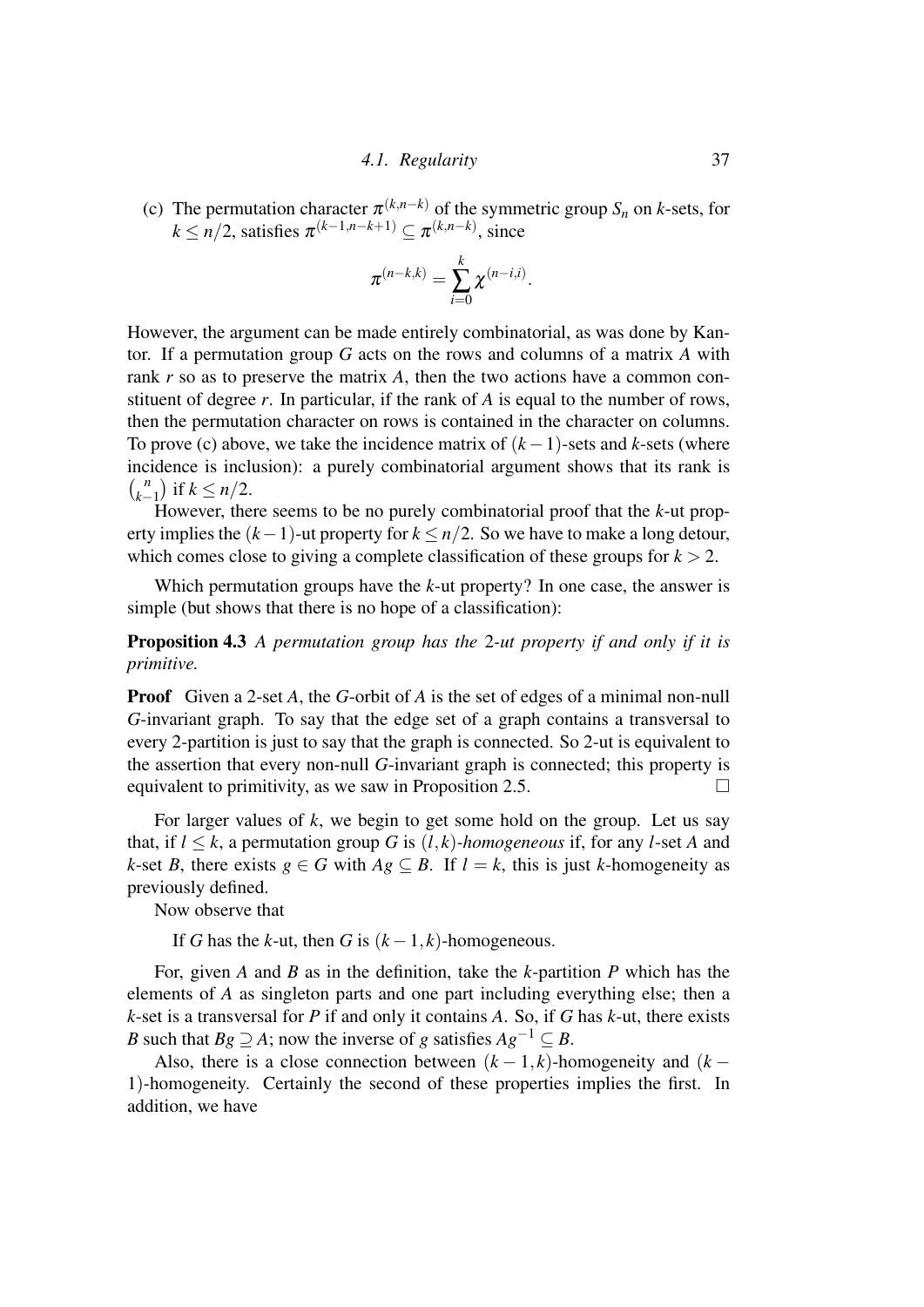There is a function *f* such that, if *G* is  $(k-1, k)$ -homogeneous of degree  $n > f(k)$ , then *G* is  $(k-1)$ -homogeneous.

For this, we take  $f(k)$  to be the Ramsey number  $R_{k-1}(k, k)$ . Suppose that  $n \ge R_{k-1}(k,k)$  and *G* is not  $(k-1)$ -homogeneous; colour the  $(k-1)$ -sets in one orbit red, and the remaining ones blue. The inequality on *n* implies that there is a monochromatic *k*-set; if it is red, then no blue  $(k-1)$ -set can be mapped inside it by *G*, and *vice versa*.

Now the analysis involves showing that, with just five exceptions (with degrees 5, 7 and 9), a  $(k-1,k)$  homogeneous group of degree *n*, with  $k \leq n/2$ , is  $(k-1)$ homogeneous. The proof involves showing, by mostly combinatorial arguments, that such a group must be 2-transitive, and then invoking the classification of the 2-transitive groups (a consequence of CFSG). Now Theorem 4.2 follows from this, since a  $(k-1)$ -homogeneous group obviously has the  $(k-1)$ -ut property.

The permutation groups which are  $(k-1, k)$ -homogeneous, and those with the *k*-universal transversal property, have been almost completely classified; a few stubborn families of groups (including the Suzuki groups for  $k = 3$ ) are still holding out.

The ultimate problem in this line of research would be a classification of all pairs  $(G, f)$ , where G is a permutation group and f a non-permutation on  $\{1,\ldots,n\}$ , such that *f* is regular in  $\langle G, f \rangle$  (or indeed, such that another of the first four conditions of Theorem 4.1 holds – these conditions are not all equivalent at this level of generality).

We are a long way from such a result, but there are already some partial results on the following question:

Given *k* with  $1 \leq k \leq n/2$ , for which permutation groups *G* of degree *n* and *k*-subsets *A* of the domain is it the case that, for all maps *f* with  $Im(f) = A$ , the element *f* is regular in  $\langle G, f \rangle$ ?

For this problem, where we fix the image rather than asking about all maps with image of size *k*, a weaker property than the *k*-ut is required. We say that *G* has the *k-existential transversal property*, or *k*-et property for short, if there exists a *k*-subset *A* such that, for any *k*-partition *P*, there is an element  $g \in G$  such that *Ag* is a transversal for *P*. We call *A* a *witnessing st* for the *k*-et property.

Work has begun on groups with the *k*-et property. It is hampered by the fact that we do not know whether *k*-et implies  $(k-1)$ -et for  $1 < k < n/2$ . Also, the connection with homogeneity is not so straightforward. For example, the Mathieu group  $M_{24}$  (which is 5-transitive but not more) has the 7-et property.

However, using CFSG and quite a bit of effort, it has been possible to show: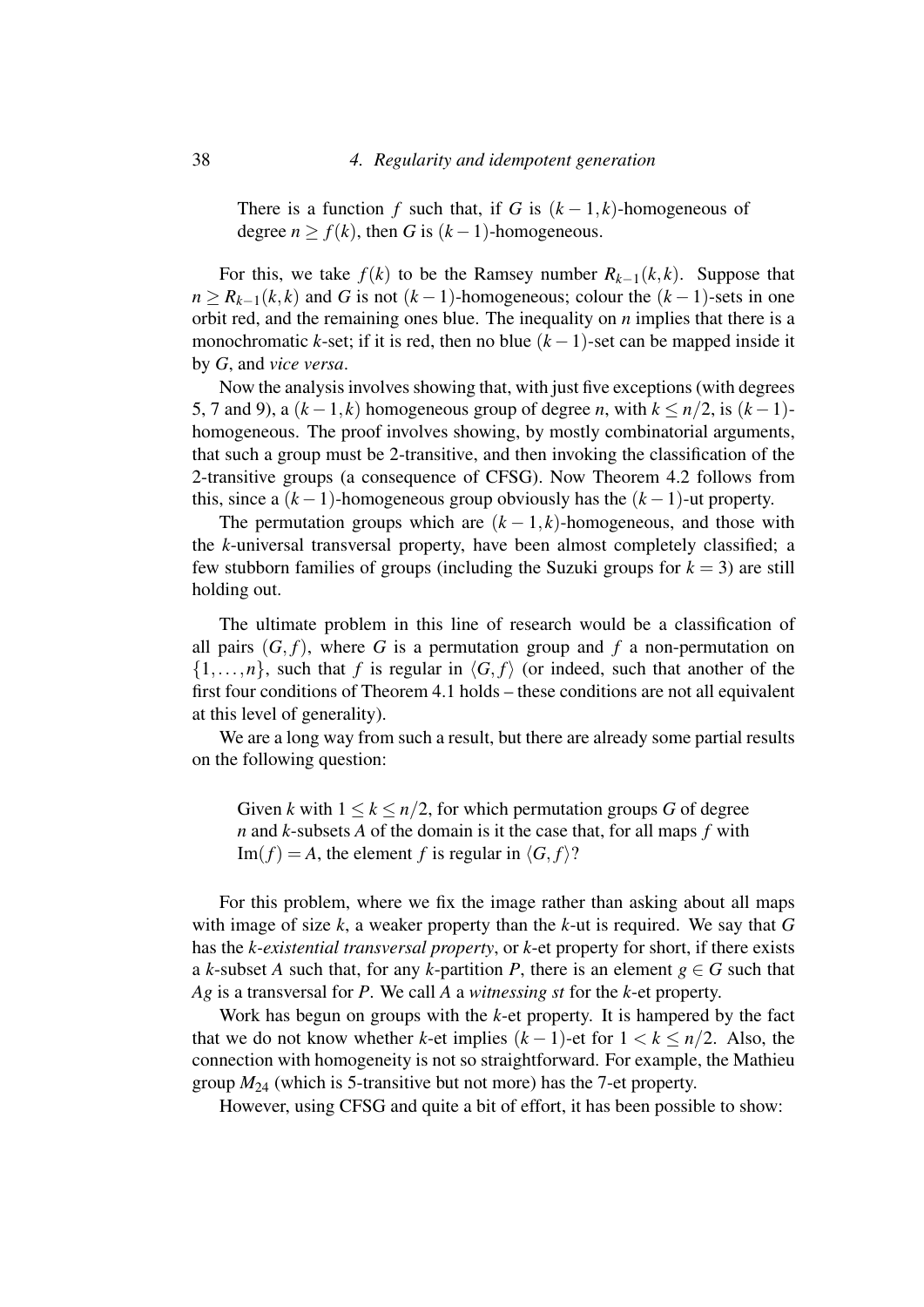Theorem 4.4 *Suppose that* 8 ≤ *k* ≤ *n*/2*. Then a transitive permutation group of degree n with the k-et property is the symmetric or alternating group.*

The example  $M_{24}$  shows that 8 is best possible in this theorem; but probably *M*<sup>24</sup> is the only further example for the 7-et property.

Here is a short account of the proof, giving the main techniques used.

Suppose that *G* has the *k*-et property and let *A* be a witnessing set. First note that *A* contains a representative of every *G*-orbit on  $(k-1)$ -sets. For, if *B* is a  $(k-1)$ -set, let *P* be the partition which has the singletons of *B* as parts and a single part containing everything else. Then *A* can be mapped to a transversal for *P*, that is, a *k*-set containing *B*.

In particular, this means that *G* has at most *k*-orbits on  $(k-1)$ -sets, and so

$$
|G| \geq {n \choose k-1} / k.
$$

We call this the *order bound*, and return to it shortly. We note that the right-hand side of the order bound gets stronger as *k* increases (for  $k \leq n/2$ ); so, if *G* fails the bound for some *k*, then it fails for all larger *k*.

The other main technique is that, if *G* is a group of automorphisms of some combinatorial structure, we can often find two  $(k-1)$ -subsets of that structure which cannot "coexist" inside a *k*-set, which would contradict the above property of the witnessing *k*-set. For example, suppose that  $k = 4$ , and that *G* is imprimitive, with at least three blocks each of size at least 3. Then a 3-subset of a block and a 3 set containing a point from each of three distinct blocks cannot coexist. Pursuing this argument a little further, we conclude that, for  $k > 4$ , G must be primitive.

Confronting the order bound with either Maróti's bound, or the bound derived from the base size bound of Burness *et al.* (see Theorems 2.7 and 2.9) leaves a relatively small number of types of primitive group to be considered; the technique then is to examine the structures these groups act on, and find pairs of (*k*−1)-sets which cannot coexist.

For example, suppose that *G* is one of the "large" primitive groups,  $S_m$  or  $A_m$ , in its action on 2-sets. As we saw in the preceding chapter, *G* preserves a graph (the line graph of *Km*) which contains a clique of size *m*−1 and an independent set of size  $\frac{m}{2}$ , which cannot coexist inside a set of size less than  $m-2+\frac{m}{2}$ ; so *k* must be at least this value. Now it is easy to see that there are more than *k* orbits on  $(k-1)$ -sets (these orbits correspond to graphs with  $k-1$  edges).

## 4.2 Idempotent generation

The material in this section is from [6].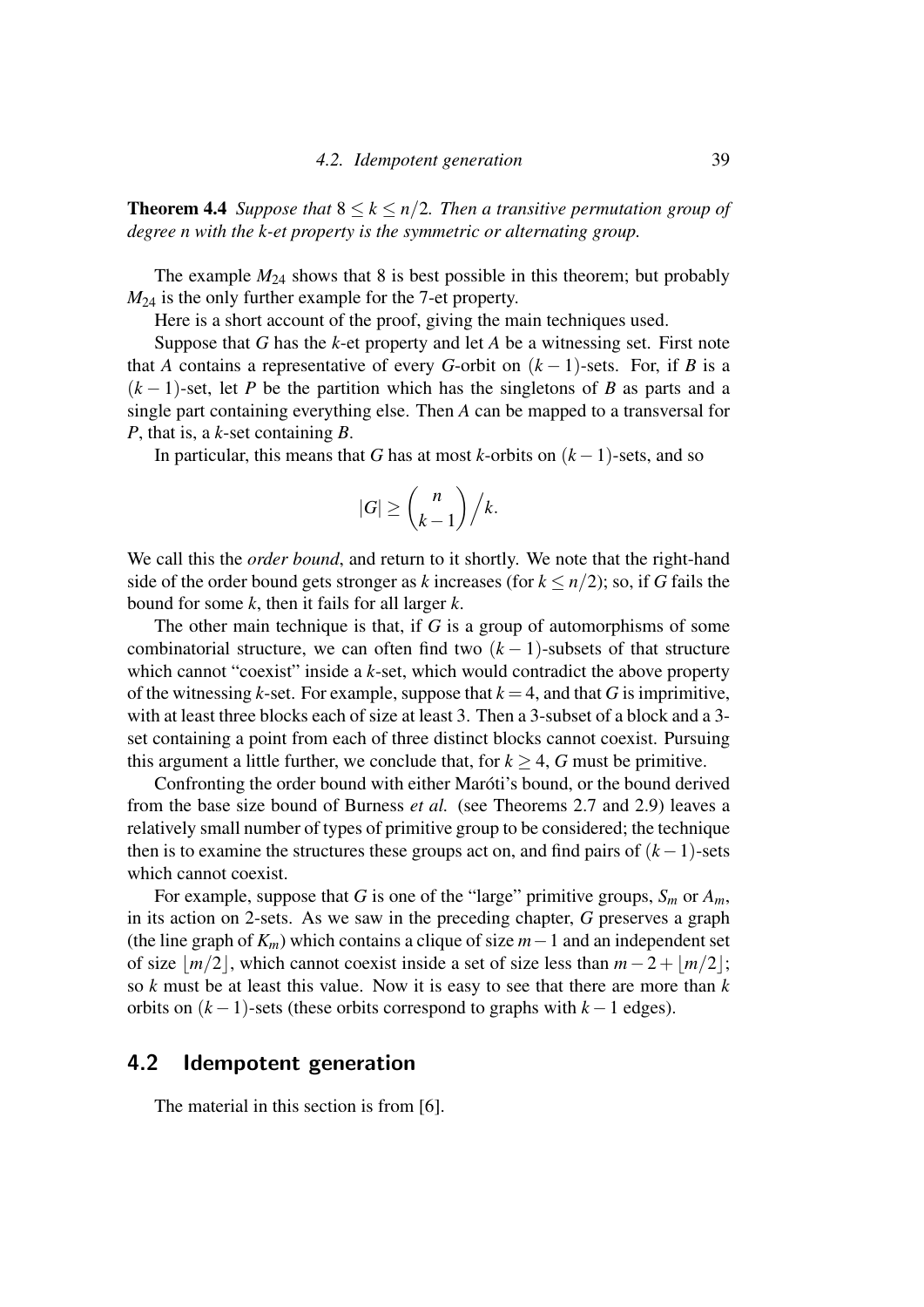It turns out that some of the same considerations are required for studying idempotent-generation. Note first that a non-identity permutation is never generated by idempotents, so we should ask only for  $\langle G, f \rangle \setminus G$  to be idempotentgenerated.

There is a connection between idempotents and *k*-et. This is a slight variant of the argument we saw in Proposition 1.9.

**Proposition 4.5** *Suppose that G is a permutation group. Then*  $\langle G, f \rangle$  *contains an idempotent of rank k for any map f of rank k if and only if G has the k-universal transversal property.*

Proof Suppose that *G* has the *k*-ut property. Let *f* be a map of rank *k*, with kernel *P* and image *A*. Choose *g* such that *Ag* is a transversal to *P*. Then *f g* maps *Ag* to itself; and so some power of *f g* acts as the identity on *Ag*, and is an idempotent of rank *k*.

Conversely, let *A* be a *k*-set and *P* a *k*-partition. Choose a map *f* with kernel *P* and image *A*. By assumption,  $\langle G, f \rangle$  contains an idempotent *e* of rank *k*; without loss,  $e = fg_1fg_2 \cdots fg_r$ . (If the expression for *e* begins with an element of *g*, conjugate by this element to move it to the end.) Now the rank of  $fg_1$  is equal to *k*, and so  $Ag_1$  is a transversal to *P*, as required.

However, for  $\langle G, f \rangle \setminus G$  to be idempotent-generated for all rank *k* maps *f* is a stronger condition. First note that the condition is empty for  $k = 1$ , since every rank 1 map is an idempotent; so  $k = 2$  is the first non-trivial case.

In general, a combinatorial equivalent to idempotent generation is not known. (There is a condition, the *strong k-ut property*, which implies idempotent-generation, but is not equivalent to it.) There is such a condition in the case  $k = 2$ , leading to an interesting open problem in permutation groups. Recall first that the 2-ut property is equivalent to primitivity, so whatever our condition is, it must be stronger than primitivity.

Let *G* be a primitive permutation group on  $\Omega$ . As suggested earlier, we are interested in *orbital graphs* for *G*: these are the graphs with vertex set  $Ω$ , and edge set a single *G*-orbit on 2-sets. Thus *G* acts vertex-transitively and edge-transitively on an orbital graph.

We say that *G* has the *road closure property* if the following holds: for any orbit *O* of *G* on 2-sets, and any proper block of imprimitivity (smaller than *O*) for the action of *G* on *O*, the graph with vertex set  $\Omega$  and edge set *O* \ *B* (obtained by deleting the edges in *B* from the orbital graph) is connected.

Imagine that the graph represents a connected road network; we ask that, if workmen come along and dig up a proper block of imprimitivity for *G*, the graph remains connected.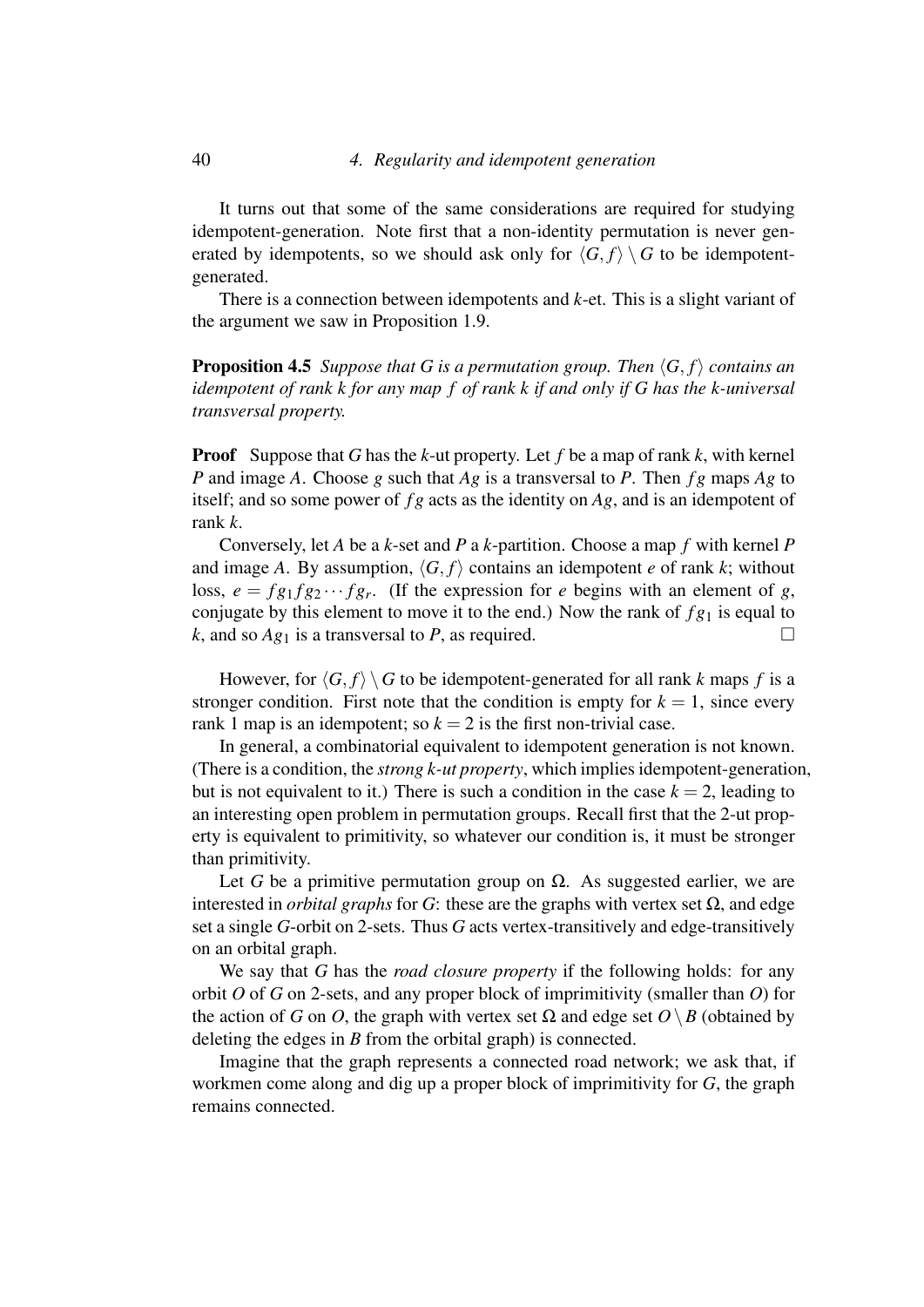An example of a primitive group which fails to have the road closure property is the automorphism group of the square grid graph (the line graph of  $K_{m,m}$ : this is primitive for  $m > 3$  (but of course not basic, since the grid is a Cartesian structure). See Figure 4.1.



Figure 4.1: A grid

The automorphism group is transitive on the edges of this graph, and has two blocks of imprimitivity, the horizontal and vertical edges (coloured red and blue in the figure). If it is a road network, and if all the blue edges are closed, the network is disconnected: it is no longer possible to travel between different horizontal layers.

Using similar arguments it is possible to show that a primitive group which has the road closure property must be basic.

Here is an example of a basic primitive group which does have the road closure property. The group is  $G = S_5$  acting on 2-sets; one orbital graph for it is the *Petersen graph* (Figure 4.2). Now the group *G* acts transitively on the 15 edges, which fall into five groups of three mutually parallel or perpendicular edges in the standard drawing of the graph, as shown in the figure; these triples are the maximal blocks of imprimitivity. It is clear that, when the three edges shown in red are removed, the graph remains connected.

And here is a basic group which fails the road closure property. We take *G* to be the group of automorphisms and dualities (maps which interchange points and lines but preserve incidence) of the *Fano plane* (Figure 4.3). *G* acts on the *flags* of the Fano plane; the action is primitive. We consider the orbital graph in which two flags are joined if they share a point or a line. The edges fall into two types which are blocks of imprimitivity, depending on whether the two flags share a point or a line. If we remove the edges joining flags sharing a point, then from a given flag we can only move to the other two flags using the same line; so the graph is disconnected.

The connection with our problem is:

Theorem 4.6 *Let G be a primitive permutation group on* Ω*. Then the following are equivalent:*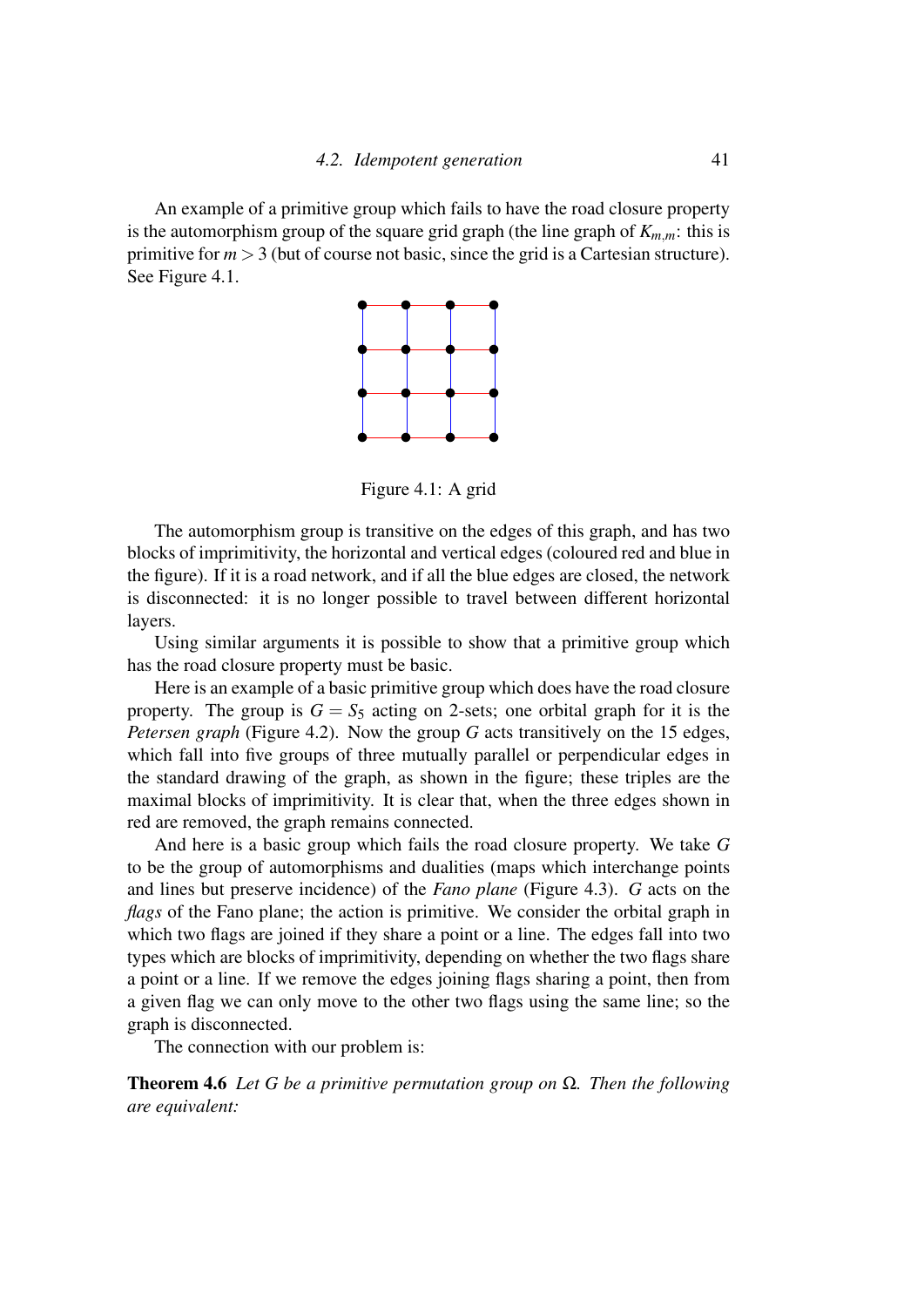

Figure 4.2: The Petersen graph



Figure 4.3: The Fano plane

- *(a) G has the road closure property.*
- *(b)* For any rank 2 map  $f$ ,  $\langle G, f \rangle \setminus G$  is idempotent-generated.

The basic primitive groups which are known to fail the road closure property are rather few, and fall into two classes:

- groups which have an imprimitive normal subgroup of index 2 (the group associated with the Fano plane above is an example);
- a class of groups associated with the triality automorphism of the eightdimensional orthogonal groups.

It is conjectured that this list is complete. I refer to [6] for further details.

## 4.3 Partition transitivity and homogeneity

Let *f* be a map of rank *k* on  $\Omega$ , where  $|\Omega| = n$ , and *G* a permutation group on Ω, and consider the semigroup *S* =  $\langle G, f \rangle$   $\setminus$  *G*. An element of *S* of the form

$$
s = fg_1fg_2f \cdots fg_rf
$$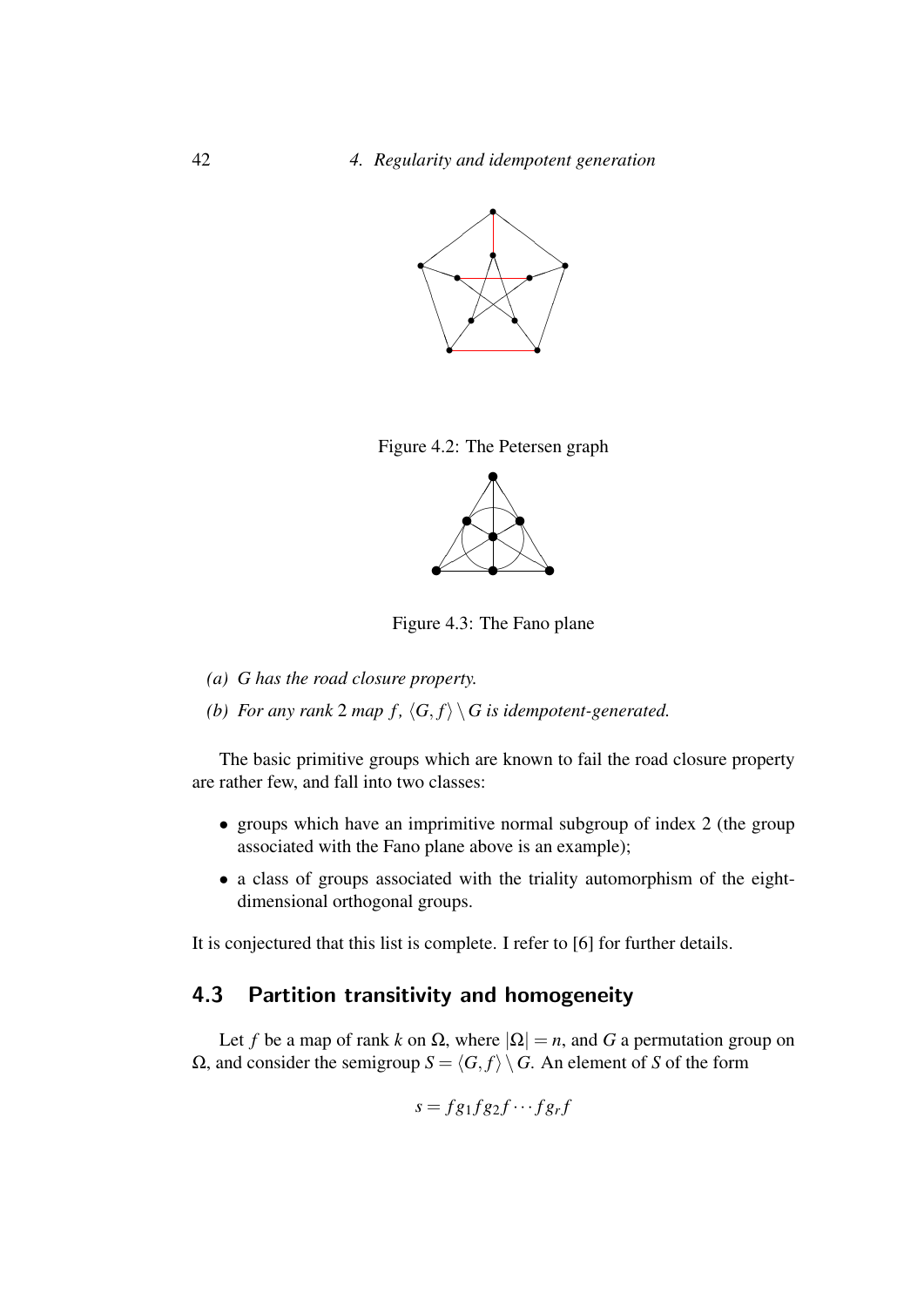has the property that  $Ker(s)$  is a coarsening of  $Ker(f)$  (that is, any part of the latter is contained in a part of the former), while  $\text{Im}(s)$  is a subset of  $\text{Im}(f)$ . Pre- and post-multiplying by elements of *G*, we see that the kernel of any element of *S* is a *G*-image of a coarsening of  $Ker(f)$ , while the image of any element of *S* is a *G*-image of a subset of Im(*f*).

If  $G = S_n$ , then clearly the elements of maxumum rank *k* in *S* are all those whose kernels have the same shape as  $Ker(f)$ , and whose images have the same cardinality as Im(*f*).

Consider the question: Which permutation groups *G* have the property that

$$
\langle G, f \rangle \setminus G = \langle S_n, f \rangle \setminus S_n.
$$

Can we classify these groups? We see that this is equivalent to determining groups which are *k*-homogeneous and  $\lambda$ -homogeneous, where  $\lambda$  is a partition of *n* with *k* parts: here, we say that a permutation group *G* is  $\lambda$ -homogeneous if it acts transitively on partitions of  $\Omega$  of shape  $\lambda$ .

Note that a similar concept,  $\lambda$ -transitive, related to  $\lambda$ -homogeneous much as *k*-transitive is to *k*-homogeneous, was introduced by Martin and Sagan [26].

The  $\lambda$ -homogeneous permutation groups were classified in [2], and the problem posed above was solved. The  $\lambda$ -homogeneous groups were independently classified by Dobson and Malnič [16].

A related question concerns groups *G* for which

$$
\langle G, f \rangle \setminus G = \langle g^{-1}fg : g \in G \rangle.
$$

Groups for which this property holds for all non-permutations *f* are called *normalizing groups*, and were determined in [7]: only the symmetric and alternating groups, the trivial group, and finitely many others have this property. The next question in this direction would be to determine the *k*-normalizing groups, those for which the above two semigroups are equal for all maps of rank *k*.

### 4.4 Automorphisms

Perhaps the single most surprising fact about finite groups is the following.

Theorem 4.7 *The only symmetric group (finite or infinite) which admits an outer automorphism is S*6*.*

An *outer automorphism* of a group is an automorphism not induced by conjugation by a group element. In the case of symmetric groups, the group elements are all the permutations, and so an outer automorphism is one which is not induced by a permutation.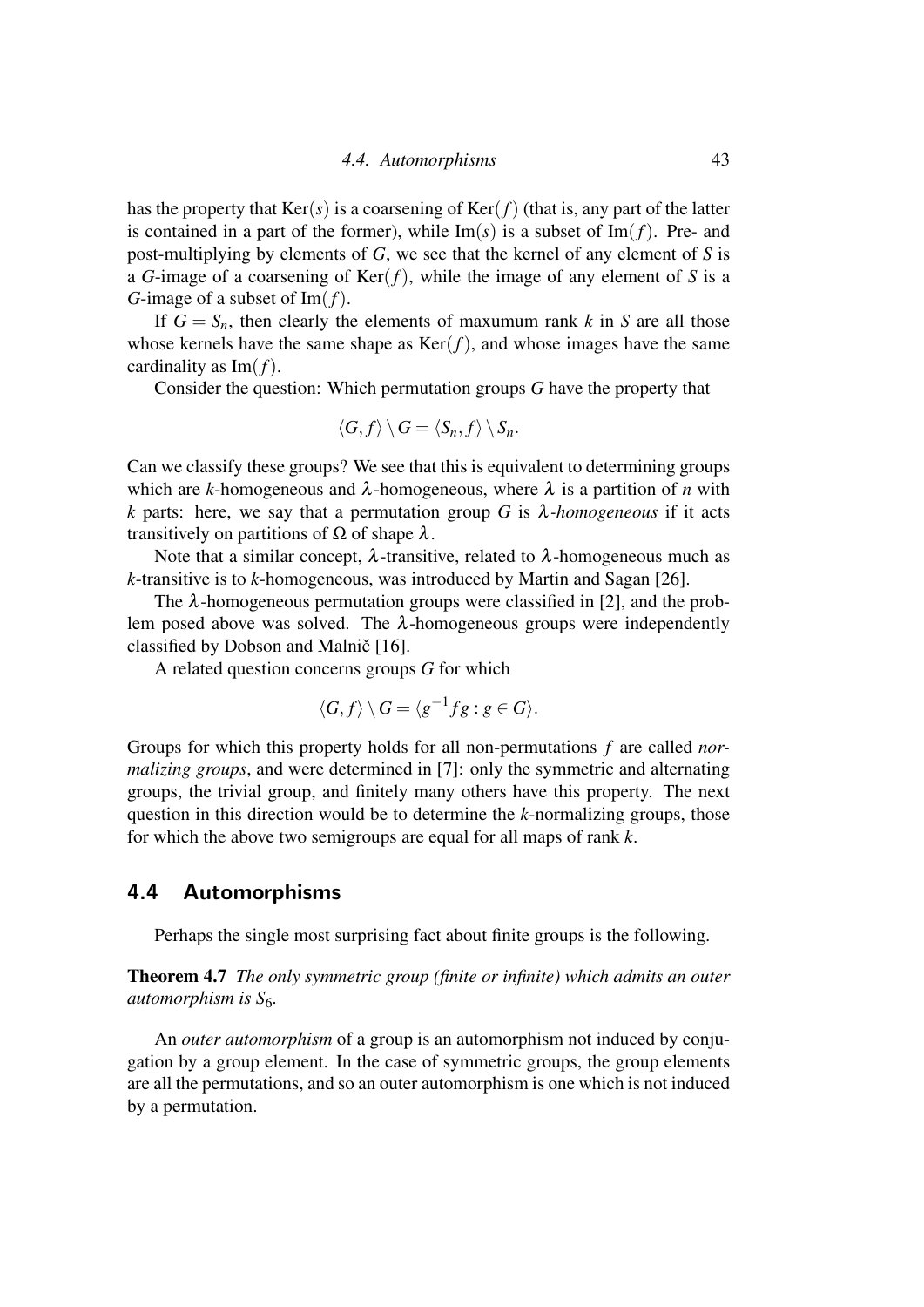The outer automorphism of  $S_6$  was known in essence to Sylvester; it arguably lies at the root of constructions taking us to the Mathieu groups  $M_{12}$  and  $M_{24}$ , the Conway group *Co*1, the Fischer–Griess Monster, and the infinite-dimensional Monster Lie algebra. Here is a sketch of Sylvester's construction (in his own idiosyncratic terminology).

Begin with  $A = \{1, \ldots, 6\}$ , so  $|A| = 6$ . A *duad* is a 2-element subset of A; so there are 15 duads. A *syntheme* is a set of three duads covering all the elements of *A*; there are also 15 synthemes. Finally, a *total* (or *synthematic total*) is a set of five synthemes covering all 15 duads. It can be shown that there are 6 totals. Let *B* be the set of totals.

Then any permutation on *A* induces permutations on the duads and on the synthemes, and hence on *B*; this gives a map from the symmetric group on *A* to the symmetric group on *B* which is an outer automorphism of  $S_6$ .

This outer automorphism has order 2 modulo inner automorphisms. For any syntheme lies in two totals, so we can identify synthemes with duads of totals; any duad lies in three synthemes covering all the totals, so we can identify duads with synthemes of totals; and finally, each element of *A* lies in 5 duads whose corresponding synthemes of totals form a total of totals!

There are other examples of this phenomenon too. For example, in the second stage of the above process, the Mathieu group  $M_{12}$  has an outer automorphism which is not induced by a permutation.

Does anything similar happen for transformation semigroups? Sullivan [29] proved the following theorem 40 years ago:

Theorem 4.8 *A finite transformation semigroup S containing all the rank* 1 *maps has the property that all its automorphisms are induced by permutations.*

We observe that the rank 1 maps are the minimal idempotents (and so are mapped among themselves by any automorphism), and are naturally in one-toone correspondence with the points on which the semigroup acts. So what is required is just a proof that only the identity automorphism can fix all the rank 1 maps.

As a corollary, we see:

Corollary 4.9 *Let S be a transformation semigroup which is not a permutation group, whose group of units is a synchronizing permutation group. Then* Aut(*S*) *is contained in the symmetric group; that is, all automorphisms of S are induced by conjugation in its normaliser in the symmetric group.*

For, since *S* contains a synchronizing group *G*, it contains at least one element of rank 1; and since *G* is transitive, it contains them all.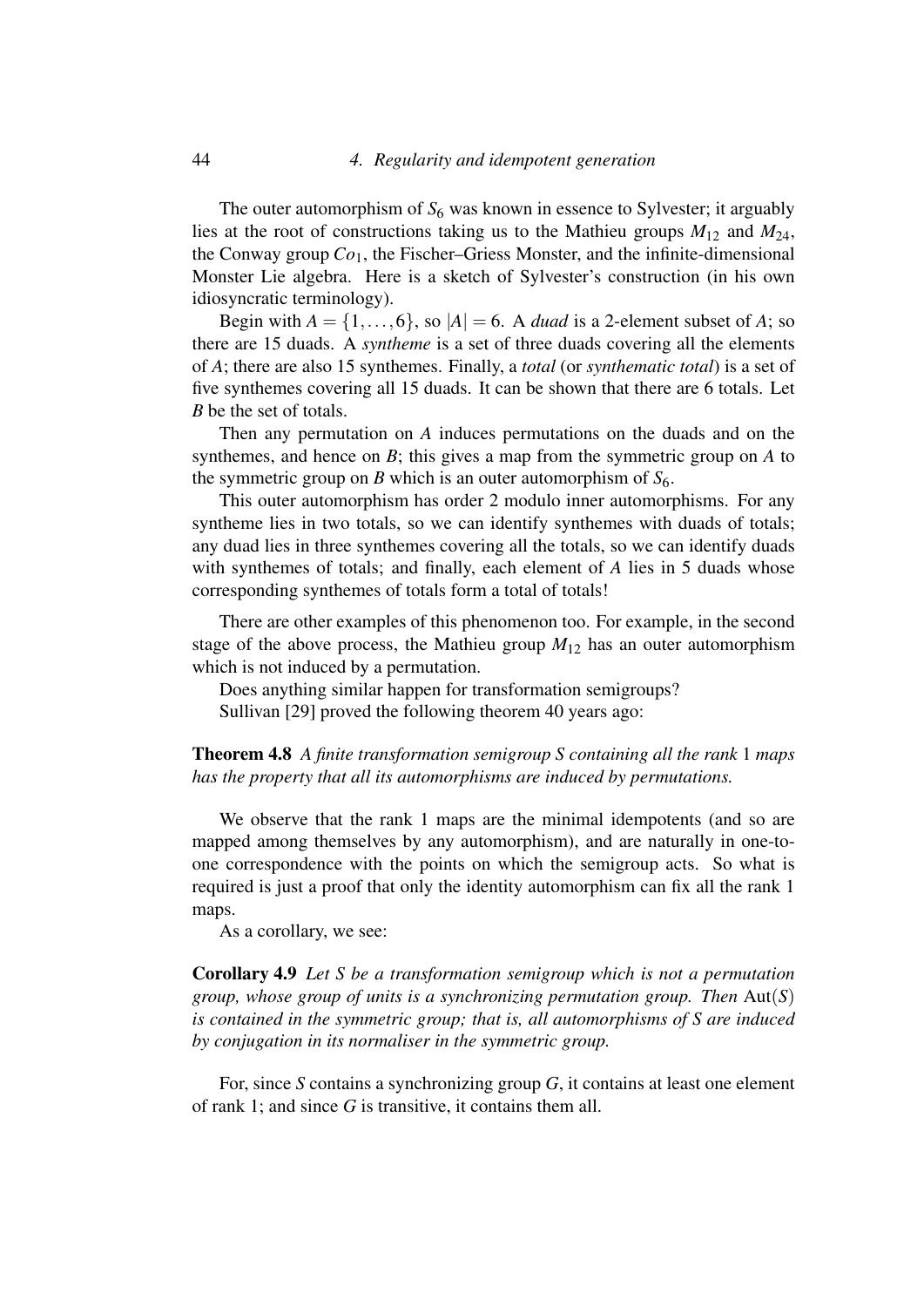And there matters stayed for a long time! But it is tempting to wonder whether we can replace "synchronizing" by "primitive" here.

Recently a small step has been taken. Recall that, if *G* is not synchronizing, then the smallest possible rank of an element in a non-synchronizing monoid with *G* as its group of units is 3. The following theorem was shown in [3]:

Theorem 4.10 *Let S be a transformation semigroup containing an element of rank at most* 3*, and whose group of units is a primitive permutation group. Then the above conclusion holds: all automorphisms of S are induced by conjugation in its normaliser in the symmetric group.*

For this, it is necessary to reconstruct the points of  $\Omega$  from the images and kernels of maps of rank 3 in a way which is invariant under automorphisms of *S*. This is achieved by counting endomorphisms with various properties. For example, consider the images, which are maximal cliques in a graph  $\Gamma$  with  $S \leq$ End( $\Gamma$ ). It is not hard to show that no two such cliques can intersect in two points; we distinguish pairs of cliques intersecting in a point from disjoint pairs of cliques by properties of the idempotents. We refer to the paper for more details.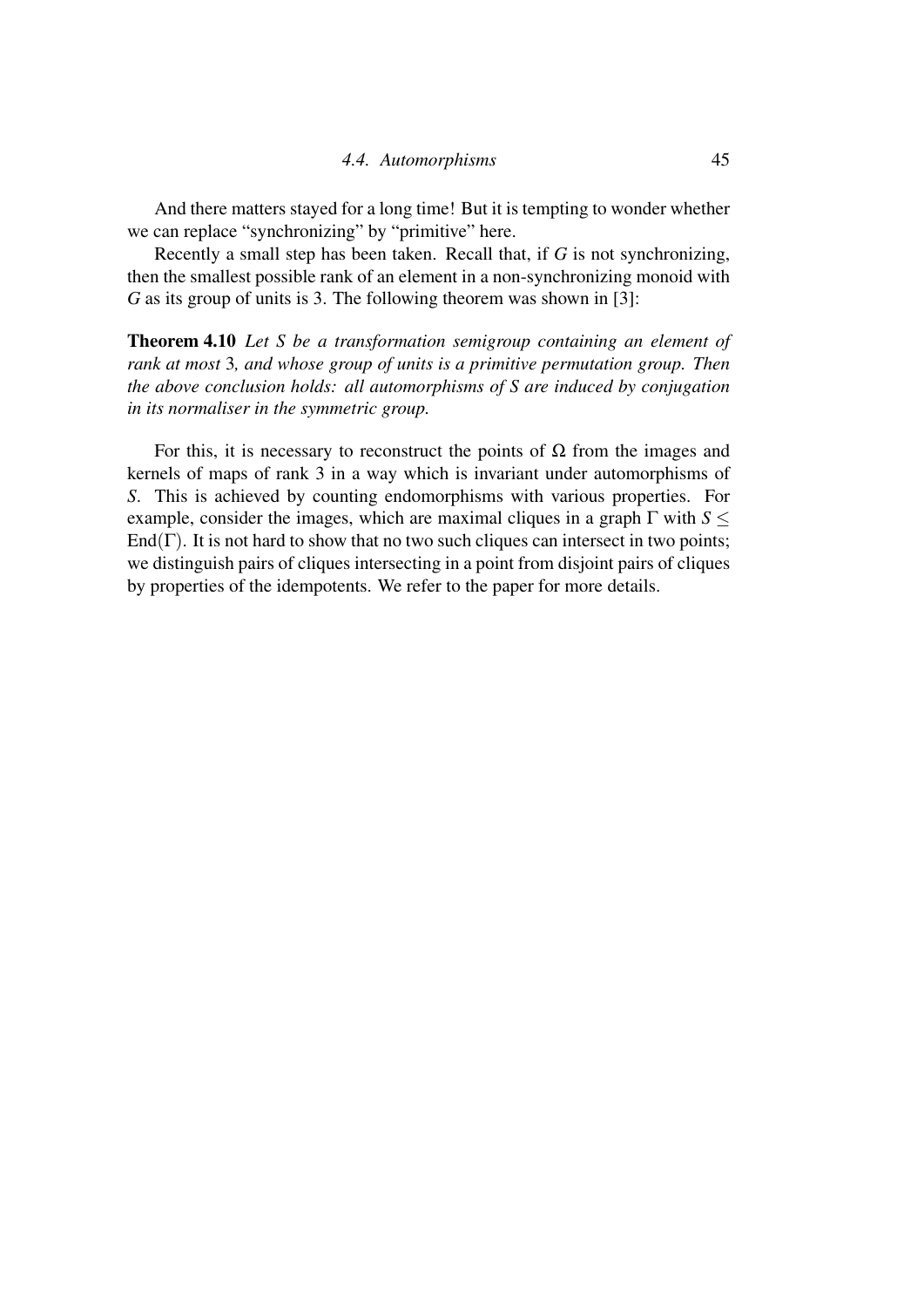## CHAPTER 5

## Other topics

The final chapter covers some connections between semigroups and groups which don't really fit among the earlier material, together with a list of open problems and some basic reading.

## 5.1 Chains of subsemigroups

The *length* of a group is a useful but not well known measure of its complexity. We define the length  $l(G)$  to be the maximal *l* for which a chain of subgroups

$$
G = G_0 > G_1 > \cdots > G_l = \{1\}
$$

exists; in other words, one less than the number of subgroups in a maximal chain. Two simple properties of the length function are:

- (a) By Lagrange's Theorem,  $l(G)$  is bounded above by the number of prime divisors of *n* (counted with multiplicity).
- (b) If *N* is a normal subgroup of *G*, then  $l(G) = l(N) + l(G/N)$ . (To get an inequality one way round, we take a subgroup chain passing through *N*. The other way, note that if  $H, K \leq G$  with  $H \leq K$ , then either  $H \cap N \leq K \cap N$  or  $HN/N < KN/N$ ; so every step in a longest chain for *G* involves a move in either a chain for *N* or a chain for *G*/*N*.

From the second point, we see that  $l(G)$  is the sum of the lengths of the composition factors of *G*; so it suffices to compute  $l(G)$  for all simple groups *G*. Sometimes it is more convenient to go the other way, e.g. calculate  $l(S_n)$  and subtract one to get  $l(A_n)$ .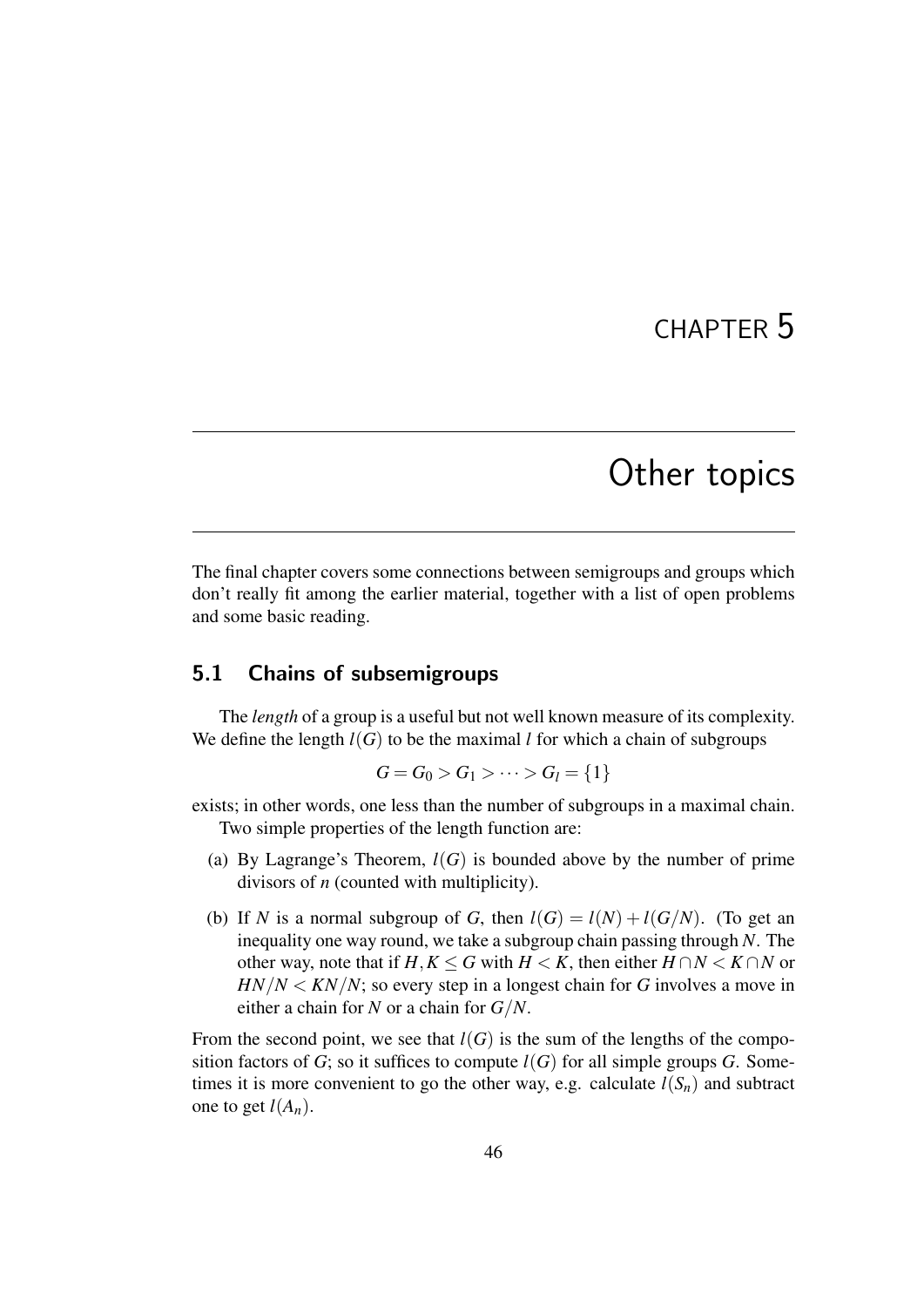In the early 1980s, a remarkable formula for the length of the symmetric group  $S_n$  was found. This was published in the paper [14].

**Theorem 5.1 (uses CFSG)** *The length of the symmetric group*  $S_n$  *is* 

$$
l(S_n) = \left\lfloor \frac{3n}{2} \right\rfloor - b(n) - 1,
$$

*where b(n) is the number of* 1*s in the base* 2 *representation of n.* 

Proof I outline the proof. The first task is to find a chain of length equal to the right-hand side of the displayed equation. This can be done using two kinds of steps  $S_{k_1+k_2} > S_{k_1} \times S_{k_2}$ , and  $S_{2k} > S_k \wr S_2 > S_k \times S_k$ . The strategy is as follows. First, write *n* in base 2, as a sum of distinct powers of 2:

$$
n = 2^{a_1} + 2^{a_2} + \cdots + 2_{a_r}.
$$

Then  $r-1$  steps of the first type descend to  $S_{2^{a_1}} \times \cdots \times S_{2^{a_r}}$ . Then we apply the second step to each factor, descending from  $S_{2^a}$  to  $S_{2^{a-1}} \times S_{2^{a-1}}$  in two steps if  $a > 1$ , and repeating until we reach the identity. (Note that we get from  $S_2$  to the identity in one step.) Careful bookkeeping now shows that the claimed length is achieved.

For the converse, we have to show that no longer chain is possible. We use induction on *n* in the course of the proof. Suppose that the first step in a chain is  $S_n > H$ . Then *H* is a maximal subgroup of  $S_n$ . We check the possibilities.

- If *H* is intransitive, then  $H = S_k \times S_{n-k}$  for some *k*, and we can bound the lengths of  $S_k$  and  $S_{n-k}$  by induction.
- If *H* is imprimitive, then  $H = S_k \setminus S_l$  for some *k*, *l* with  $kl = n$ ; again we can use induction.
- Now we can assume that *H* is primitive, and apply the O'Nan–Scott Theorem. If *H* is non-basic, then  $H = S_k \wr S_l$  for some *k*,*l* with  $k^l = n$ ; again induction applies.
- If *H* is affine or diagonal, or an almost simple group other than  $S_m$  on *k*-sets or  $A_n$ , then known bounds on the order show that the chain cannot be too long.
- If  $H = S_m$  on *k*-sets, with  $n = \binom{m}{k}$ , use induction.
- Finally, if  $H = A_n$ , we let the next step in the chain be  $A_n > K$ , and apply the same analysis to *K* (except that the last case no longer applies).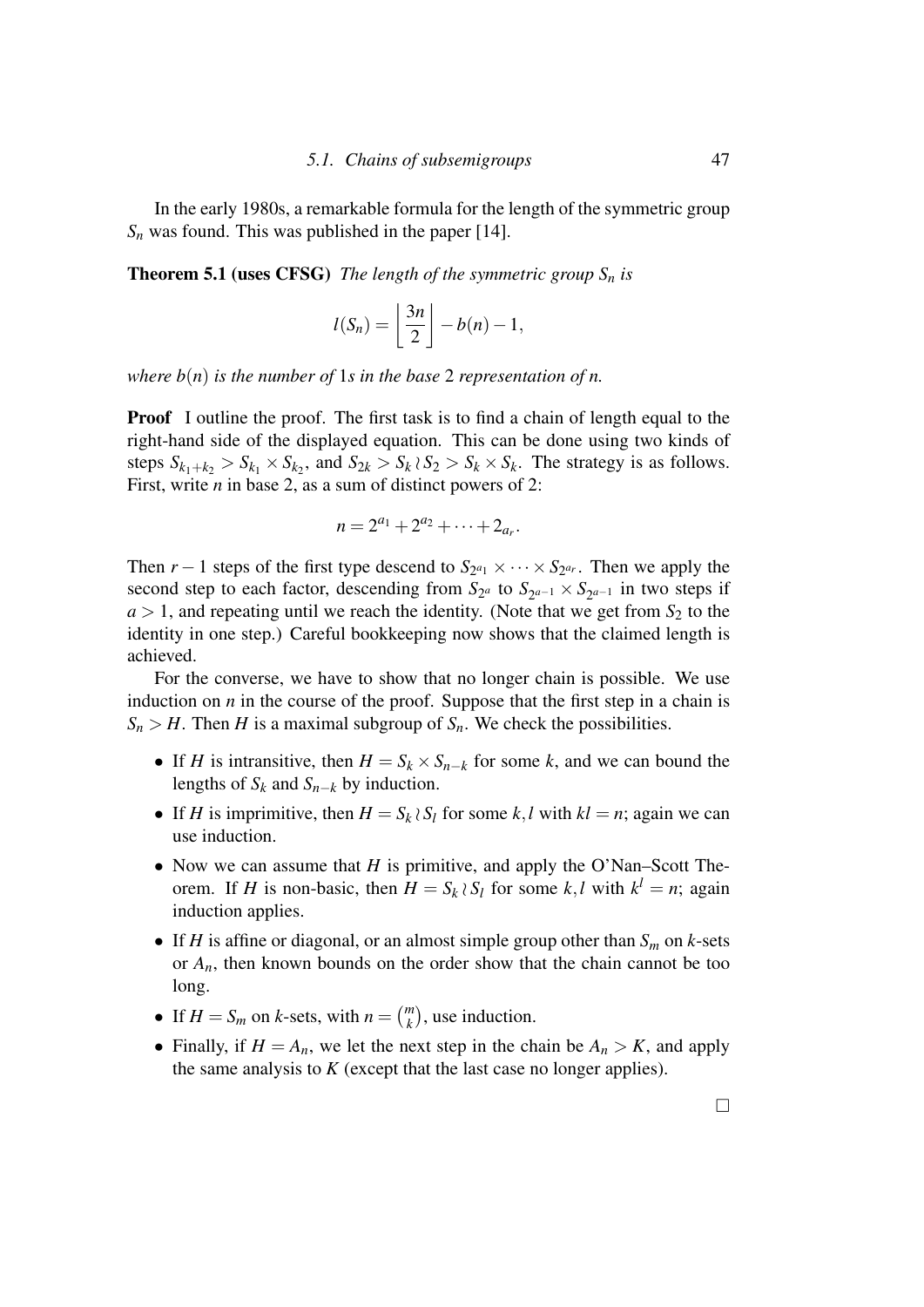The CFSG is probably not necessary in this proof. Elementary bounds not depending on CFSG by Babai and Pyber [9, 27] are enough to give a bound on *n*, but this bound is a little too large for analysis of all *n* up to the bound to be practicable.

Another consequence of CFSG is the determination of all groups *G* for which *l*(*G*) is equal to the number of prime divisors of *G* counted with multiplicity. As noted earlier, it suffices to find all the simple groups with this property. If *G* is such a simple group, then the first step in a maximal chain in *G* is of the form  $G > H$ , where *H* is a maximal subgroup of *G* and has prime index in *G*. So *G* is isomorphic to a permutation group of prime degree. A theorem of Burnside, mentioned earlier, shows that *G* is either cyclic of prime order or 2-transitive. From CFSG we can read off a list of 2-transitive simple groups. We further filter this list since  $H$  must have the properties that its composition factors are also simple groups of prime degree. The final list of composition factors is

- $C_p$ , for *p* prime;
- PSL $(2, 2^a)$  where  $2^a + 1$  is a Fermat prime;
- PSL $(2,7)$ , PSL $(2,11)$ , PSL $(3,3)$  and PSL $(3,5)$ .

It was surprisingly long before attempts were made to extend these results to semigroups. In particular, we have a simple formula for the length of  $S_n$ ; are there analogous formulae for the length of the full transformation semigroup  $T_n$  and the symmetric inverse semigroup  $I_n$ ? These questions, among others, were tackled in [13], from which the following discussion is taken. While we clearly have  $l(G) \leq \log_2 |G|$  for a group *G*, this can fail for semigroups; the zero semigroup has length one less than its order.

Theorem 7.2 of that paper gives a formula for the length of any inverse semigroup in terms of the lengths of various groups involved in it. In particular,

$$
l(I_n) = -1 + \sum_{i=1}^{n+1} \left[ \binom{n}{i-1} (l(S_{i-1}) + 2) + \binom{n}{i-1} \left( \binom{n}{i-1} - 1 \right) \frac{(i-1)!}{2} - 1 \right].
$$

From this it follows that

$$
\lim_{n\to\infty}\frac{l(I_n)}{|I_n|}=\frac{1}{2}.
$$

The proofs of these results use some detailed semigroup theory. By contrast, there is no known formula for  $l(T_n)$ , and the estimates obtained so far are purely combinatorial. In fact, it is shown that  $l(T_n)/|T_n|$  is asymptotically bounded below by a non-zero constant; the analysis gives the constant  $e^{-2}$ , but this is probably not best possible.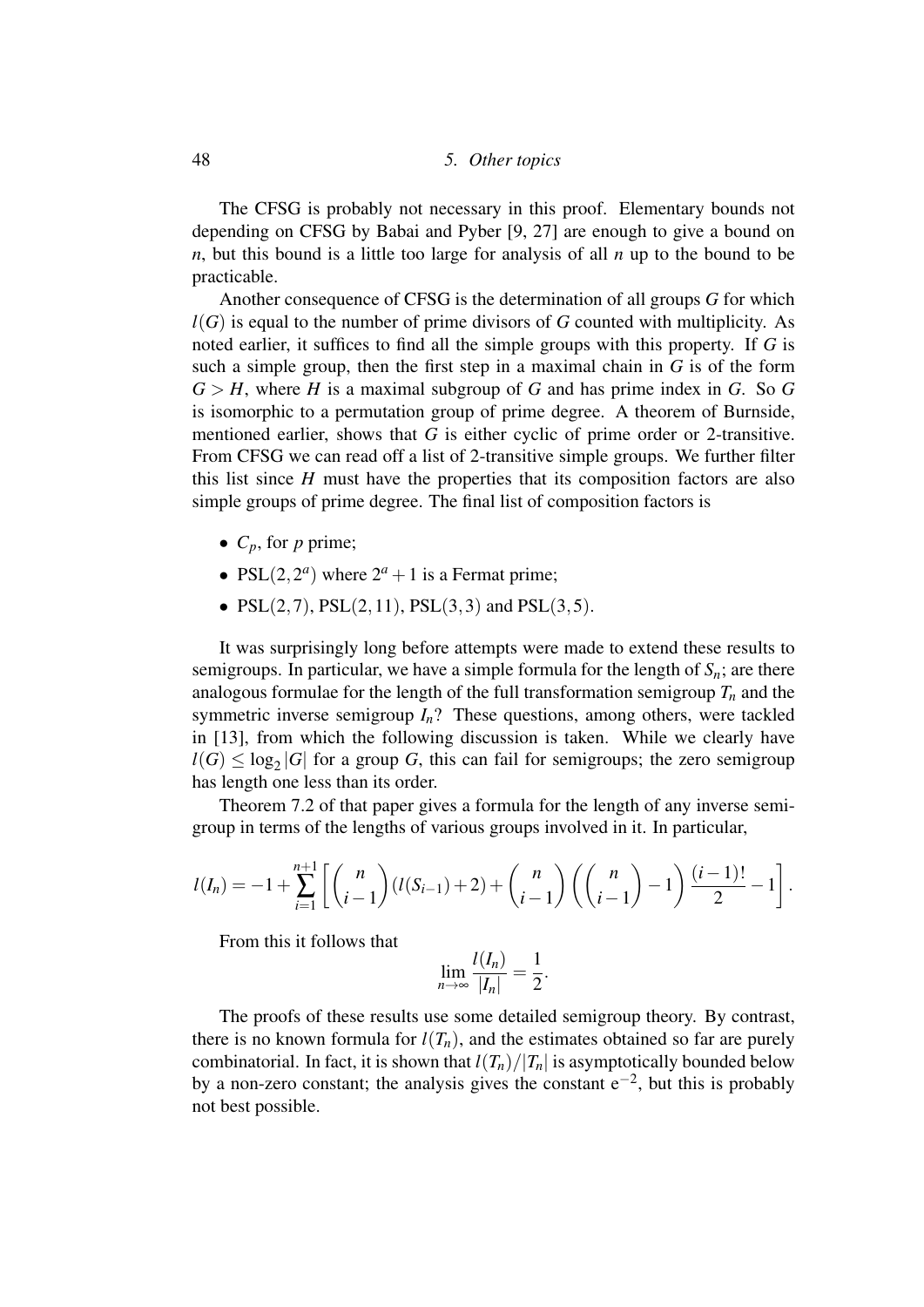The strategy is to find a chain which passes through the subsemigroups  $T_{n,k}$ consisting of all maps of rank at most *k*. Now  $T_{n,k}$  is an ideal in  $T_n$ , and we can identify the quotient  $T_{n,k}/T_{n,k-1}$  with the semigroup  $T_{n,k}^*$  $n,k$ <sup>\*</sup>, defined as follows: the elements are all the maps of rank *k*, together with an additional element 0; the product of two maps of rank *k* is equal to their product in *T<sup>n</sup>* if it has rank *k*, and is 0 otherwise.

Let  $f_1$  and  $f_2$  be two maps of rank k, with images  $A_1$  and  $A_2$  and kernels  $P_1$ and  $P_2$ . As we have seen,  $f_1 f_2$  has rank *k* if and only if  $A_1$  is a transversal for  $P_2$ . So, if we can find sets  $\mathscr A$  and  $\mathscr P$  of *k*-sets and *k*-partitions with the property that no element of  $\mathscr A$  is a section for any element of  $\mathscr P$ , then the maps with images in  $\mathscr A$  and kernels in  $\mathscr P$  will form a zero semigroup in  $T^*_{n}$ .  $\sum_{n,k}$ , and will have a chain of subsemigroups of length one less than its order.

Define a *league* to be a pair  $(\mathcal{A}, \mathcal{P})$ , where  $\mathcal A$  and  $\mathcal P$  are sets of *k*-sets and *k*-partitions such that no member of  $\mathscr A$  is a section for any member of  $\mathscr P$ . We measure the "size" of a league by the product of the cardinalities of  $\mathscr A$  and  $\mathscr P$ , which is called the *content* of the league. (The number of elements in our zero semigroup is the content of the league times *k*!.)

Problem What is the maximum content of a league (in terms of *n* and *k*)?

The league used to obtain the lower bound for  $l(T_n)$  cited above is defined as follows:  $\mathscr P$  is the set of all *k*-partitions having *n* as a singleton part;  $\mathscr A$  is the set of all *k*-sets not containing *n*. This has cardinality  $\binom{n-1}{k}$  $\binom{-1}{k}$ *S*(*n*−1, *k*−1), where *S* is the Stirling number of the second kind. The paper also includes some discussion of the combinatorial problem. For small *k*, this league has smaller content than the league defined as follows:  $\mathscr A$  is the set of *k*-subsets containing 1 and 2, and  $P$  is the set of all *k*-partitions not separating 1 and 2. This league has content  $\binom{n-2}{k}$  $\binom{n-2}{k-2}$  *S*(*n* − 1, *k*).

### 5.2 Further topics

#### 5.2.1 Between primitive and 2-homogeneous

We saw in Chapter 3 two classes of permutation groups lying strictly between primitive and 2-homogeneous: synchronizing groups, and separating groups. These classes are not the same, but every separating group is synchronizing, and we know only finitely many examples of synchronizing groups which are not separating.

Some further classes are introduced in [8], including *partition-separating* and spreading. They are also related to some classes defined elsewhere, such as  $\frac{3}{2}$ *transitive* and Q*I*. The groups in these two classes have recently been determined.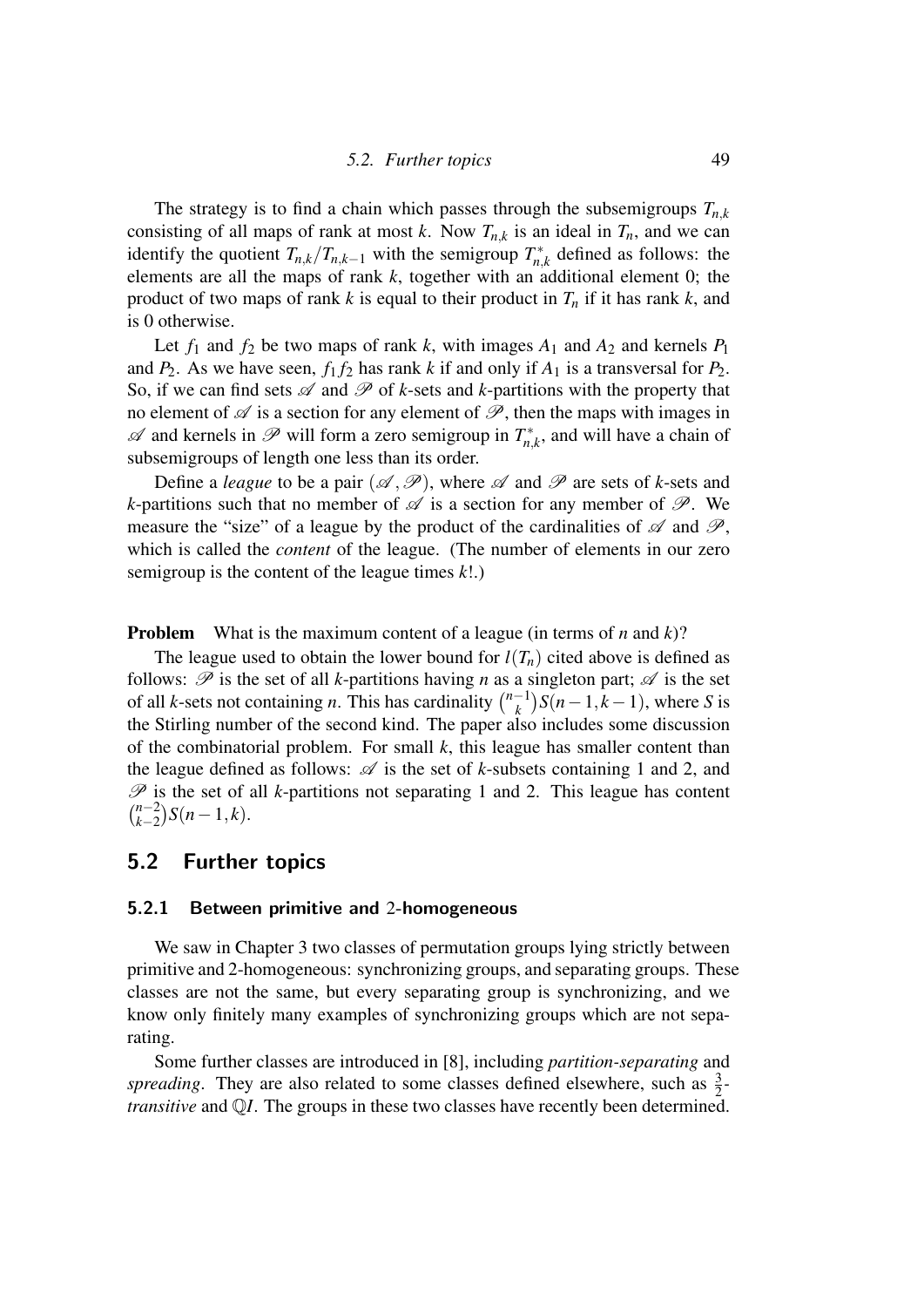The one remaining inclusion which has not been shown to be proper is between the classes of spreading and Q*I* groups. I refer to the paper for definitions.

The definition of  $\mathbb{Q}I$  involves representation theory over  $\mathbb{Q}$ , and is the equivalent of 2-homogeneous and 2-transitive for representations over  $\mathbb R$  and  $\mathbb C$ . There are a number of open problems on these representation-theoretic concepts.

A different class of groups between primitive and 2-homogeneous arose in an investigation of association schemes [1, 12], and were named *AS-free*. These are groups which preserve no non-trivial association scheme on their domain. It is not known what is their relationship, if any, to synchronizing groups and their friends.

The paper [8] contains a long list of problems about these groups.

#### 5.2.2 Going down

It is trivial that a *k*-transitive group is (*k*−1)-transitive for *k* ≤ *n*. We outlined in Chapter 4 the lovely and elementary proof that a  $k$ -homogeneous group is  $(k -$ 1)-homogeneous for  $k \leq n/2$ .

We also saw in that chapter the *k*-universal transversal property of a permutation group, the fact that the *k*-ut implies the  $(k-1)$ -ut with a very few exceptions (though this is much more difficult to prove), and the importance of this implication for semigroup theory. We also touched on the property of  $(k-1, k)$ homogeneity, and the fact that this implies  $(k-2, k-1)$ -homogeneity with a few exceptions. Finally, we met the *k*-existential transversal property, where it is not known whether it implies the  $(k - 1)$ -et property (although a complicated argument using CFSG implies that groups with the *k*-et must be symmetric or alternating for  $8 \leq k \leq n/2$ ).

So a few questions naturally occur:

- Find elementary proofs (not using CFSG) that *k*-ut implies (*k* − 1)-ut, and that  $(k-1, k)$ -homogeneous implies  $(k-2, k-1)$ -homogeneous.
- Prove that *k*-et implies (*k* −1)-et (preferably without CFSG).
- Are there other similar properties where such results might hold?

#### 5.3 Open problems

#### 5.3.1 Synchronization

Apart from the ultimate problem of proving the Černý conjecture, here are some (possibly more approachable) problems on Chapter 3.

• Is it the case that a primitive permutation group of degree *n* synchronizes any map of rank greater than  $n/2$ ? (The best we know in this direction is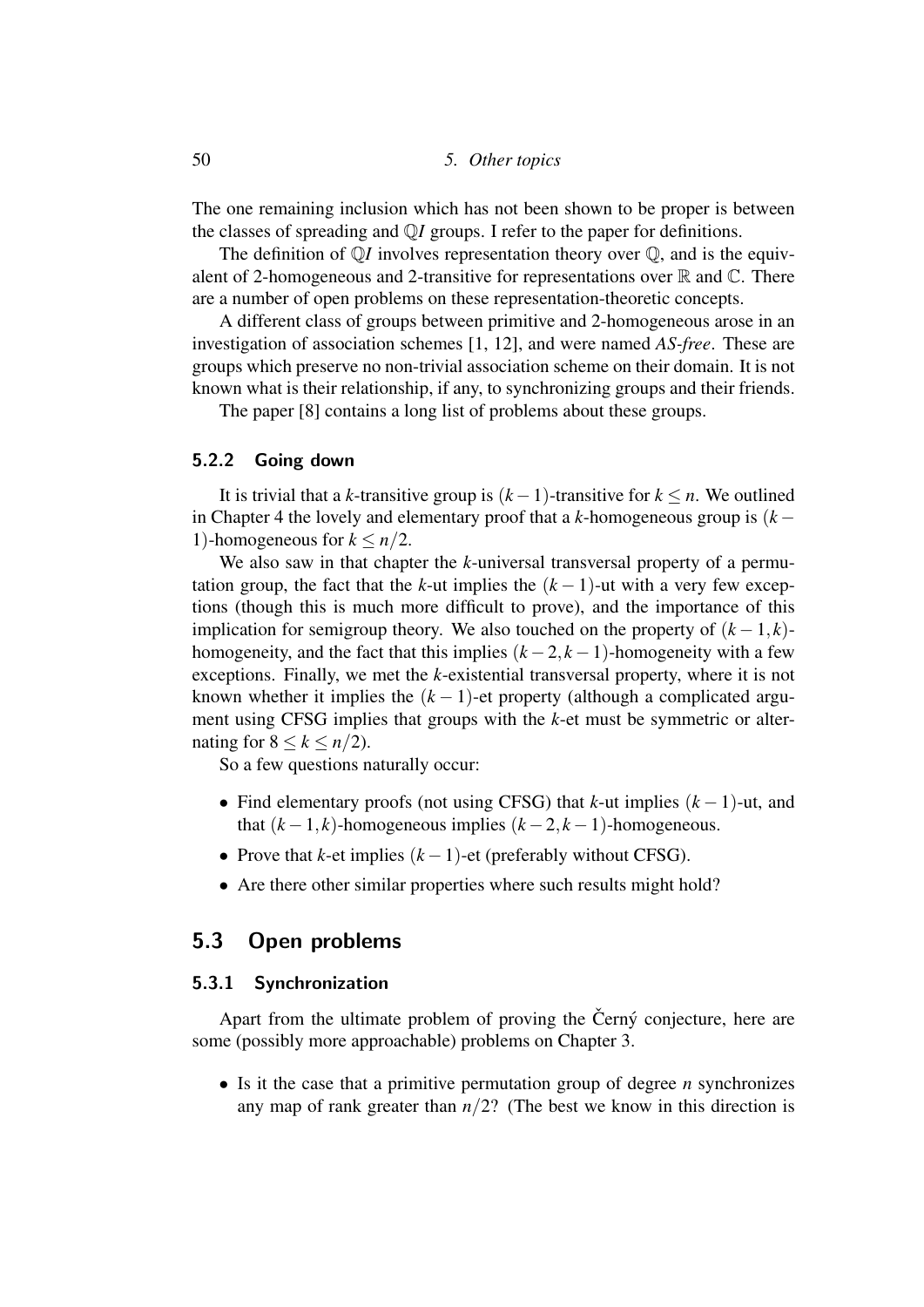the result that a primitive group synchronizes maps of rank at least  $n - 4$ . Note that a map of rank greater than *n*/2 is necessarily non-uniform.)

- Are there infinitely many primitive groups which synchronize non-uniform maps of rank 5? (Here 5 is the smallest such rank possible.)
- Classify the primitive groups which fail to synchronize a map of rank 3 (this is the smallest possible such rank).
- We say that a number *k* is a *non-synchronizing rank* for the transitive group *G* if there is a map of rank *k* not synchronized by *G*. Let  $NS(G)$  be the set of all non-synchronizing ranks for *G*. It is known that, if *G* is imprimitive, then  $|NS(G)| \geq (\frac{3}{4} - o(1))n$ . It is conjectured that, for primitive groups *G*,  $|NS(G)| \geq (\frac{1}{4} - o(1))n$ . It is conjectured that, for primitive groups *G*,  $|NS(G)| = o(n)$ . Examples in [4] have about  $\sqrt{n}$  non-synchronizing ranks. These groups are non-basic, and it is conjectured that, for basic primitive groups, the number of non-synchronizing ranks might be as small as  $O(\log n)$ .
- Prove the Černý conjecture for automata whose transitions are generators of a primitive permutation group together with a single non-permutation.

#### 5.3.2 Regularity and idempotent generation

The ultimate question in this line of activity is the following (the five parts are all distinct): Classify all pairs  $(G, f)$  for which

- (a)  $\langle G, f \rangle \setminus G$  is regular;
- (b)  $\langle G, f \rangle \setminus G$  is idempotent-generated;
- (c)  $\langle g^{-1}fg : g \in G \rangle$  is regular;
- (d)  $\langle g^{-1}fg : g \in G \rangle$  is idempotent-generated;
- (e)  $\langle G, f \rangle \setminus G = \langle g^{-1}fg : g \in G \rangle.$

Failing a complete solution, we can ask for the appropriate condition to hold for all maps with a given image, or a given kernel, or of a given rank. There are plenty of problems here to engage with! As we noted, a weaker condition than asking for the semigroup to be regular is asking for *f* to be a regular element of the semigroup; as we saw, it is quite difficult to pass from "*f* regular in *S*" to "*S* regular".

#### 5.3.3 Other topics

• Prove the conjecture that, if *S* is a transformation semigroup whose group of units is a primitive permutation group, then all automorphisms of *S* are induced by elements of its normaliser in the symmetric group.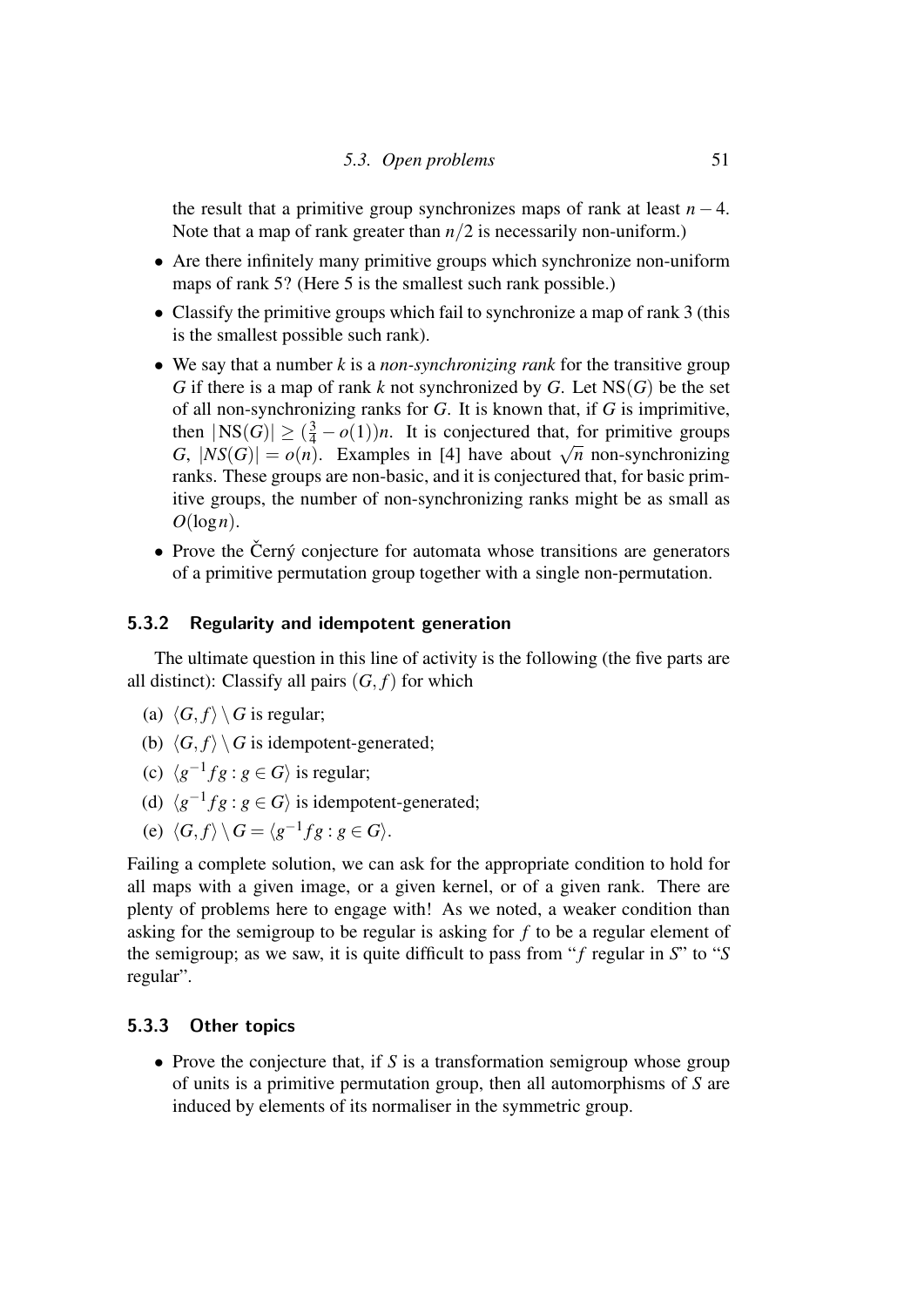#### 52 *5. Other topics*

• Improve the lower bound for the length of a chain of semigroups in the full transformation semigroup  $T_n$ . In particular, show that  $l(T_n)/|T_n|$  tends to a limit as  $n \rightarrow \infty$ , and find this limit.

### 5.4 Books

These books cover the background material for the notes, and have been referred to at relevant points throughout the notes. Papers are listed in the following Bibliography.

- (A) R. A. Bailey, *Association Schemes: Designed Experiments, Algebra and Combinatorics*, Studies in Advanced Mathematics 84, Cambridge University Press, 2004.
- (B) P. J. Cameron, *Permutation Groups*, London Math. Soc. Student Texts 45, Cambridge University Press, 1999.
- (C) J. D. Dixon and B. Mortimer, *Permutation Groups*, Springer, 1996.
- (D) P. Hell and J. Nešetřil, *Graphs and Homomorphisms*, Oxford University Press, 2004.
- (E) J. W. P. Hirschfeld and J. A. Thas, *General Galois Geometries*, 2nd edition, Springer, 2016.
- (F) J. M. Howie, *Fundamentals of Semigroup Theory*, LMS Monographs 12, Oxford University Press, 1995.
- (G) D. E. Taylor, *The Geometry of the Classical Groups*, Helderman, Berlin, 1992.
- (H) R. A. Wilson, *The Finite Simple Groups*, Graduate Texts in Mathematics 251, Springer, 2009.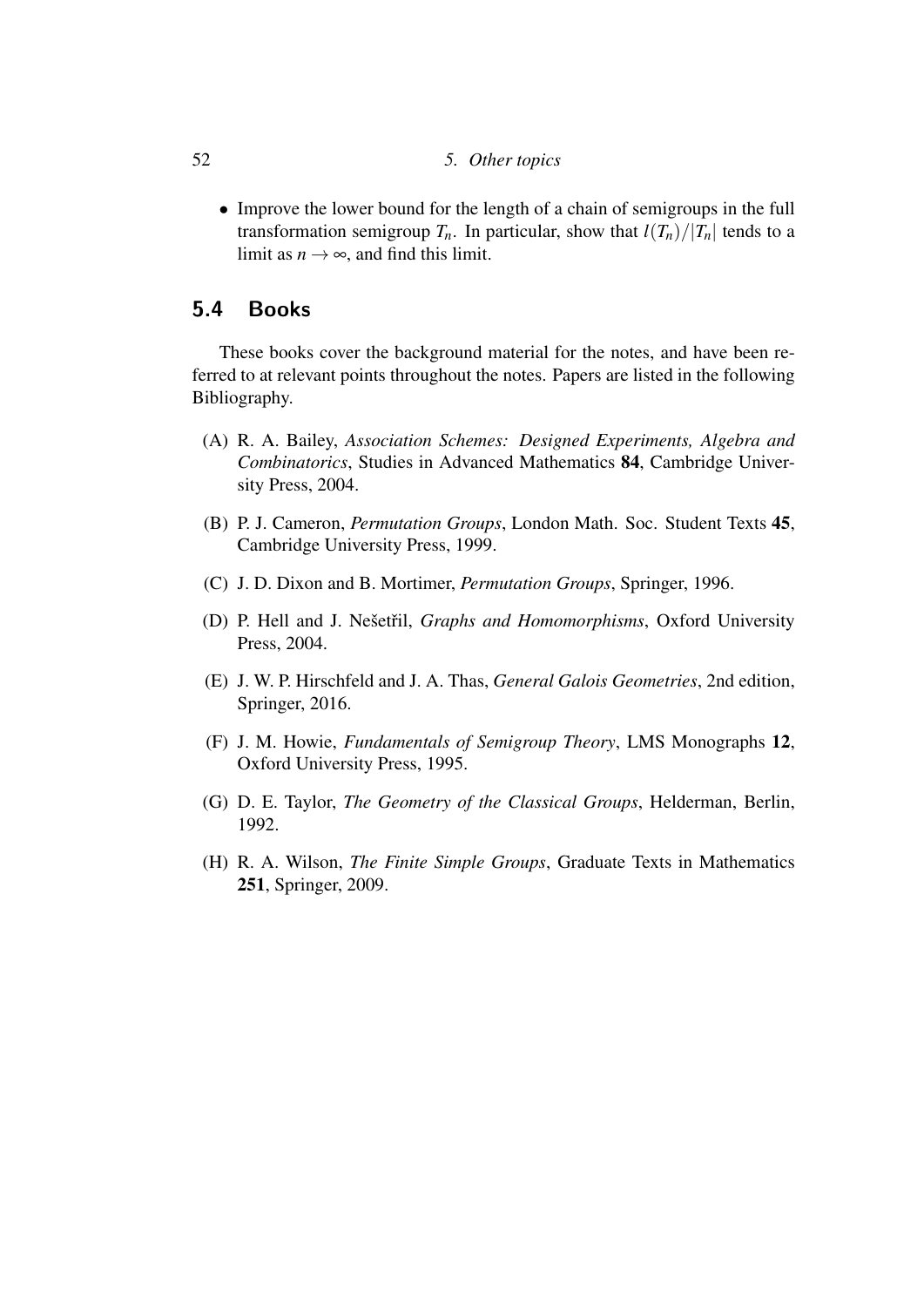# Bibliography

- [1] P. P. Alejandro, R. A. Bailey and P. J. Cameron, Association schemes and permutation groups, *Discrete Math.* 266 (2003), 47–67.
- [2] J. André, J. Araújo and P. J. Cameron, The classification of partition homogeneous groups with applications to semigroup theory, *J. Algebra* 452 (2016), 288–310.
- [3] J. Araújo, W. Bentz and P. J. Cameron, Orbits of primitive *k*-homogenous groups on  $(n - k)$ -partitions with applications to semigroups, https:// arxiv.org/abs/1512.05608
- [4] J. Araújo, W. Bentz, P. J. Cameron, G. F. Royle and A. Schaefer, Primitive groups, graph endomorphisms and synchronization, *Proc. London Math. Soc.* 113 (2016), 829–867.
- [5] J. Araújo and P. J. Cameron, Two generalizations of homogeneity in groups with applications to regular semigroups, *Trans. Amer. Math. Soc.* 368 (2016), 1159–1188.
- [6] J. Araujo and P. J. Cameron, Primitive groups, road closures and idempotent generation, https://arxiv.org/abs/1611.08233
- [7] J. Araújo, P. J. Cameron, M. Neunhöffer and J. D. Mitchell, The classification of normalizing groups, *J. Algebra* 373 (2013), 481–490.
- [8] J. Araújo, P. J. Cameron and B. Steinberg, Between primitive and 2transitive: Synchronization and its friends, https://arxiv.org/abs/ 1511.03184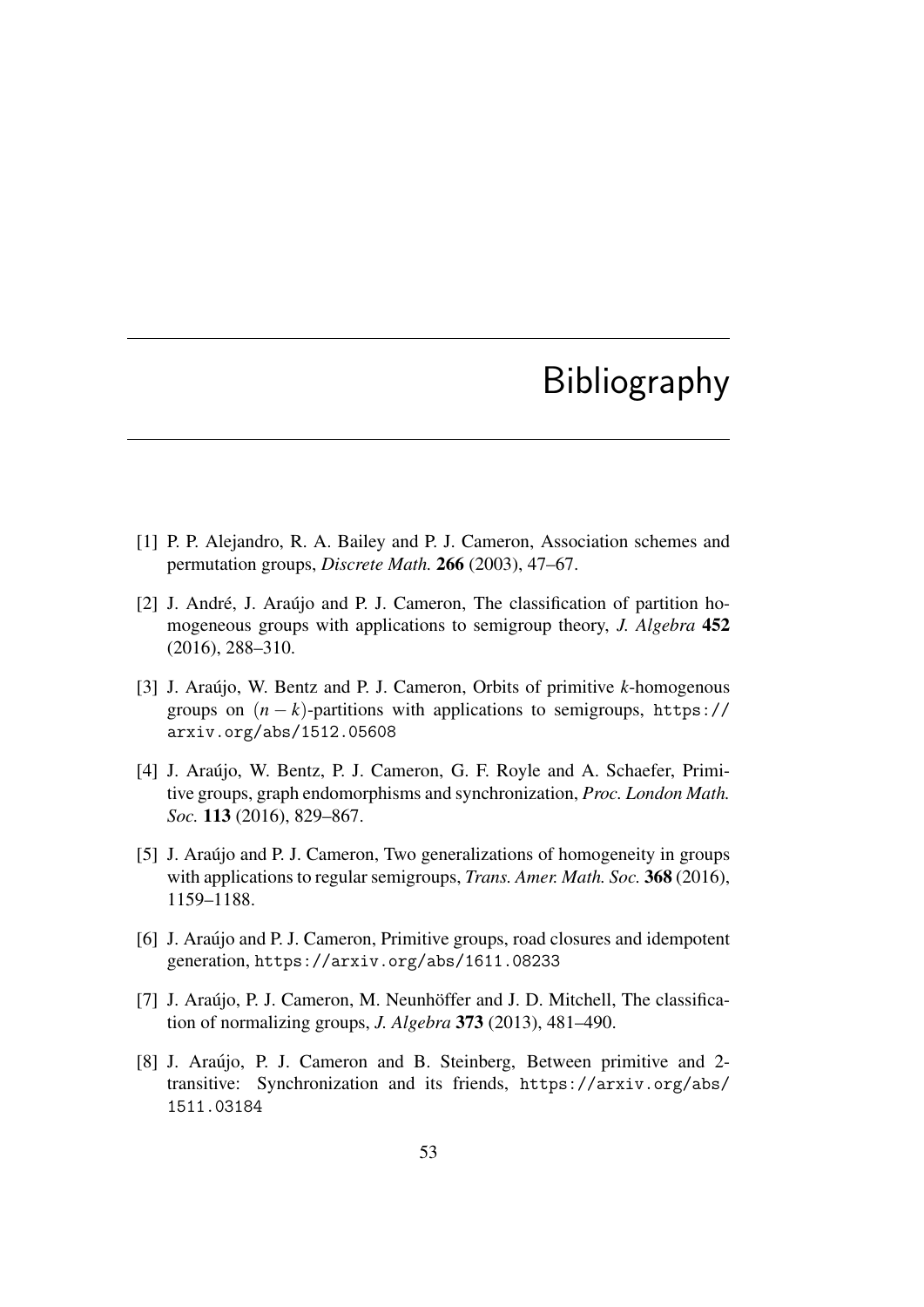- [9] L. Babai, On the order of uniprimitive permutation groups, *Ann. Math.* (2) 113 (1981), 553–568.
- [10] K. D. Blaha, Minimal bases for permutation groups: the greedy approximation, *J. Algorithms* 13 (1992), 297–306.
- [11] T.C. Burness, M.W. Liebeck and A. Shalev, Base sizes for simple groups and a conjecture of Cameron, *Proc. London Math. Soc.* 97 (2009), 116–162.
- [12] P. J. Cameron, Coherent configurations, association schemes and permutation groups, pp. 55–71 in Groups, Combinatorics and Geometry (ed. A. A. Ivanov, M. W. Liebeck and J. Saxl), World Scientific, Singapore, 2003.
- [13] P. J. Cameron, M. Gadouleau, J. D. Mitchell, and J. Peresse, Chains of subsemigroups, *Israel J. Math.*, in press.
- [14] P. J. Cameron, R. Solomon and A. Turull, Chains of subgroups in symmetric groups, *J. Algebra* 127 (1989), 340–352.
- $[15]$  J. Černý, Poznámka k homogénnym eksperimentom s konecnými automatami [A remark on homogeneous experiments with finite automata], *Mat.-Fyz. Casopis Slovensk. Akad. Vied. ˇ* 14 (1964), 208–216.
- [16] E. Dobson and A. Malnič, Groups that are transitive on all partitions of a given shape, *J. Algebraic Combinatorics* 42 (2015), 605–617.
- [17] Christoph Hering, Transitive linear groups and linear groups which contain irreducible subgroups of prime order, *Geometriae Dedicata* 2 (1974), 425– 460.
- [18] W. M. Kantor, 4-homogeneous groups, *Math. Z.* 103 (1968), 67–68.
- [19] W. M. Kantor, *k*-homogeneous groups, *Math. Z.* 124 (1972), 261–265.
- [20] W. M. Kantor and R. A. Liebler, The rank 3 permutation representations of the finite classical groups, *Trans. Amer. Math. Soc.* 271 (1982), 1–71.
- [21] A. Laradji and A. Umar, Combinatorial results for the symmetric inverse semigroup, *Semigroup Forum* 75 (2007), 221–236.
- [22] Martin W. Liebeck, The affine permutation groups of rank three, *Proc. London Math. Soc.* (3) 54 (1987), 477–516.
- [23] Martin W. Liebeck and Jan Saxl, The finite primitive permutation groups of rank 3, *Bull. London Math. Soc.* 18 (1986), 165–172.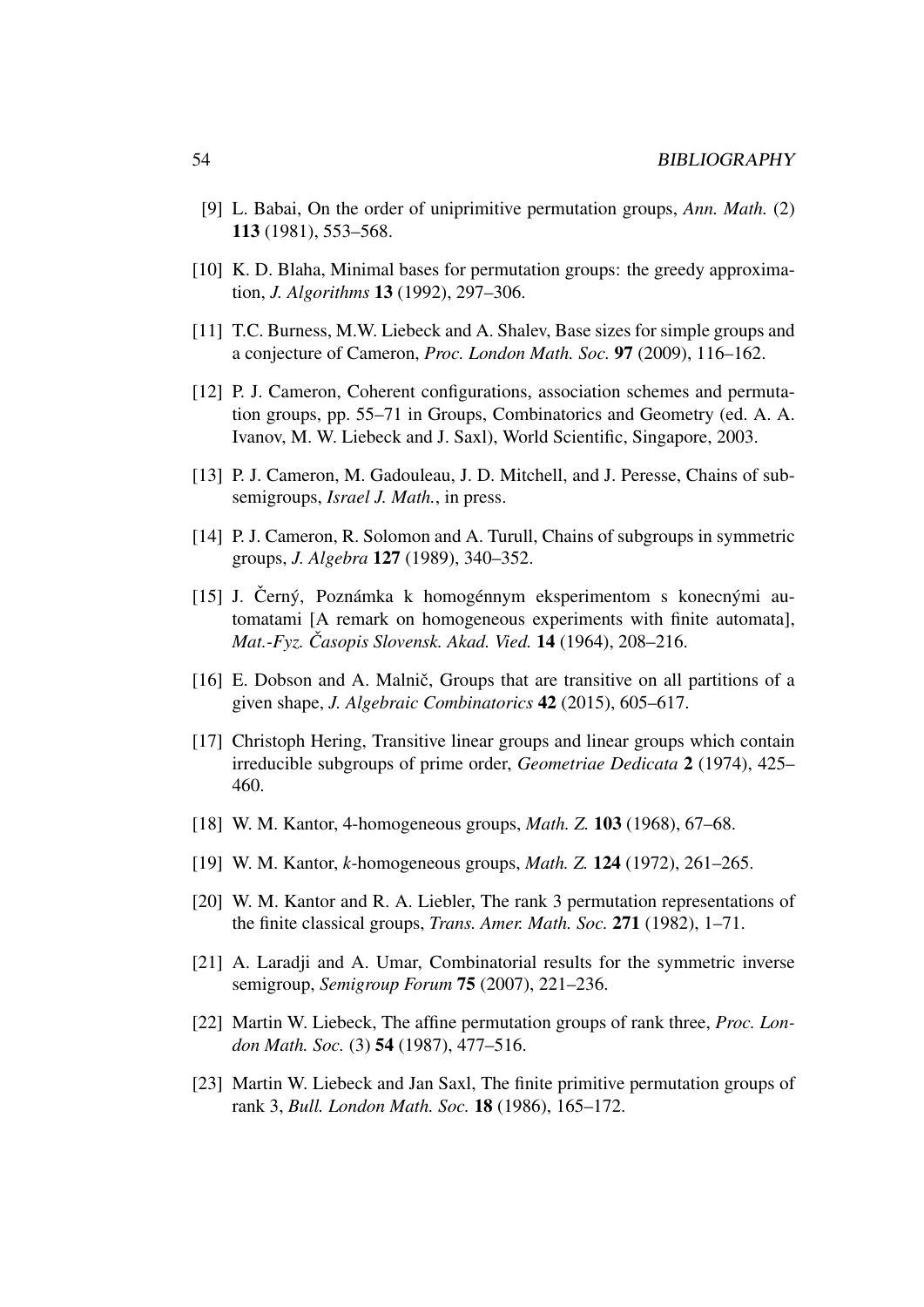- [24] D. Livingstone and A. Wagner, Transitivity of finite permutation groups on unordered sets, *Math. Z.* 90 (1965), 393–403.
- [25] A. Maróti, On the orders of primitive groups, *J. Algebra* 258 (2002), 631– 640.
- [26] W. J. Martin and B. E. Sagan, A new notion of transitivity for groups and sets of permutations, *J. London Math. Soc.* 73 (2006), 1–13.
- [27] L. Pyber, The orders of doubly transitive permutation groups: elementary estimates, *J. Combinatorial Theory* (A) 62 (1993), 361–366.
- [28] I. K. Rystsov, Quasioptimal bound for the length of reset words for regular automata, *Acta Cybernet.* 12 (1995), 145–152.
- [29] R. P. Sullivan, Automorphisms of transformation semigroups. *J. Australian Math. Soc.* 20 (1975), 77–84.
- [30] M. V. Volkov, Synchronizing automata and the Černý conjecture, LATA 2008, LNCS 5196 (2008), 11–27.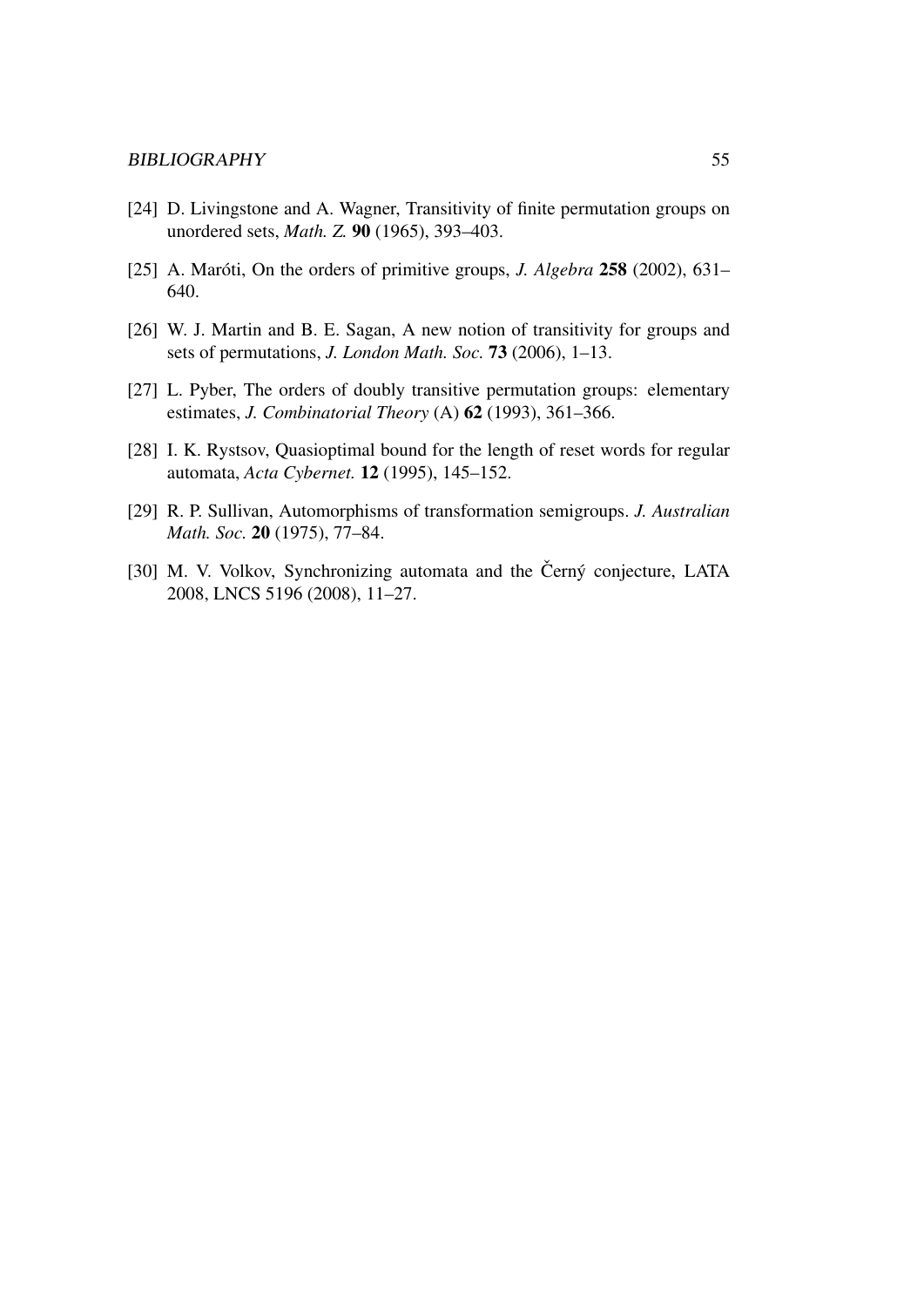## Index

affine group, 15 almost synchronizing, 33 alternating group, 11 AS-free, 50 association scheme, 14, 17, 50 associative law, 1 automaton, 23 synchronizing, 23 automorphism, 26 ballot sequences, 5 base, 19 basic, 15 Bell numbers, 5 Blaha, K. D., 20 blocks of imprimitivity, 13 Burness, T. C., 20 butterfly, 33 Cartesian structure, 14 Catalan numbers, 5 Cayley table, 8 Cayley's Theorem, 8 cellular algebra, 17 central binomial coefficients, 5 Černý conjecture, 24 CFSG, 11 characters, 8 Chevalley group, 11 chromatic number, 26

Classification of Finite Simple Groups, 11 clique number, 26 coexistence, 39 coherent configuration, 17 composition series, 12 content, 49 cycle decomposition, 12 duality, 8 edge, 25 endomorphism, 26 et property, 38 exceptional group, 11 existential transversal property, 38 extension theory, 12 Fano plane, 41 flag, 41 full transformation semigroup, 2 Gaussian coefficient, 7 general linear group, 7, 15 general linear semigroup, 7 graph, 25 simple, 25 greedy base, 20

classical group, 11

group, 1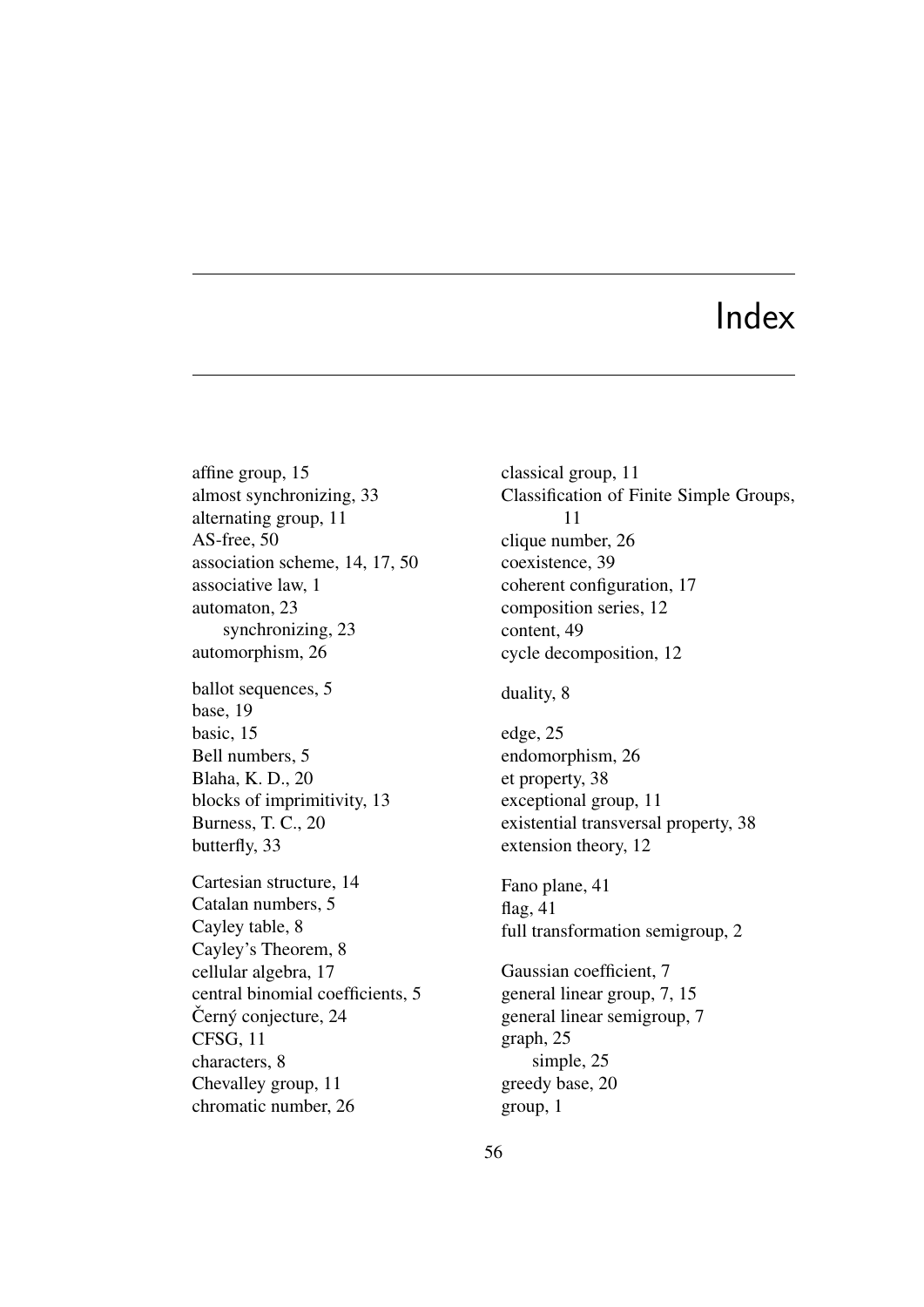#### *Index* 57

group of Lie type, 11 group of units, 10

Hamming distance, 14 Hamming scheme, 14 homogeneous, 16, 37 homomorphism, 25

idempotent, 3 identity, 1 image, 9 imprimitive action, 15 independence number, 31 inverse, 3 inverse semigroup, 3 inverses, 1 irreducible, 15 irredundant base, 20

Jerrum's filter, 30 Jordan–Hölder theorem, 12 juxtaposition, 2

kernel, 9

Laradji, A., 54 league, 49 length of group, 46 of semigroup, 48 line graph, 15 link, 25 loop, 25 monoid, 1 multiply transitive, 16

normalizing groups, 43

O'Nan–Scott Theorem, 15 orbit, 12 orbital, 18 orbital graph, 17, 40

orthogonal group, 32 outer automorphism, 43 ovoid, 32

parallel edges, 25 partition-homogeneous, 43 partition-separating, 49 partition-transitive, 43 permutation group, 8 Petersen graph, 41, 42 polynomial-time algorithms, 30 primitive, 13 primitive components, 14 product action, 15 projective special linear group, 11 proper colouring, 26

*q*-binomial coefficient, 7 Q*I*, 49 quadratic form, 32 quadric, 32

Ramsey number, 38 rank, 9, 18 regular, 2, 35 reset word, 23 road closure property, 40

Schreier's conjecture, 18 section, 10 self-paired orbital, 18 semigroup, 1 inverse, 3 regular, 2 semilattice, 3 separating, 31 simple graph, 25 simple group, 11 special linear group, 12 sporadic group, 11 spread, 32 spreading, 49